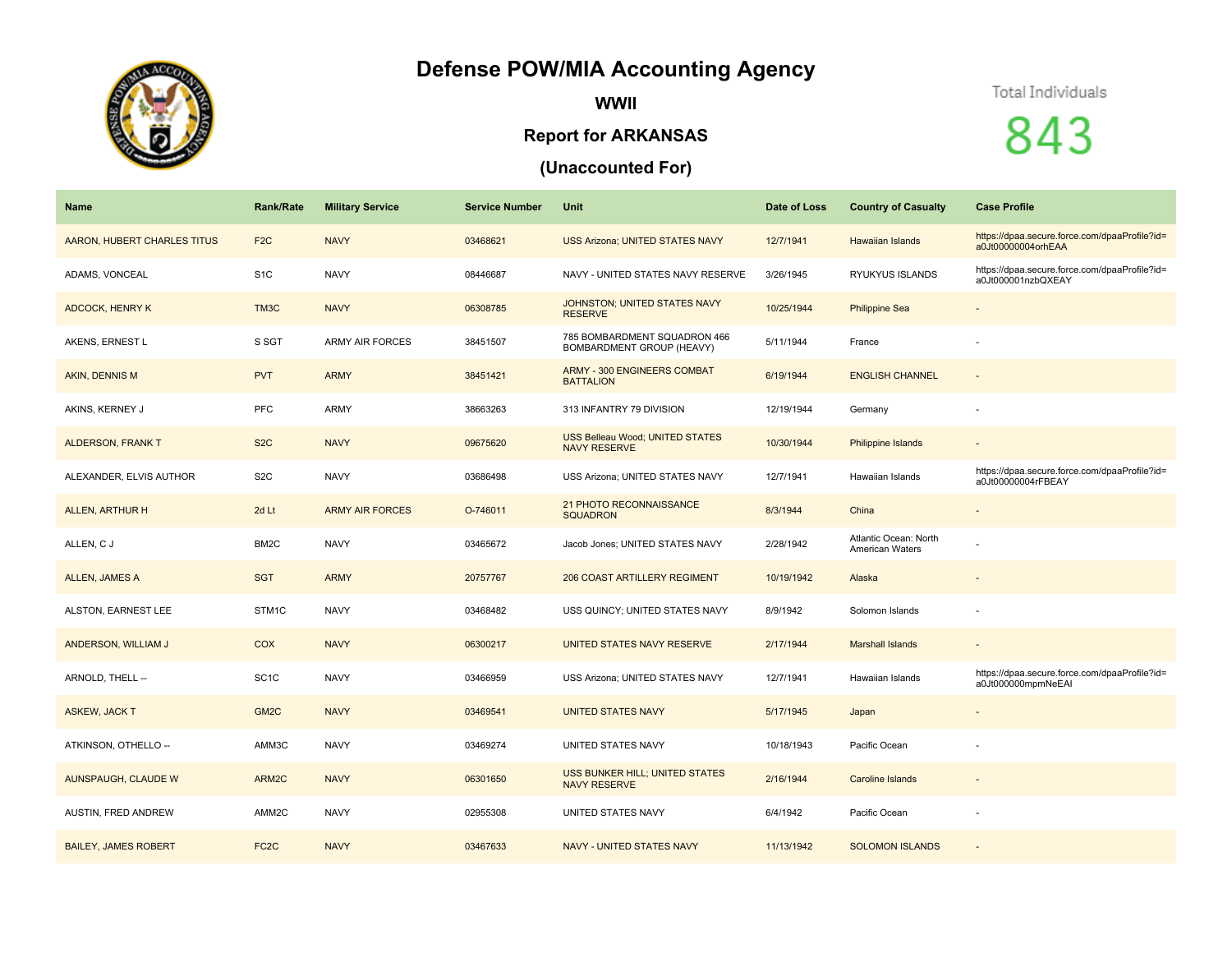| <b>Name</b>                     | <b>Rank/Rate</b>  | <b>Military Service</b> | <b>Service Number</b> | Unit                                                                   | Date of Loss | <b>Country of Casualty</b>                             | <b>Case Profile</b>                                                 |
|---------------------------------|-------------------|-------------------------|-----------------------|------------------------------------------------------------------------|--------------|--------------------------------------------------------|---------------------------------------------------------------------|
| BAILEY, JEWELL R                | S SGT             | <b>ARMY AIR FORCES</b>  | 38175100              | AIR CORPS                                                              | 5/5/1945     | Brazil                                                 |                                                                     |
| <b>BAKER, ERVIN N</b>           | TM <sub>1</sub> C | <b>NAVY</b>             | 03560142              | <b>GRAYLING: UNITED STATES NAVY</b>                                    | 9/24/1943    | Philippine Islands                                     |                                                                     |
| BAKER, HIRA C                   | LT                | <b>NAVY</b>             | O-131639              | HULL; UNITED STATES NAVY RESERVE                                       | 12/18/1944   | Philippine Sea                                         | https://dpaa.secure.force.com/dpaaProfile?id=<br>a0Jt0000000XddrEAC |
| <b>BAKER, KENNETH WEIN</b>      | <b>ENS</b>        | <b>NAVY</b>             | O-299588              | UNITED STATES NAVY RESERVE                                             | 4/5/1944     | <b>Atlantic Ocean: North</b><br><b>American Waters</b> |                                                                     |
| <b>BALL, LOUIS D</b>            | MOMM2C            | <b>NAVY</b>             | 02959062              | <b>GRAMPUS; UNITED STATES NAVY</b>                                     | 3/22/1943    | New Britain Island                                     |                                                                     |
| <b>BALLARD, GEORGE W</b>        | TEC <sub>4</sub>  | <b>ARMY</b>             | 06860302              | ARISAN MARU; 31 INFANTRY REGIMENT                                      | 10/24/1944   | <b>China Seas</b>                                      |                                                                     |
| BALLENTINE, ALFARD C            | F <sub>1</sub> C  | <b>NAVY</b>             | 06312605              | NAVY - UNITED STATES NAVY RESERVE                                      | 2/21/1945    | <b>BONIN &amp; VOLCANO</b><br><b>ISLANDS</b>           |                                                                     |
| <b>BARDWELL, LLOYD B</b>        | 2d Lt             | <b>ARMY AIR FORCES</b>  | O-761500              | 500 BOMBARDMENT SQUADRON 345<br><b>BOMBARDMENT GROUP (MEDIUM)</b>      | 9/2/1944     | Lembeh Strait, Celebes                                 | $\sim$                                                              |
| BARKER, CARUTH A                | CAPT              | MARINE CORPS            | O-014885              | MARINE - UNITED STATES MARINE<br><b>CORPS</b>                          | 7/2/1943     | Solomon Islands                                        |                                                                     |
| <b>BARNES, DWIGHT E</b>         | <b>T SGT</b>      | <b>ARMY AIR FORCES</b>  | 37100545              | <b>82 AIRDROME SQUADRON</b>                                            | 11/19/1944   | North Sea or Tyrrhenian<br>Sea                         |                                                                     |
| BARNES, HENRY MALON             | S <sub>1</sub> C  | <b>NAVY</b>             | 03467049              | USS MONSSEN; UNITED STATES NAVY                                        | 11/13/1942   | Solomon Islands                                        |                                                                     |
| <b>BARNES, ROBERT H.</b>        | <b>MAJ</b>        | <b>ARMY AIR FORCES</b>  | O-900048              | <b>HEADQUARTERS SQUADRON V AIR</b><br><b>FORCE SERVICES COMMAND</b>    | 7/8/1944     | New Guinea                                             |                                                                     |
| BARNETT, EUGENE --              | MM <sub>2</sub> C | <b>NAVY</b>             | 03468710              | USS MONSSEN; UNITED STATES NAVY                                        | 11/13/1942   | Solomon Islands                                        |                                                                     |
| <b>BARNETT, JESSE D</b>         | <b>PFC</b>        | <b>ARMY</b>             | 19051451              | Hokusen Maru; HEADQUARTERS<br>SQUADRON 19 BOMBARDMENT GROUP<br>(HEAVY) | 10/10/1944   | Philippine Islands                                     |                                                                     |
| <b>BARNETT, JOHN B</b>          | S SGT             | ARMY                    | 06818532              | ARISAN MARU; 59 COAST ARTILLERY<br><b>REGIMENT</b>                     | 10/24/1944   | China Seas                                             |                                                                     |
| <b>BARNETT, WILLIAM THERMON</b> | S <sub>2</sub> C  | <b>NAVY</b>             | 03469239              | <b>USS Arizona; UNITED STATES NAVY</b>                                 | 12/7/1941    | <b>Hawaiian Islands</b>                                | https://dpaa.secure.force.com/dpaaProfile?id=<br>a0Jt00000004rTQEAY |
| BARNSLEY, ROBERT L              | 2LT               | <b>ARMY AIR FORCES</b>  | O-758287              | 392 BOMBARDMENT SQUADRON 30<br>BOMBARDMENT GROUP (HEAVY)               | 10/21/1944   | Puerto Rico                                            |                                                                     |
| <b>BARR, LUTHER V</b>           | MM3C              | <b>NAVY</b>             | 03468202              | <b>SUBMARINE Amberjack; UNITED STATES</b><br><b>NAVY</b>               | 3/22/1943    | New Britain Island                                     |                                                                     |
| BASSHAM, RAY J                  | SGT               | ARMY                    | 38508167              | ARMY - 1896 ENGINEERS BATTALION<br>(AVIATION)                          | 1/12/1945    | CHINA SEAS                                             |                                                                     |
| <b>BATCHELOR, JACK F</b>        | <b>CAPT</b>       | <b>ARMY</b>             | O-383847              | <b>FILIPINO AIR DEPOT</b>                                              | 1/20/1945    | Philippine Islands                                     | https://dpaa.secure.force.com/dpaaProfile?id=<br>a0Jt000001BWSnkEAH |
| BEAN, JAMES BUCKANAN            | GM2C              | <b>NAVY</b>             | 03466867              | USS VINCENNES; UNITED STATES NAVY                                      | 8/9/1942     | Solomon Islands                                        |                                                                     |
| <b>BEAN, JOHN T</b>             | MM3C              | <b>NAVY</b>             | 06304546              | Brownson; UNITED STATES NAVY<br><b>RESERVE</b>                         | 12/26/1943   | New Britain Island                                     |                                                                     |
| BEENE, RUFUS EDWIN              | 2LT               | ARMY AIR FORCES         | O-666511              | 1327 ARMY AIR FORCE BASE UNIT                                          | 11/13/1944   | China                                                  |                                                                     |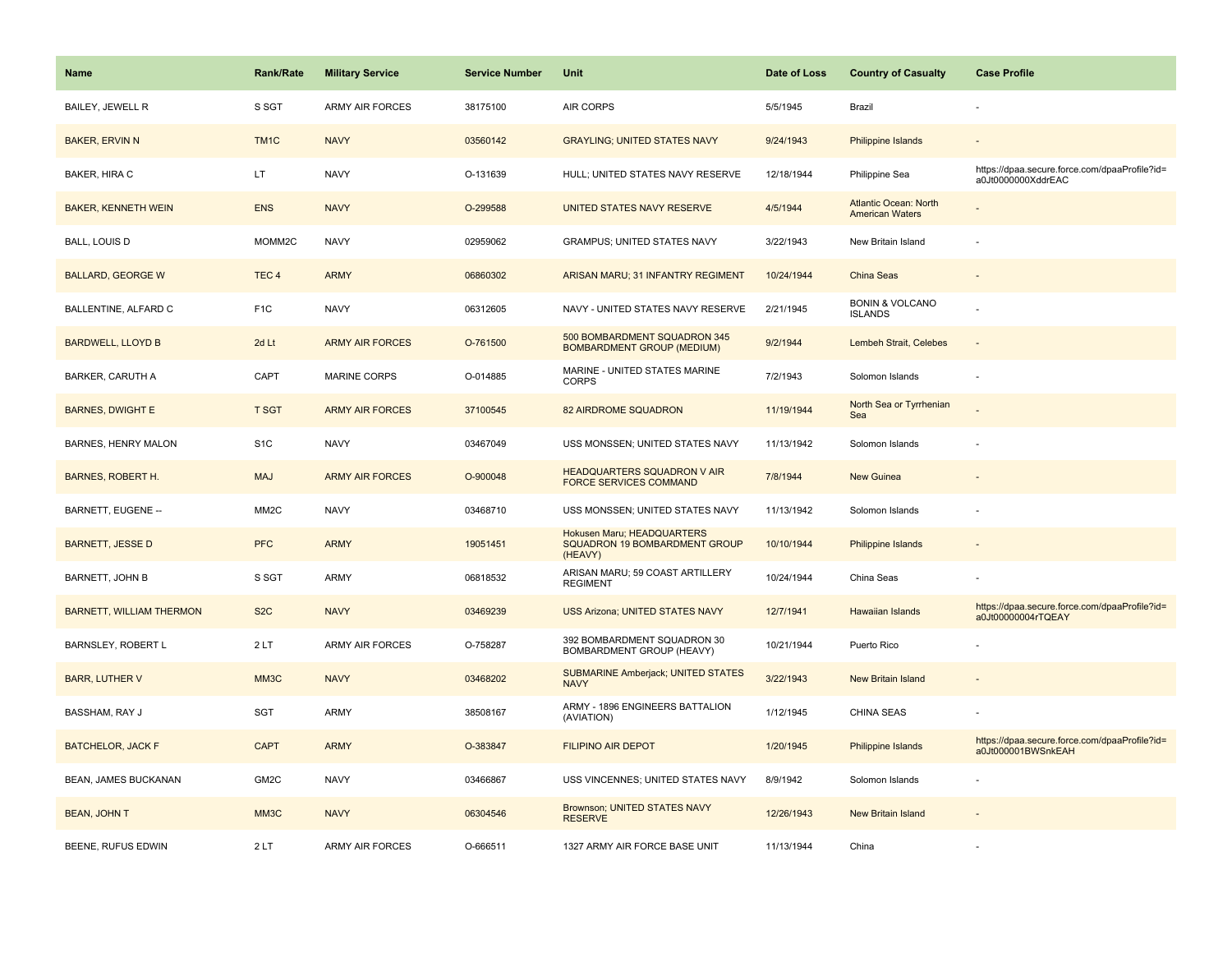| Name                      | <b>Rank/Rate</b> | <b>Military Service</b> | <b>Service Number</b> | Unit                                                                    | Date of Loss | <b>Country of Casualty</b>     | <b>Case Profile</b>                                                 |
|---------------------------|------------------|-------------------------|-----------------------|-------------------------------------------------------------------------|--------------|--------------------------------|---------------------------------------------------------------------|
| <b>BELK, WILFRED S</b>    | S SGT            | <b>ARMY AIR FORCES</b>  | 20742211              | 87 TRANSPORT SQUADRON 27 AIR<br><b>TRANSPORT GROUP</b>                  | 11/6/1943    | <b>Atlantic Ocean</b>          |                                                                     |
| BELL, LE VERT W           | <b>PFC</b>       | ARMY                    | 38510329              | 387 INFANTRY 97 DIVISION                                                | 4/2/1945     | Germany                        |                                                                     |
| <b>BENGE, CLARENCE R.</b> | S SGT            | <b>ARMY</b>             | 38208928              | 312 FERRY SQUADRON 27 AIR<br><b>TRANSPORT GROUP</b>                     | 11/13/1944   | <b>English Channel</b>         |                                                                     |
| BENSON, VIRGIL --         | Capt             | ARMY AIR FORCES         | O-410527              | 5 SQUADRON 2 COMBAT CARGO<br><b>GROUP</b>                               | 3/9/1945     | <b>Biak</b>                    |                                                                     |
| <b>BERRY, JOHN M</b>      | MM3C             | <b>NAVY</b>             | 03471658              | <b>GAMBIER BAY; UNITED STATES NAVY</b>                                  | 10/25/1944   | <b>Philippine Sea</b>          |                                                                     |
| BERRY, REX --             | 1LT              | ARMY AIR FORCES         | O-2043714             | 345 BOMBARDMENT SQUADRON 98<br>BOMBARDMENT GROUP (HEAVY)                | 6/13/1943    | Mediterranean Sea              |                                                                     |
| BETTERTON, THELMER C      | <b>CMM</b>       | <b>NAVY</b>             | 03464538              | USS QUINCY; UNITED STATES NAVY                                          | 8/9/1942     | Solomon Islands                | $\sim$                                                              |
| <b>BICKNER, FRANK R</b>   | 1LT              | <b>ARMY AIR FORCES</b>  | O-732496              | 440 BOMBARDMENT SQUADRON 319<br>BOMBARDMENT GROUP (MEDIUM)              | 11/26/1943   | North Sea or Tyrrhenian<br>Sea |                                                                     |
| <b>BIGGS, JAMES H</b>     | <b>PFC</b>       | <b>ARMY</b>             | 17052975              | 357 INFANTRY 90 DIVISION                                                | 12/9/1944    | Germany                        |                                                                     |
| <b>BIGGS, WILLIAM P</b>   | CPL              | <b>ARMY AIR FORCES</b>  | 19016887              | SHINYO MARU; 28 BOMBARDMENT<br>SQUADRON 19 BOMBARDMENT GROUP<br>(HEAVY) | 9/7/1944     | Philippine Islands             |                                                                     |
| BLACK, WF                 | <b>SGT</b>       | <b>ARMY AIR FORCES</b>  | 38212163              | 311 TROOP CARRIER SQUADRON                                              | 10/12/1945   | Bonin & Volcano Islands        |                                                                     |
| BLACKWELL, GLENN A.       | TEC <sub>5</sub> | ARMY                    | 18135803              | 126 INFANTRY 32 DIVISION                                                | 4/30/1945    | Philippine Islands             |                                                                     |
| <b>BLANSETT, ELIJA J</b>  | MOMM1C           | <b>NAVY</b>             | 02954095              | USS MCCAWLEY; UNITED STATES NAVY                                        | 6/30/1943    | Solomon Islands                |                                                                     |
| <b>BLANTON, SAMUEL</b>    | MM3C             | <b>NAVY</b>             | 06303323              | NAVY - UNITED STATES NAVY RESERVE                                       | 1/7/1945     | PHILIPPINE ISLANDS             |                                                                     |
| <b>BLYTHE, CLEVIE U</b>   | <b>PFC</b>       | <b>ARMY</b>             | 37069923              | 1 REGIMENT 1 ARMORED DIVISION                                           | 2/15/1943    | Tunisia                        |                                                                     |
| <b>BOGUE, DANIEL L</b>    | T SGT            | ARMY AIR FORCES         | 38293587              | 333 BOMBARDMENT SQUADRON 94<br>BOMBARDMENT GROUP (HEAVY)                | 1/11/1944    | Germany                        |                                                                     |
| <b>BOHANNON, ROBERT J</b> | S SGT            | <b>ARMY AIR FORCES</b>  | 18219153              | 720 BOMBARDMENT SQUADRON 450<br><b>BOMBARDMENT GROUP (HEAVY)</b>        | 3/24/1944    | Italy                          |                                                                     |
| BOLLING, GERALD REVES     | S <sub>1</sub> C | <b>NAVY</b>             | 03468313              | USS Arizona; UNITED STATES NAVY                                         | 12/7/1941    | Hawaiian Islands               | https://dpaa.secure.force.com/dpaaProfile?id=<br>a0Jt00000004mwDEAQ |
| <b>BONDS, QUINTON T</b>   | S <sub>2</sub> C | <b>NAVY</b>             | 09740653              | <b>Bismarck Sea: UNITED STATES NAVY</b><br><b>RESERVE</b>               | 2/21/1945    | Bonin & Volcano Islands        |                                                                     |
| BOONE, WILLIAM H          | <b>PFC</b>       | ARMY                    | 38305183              | 8 REGIMENT 1 CAVALRY DIVISION                                           | 2/3/1945     | Philippine Islands             |                                                                     |
| <b>BOOTH, GEORGE D</b>    | <b>PVT</b>       | <b>ARMY</b>             | 38662441              | 313 INFANTRY 79 DIVISION                                                | 12/19/1944   | Germany                        |                                                                     |
| BOWEN, JEROME H           | 2LT              | ARMY AIR FORCES         | O-768994              | 394 BOMBARDMENT SQUADRON 5<br>BOMBARDMENT GROUP (HEAVY)                 | 11/22/1944   | Netherlands East Indies        |                                                                     |
| <b>BOWEN, JOHN F</b>      | <b>CPL</b>       | <b>ARMY</b>             | 20757040              | 206 COAST ARTILLERY REGIMENT                                            | 10/20/1942   | Alaska                         |                                                                     |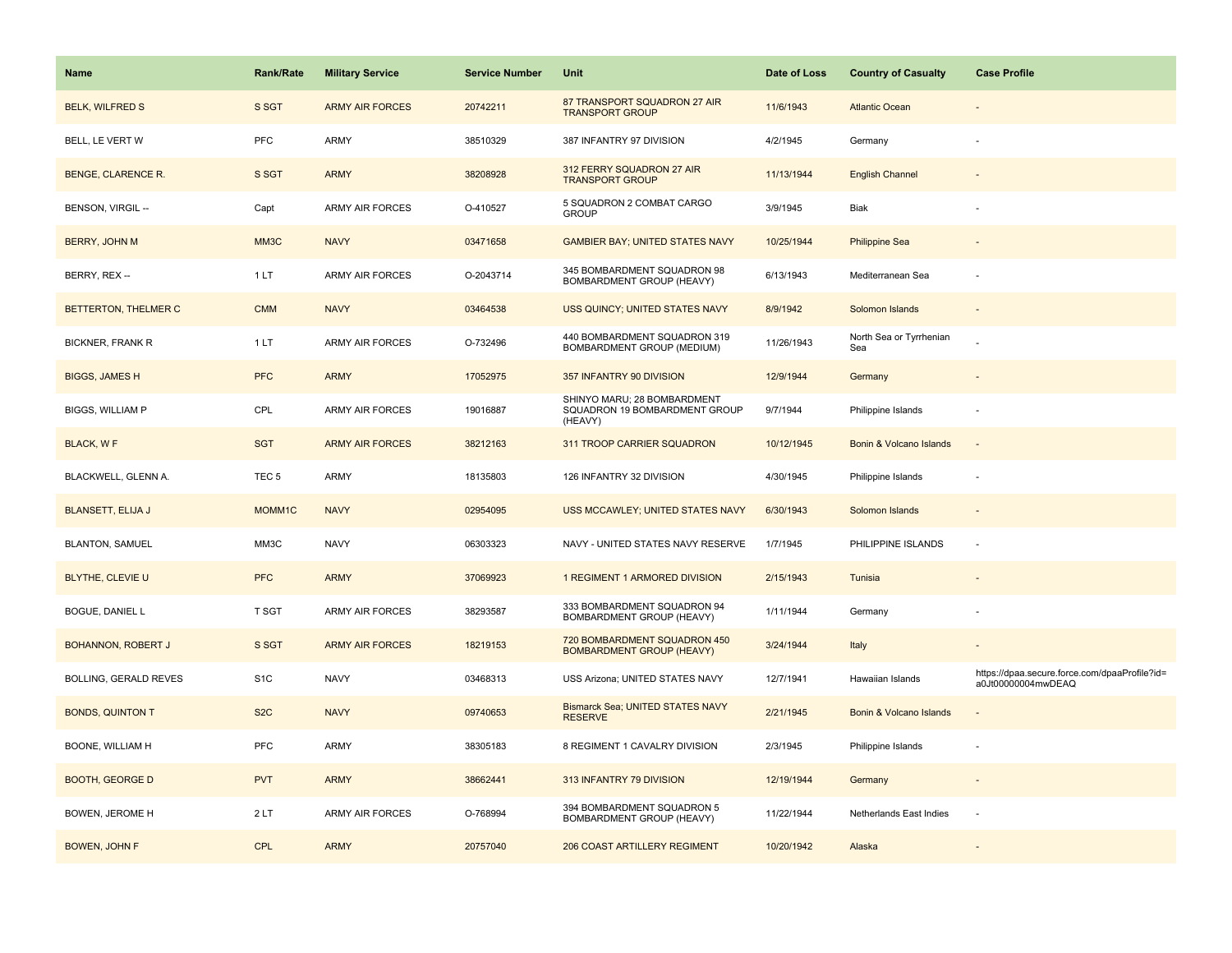| <b>Name</b>                     | <b>Rank/Rate</b>  | <b>Military Service</b> | <b>Service Number</b> | <b>Unit</b>                                                   | Date of Loss | <b>Country of Casualty</b>     | <b>Case Profile</b>                                                 |
|---------------------------------|-------------------|-------------------------|-----------------------|---------------------------------------------------------------|--------------|--------------------------------|---------------------------------------------------------------------|
| BOWMAN, EMERSON H               | MATT2C            | <b>NAVY</b>             | 03429246              | USS WASP; UNITED STATES NAVY                                  | 9/15/1942    | Solomon Islands                |                                                                     |
| <b>BOYCE, MILTON L</b>          | F <sub>1C</sub>   | <b>NAVY</b>             | 03467506              | Truxton; UNITED STATES NAVY                                   | 2/18/1942    | Newfoundland                   |                                                                     |
| <b>BOYCE, WILLIAM T</b>         | 2LT               | <b>ARMY AIR FORCES</b>  | O-838051              | 500 BOMBARDMENT SQUADRON 345<br>BOMBARDMENT GROUP (MEDIUM)    | 3/30/1945    | China                          |                                                                     |
| <b>BRADEN, JOHN L L</b>         | 1LT               | <b>MARINE CORPS</b>     | O-016035              | MARINE - UNITED STATES MARINE<br><b>CORPS</b>                 | 9/18/1944    | <b>Caroline Islands</b>        |                                                                     |
| <b>BRADHAM, THOMAS W</b>        | 1LT               | <b>ARMY AIR FORCES</b>  | O-860171              | 823 BOMBARDMENT SQUADRON 38<br>BOMBARDMENT GROUP (MEDIUM)     | 2/2/1944     | New Guinea                     | https://dpaa.secure.force.com/dpaaProfile?id=<br>a0Jt0000000XdlDEAS |
| <b>BRADLEY, DONALD L</b>        | S SGT             | <b>ARMY AIR FORCES</b>  | 06953407              | 89 BOMBARDMENT SQUADRON 3<br><b>BOMBARDMENT GROUP (LIGHT)</b> | 3/19/1944    | New Guinea                     |                                                                     |
| BRADLEY, WILLIAM M              | <b>PVT</b>        | <b>ARMY AIR FORCES</b>  | 37108515              | <b>USAT DORCHESTER; AIR CORPS</b>                             | 2/3/1943     | Greenland                      |                                                                     |
| <b>BRADSHER, WALTER L.</b>      | <b>PVT</b>        | <b>ARMY</b>             | 38661059              | <b>12 INFANTRY 4 DIVISION</b>                                 | 11/20/1944   | Germany                        |                                                                     |
| <b>BRATTON, PORTTER J</b>       | <b>PVT</b>        | ARMY                    | 38212735              | ARMY - 3206 QUARTERMASTER<br>SERVICES COMPANY                 | 4/28/1944    | <b>ENGLISH CHANNEL</b>         |                                                                     |
| <b>BRENT, CLAUDE LESTER</b>     | <b>SGT</b>        | <b>MARINE CORPS</b>     | 00223415              | MARINE - UNITED STATES MARINE<br><b>CORPS</b>                 | 10/24/1944   | Pacific Ocean                  |                                                                     |
| <b>BREWER, LEO F</b>            | S <sub>2</sub> C  | <b>NAVY</b>             | 06689609              | UNITED STATES NAVY RESERVE                                    | 12/10/1942   | Atlantic Ocean                 |                                                                     |
| <b>BRICE, CORNELIUS PATRICK</b> | 1LT               | <b>MARINE CORPS</b>     | O-024701              | <b>MARINE - UNITED STATES MARINE</b><br><b>CORPS</b>          | 4/20/1944    | <b>New Hebrides</b>            | https://dpaa.secure.force.com/dpaaProfile?id=<br>a0Jt000001nzZhPEAU |
| BRIDGES, PAUL HYATT             | S <sub>1</sub> C  | <b>NAVY</b>             | 02957685              | USS Arizona; UNITED STATES NAVY                               | 12/7/1941    | Hawaiian Islands               | https://dpaa.secure.force.com/dpaaProfile?id=<br>a0Jt00000004pbYEAQ |
| <b>BRIGANCE, JESSIE G</b>       | TEC <sub>5</sub>  | <b>ARMY</b>             | 38176681              | 22 INFANTRY 4 DIVISION                                        | 7/30/1944    | France                         | https://dpaa.secure.force.com/dpaaProfile?id=<br>a0Jt000001nzVxREAU |
| <b>BRIGHT, WILLIAM M</b>        | <b>PVT</b>        | <b>ARMY</b>             | 17014220              | ARMY - 31 INFANTRY REGIMENT                                   | 6/3/1942     | PHILIPPINE ISLANDS             |                                                                     |
| <b>BRIGHTWELL, FRED R</b>       | COX               | <b>NAVY</b>             | 03470458              | USS O Brien - II; UNITED STATES NAVY                          | 3/27/1945    | Ryukyus Islands                |                                                                     |
| BRINDLEY, KENYON --             | 2LT               | <b>ARMY AIR FORCES</b>  | O-685071              | 703 BOMBARDMENT SQUADRON 445<br>BOMBARDMENT GROUP (HEAVY)     | 2/24/1944    | Germany                        | https://dpaa.secure.force.com/dpaaProfile?id=<br>a0Jt0000000XfFhEAK |
| <b>BRITT, HAROLD N</b>          | F <sub>1</sub> C  | <b>NAVY</b>             | 06300007              | <b>CORVINA; UNITED STATES NAVY</b><br><b>RESERVE</b>          | 11/16/1943   | <b>Marshall Islands</b>        |                                                                     |
| <b>BRITTON, THOMAS L</b>        | MM <sub>1</sub> C | <b>NAVY</b>             | 03468596              | MONAGHAN; UNITED STATES NAVY                                  | 12/18/1944   | Philippine Islands             | https://dpaa.secure.force.com/dpaaProfile?id=<br>a0Jt0000000XeceEAC |
| <b>BROOKS, CARL S.</b>          | <b>PVT</b>        | <b>ARMY</b>             | 38023419              | 13 REGIMENT 1 ARMORED DIVISION                                | 11/28/1942   | Tunisia                        |                                                                     |
| BROWN, ALLEN D                  | <b>T SGT</b>      | <b>ARMY AIR FORCES</b>  | 38294097              | 612 BOMBARDMENT SQUADRON 401<br>BOMBARDMENT GROUP (HEAVY)     | 4/10/1944    | France                         |                                                                     |
| BROWN, FE                       | STM <sub>2C</sub> | <b>NAVY</b>             | 06306431              | UNITED STATES NAVY RESERVE                                    | 6/16/1943    | Solomon Islands                |                                                                     |
| BROWN, JACK R                   | <b>T SGT</b>      | <b>ARMY AIR FORCES</b>  | 14054449              | 859 BOMBARDMENT SQUADRON 492<br>BOMBARDMENT GROUP (HEAVY)     | 6/18/1944    | North Sea or Tyrrhenian<br>Sea |                                                                     |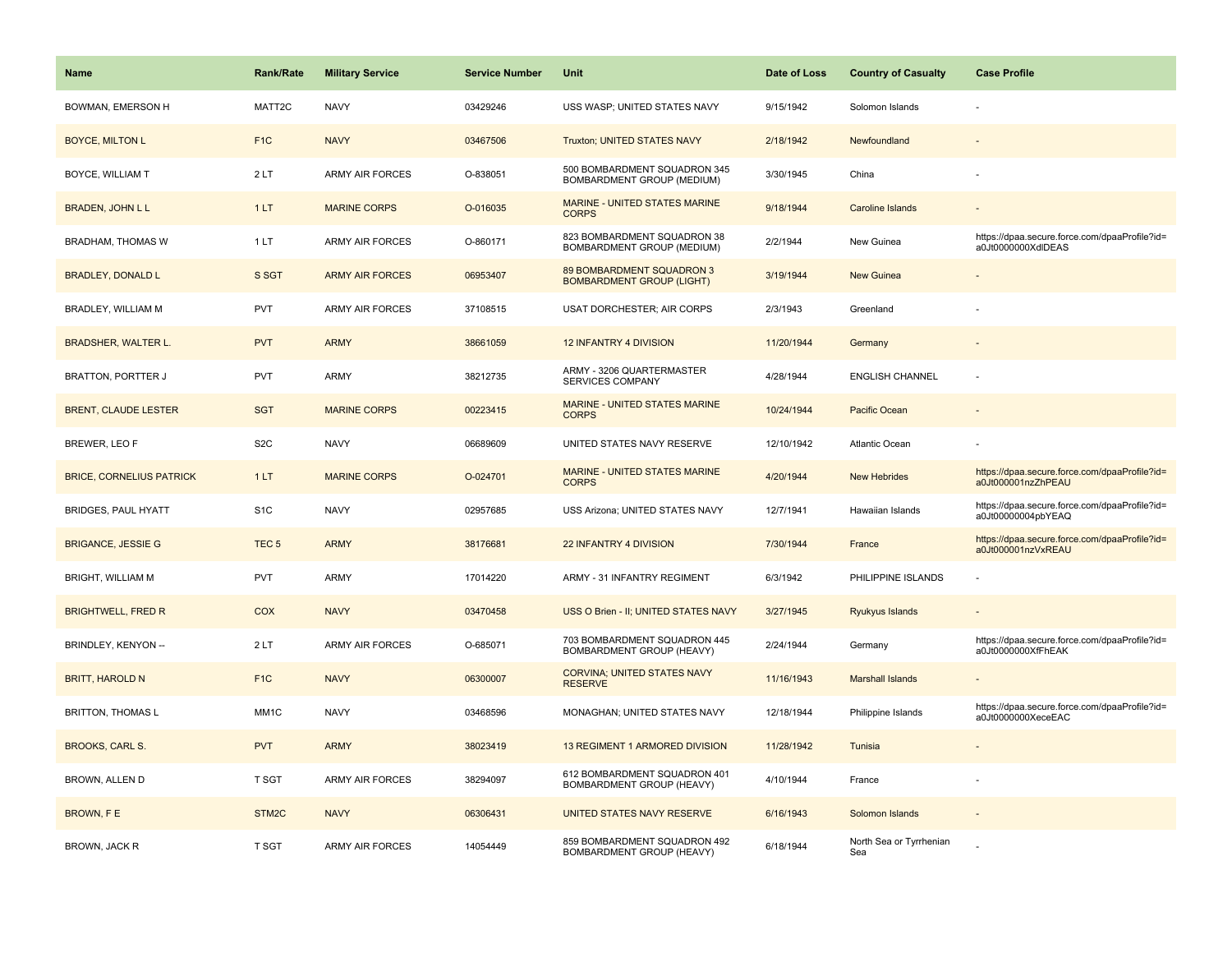| Name                            | <b>Rank/Rate</b>  | <b>Military Service</b> | <b>Service Number</b> | Unit                                                             | Date of Loss | <b>Country of Casualty</b> | <b>Case Profile</b>                                                 |
|---------------------------------|-------------------|-------------------------|-----------------------|------------------------------------------------------------------|--------------|----------------------------|---------------------------------------------------------------------|
| <b>BROWN, JAMES H</b>           | <b>PVT</b>        | <b>ARMY</b>             | 37102988              | 128 INFANTRY 32 DIVISION                                         | 11/16/1942   | New Guinea                 |                                                                     |
| BROWN, JAMES LOUIS              | CAPT              | <b>MARINE CORPS</b>     | O-021061              | MARINE - UNITED STATES MARINE<br><b>CORPS</b>                    | 4/10/1945    | Pacific Ocean              |                                                                     |
| <b>BROWN, MYRON M</b>           | <b>T SGT</b>      | <b>ARMY AIR FORCES</b>  | 17013693              | 21 BOMBARDMENT SQUADRON 29<br><b>BOMBARDMENT GROUP (HEAVY)</b>   | 8/11/1943    | Kurile Islands             |                                                                     |
| BROWN, ROBERT C                 | 2d Lt             | <b>ARMY AIR FORCES</b>  | O-432393              | 72 BOMBARDMENT SQUADRON 5<br>BOMBARDMENT GROUP (HEAVY)           | 6/5/1942     | Midway Island              |                                                                     |
| <b>BROWN, STERLING T</b>        | AMM <sub>2C</sub> | <b>NAVY</b>             | 06307193              | UNITED STATES NAVY RESERVE                                       | 1/13/1944    | <b>Gilbert Islands</b>     |                                                                     |
| BROWN, WARREN W                 | F <sub>1</sub> C  | <b>NAVY</b>             | 08448829              | ST. LO; UNITED STATES NAVY RESERVE                               | 10/25/1944   | Philippine Sea             |                                                                     |
| <b>BRUUN, OTHELLO CHRISTIAN</b> | CPC               | <b>NAVY</b>             | 00071942              | ORYOKU MARU; UNITED STATES NAVY                                  | 12/15/1944   | Philippine Islands         |                                                                     |
| BRYAN, KENSEY NEWTON            | S <sub>1</sub> C  | <b>NAVY</b>             | 03468891              | USS JUNEAU; UNITED STATES NAVY                                   | 11/13/1942   | Solomon Islands            |                                                                     |
| <b>BRYANT, CLIFFORD D</b>       | <b>CPL</b>        | <b>ARMY AIR FORCES</b>  | 37108597              | <b>HMT Rohna; AIR CORPS</b>                                      | 11/26/1943   | Mediterranean Sea          |                                                                     |
| <b>BUICE, WILLIAM A</b>         | MM3C              | <b>NAVY</b>             | 03467650              | USS Houston; UNITED STATES NAVY                                  | 3/1/1942     | Java                       |                                                                     |
| <b>BUIE, RICHARD E</b>          | CPL               | <b>ARMY</b>             | 18167012              | HMT Rohna; 853 ENGINEERS BATTALION<br>(AVIATION)                 | 11/27/1943   | Mediterranean Sea          |                                                                     |
| <b>BULL, CHESTER L</b>          | S SGT             | <b>ARMY AIR FORCES</b>  | 07061329              | 5TH AIR FORCE                                                    | 8/15/1943    | Solomon Islands            | https://dpaa.secure.force.com/dpaaProfile?id=<br>a0Jt000001nzZE4EAM |
| <b>BULL, SIMPSON --</b>         | 1LT               | <b>MARINE CORPS</b>     | O-025594              | <b>MARINE - UNITED STATES MARINE</b><br><b>CORPS</b>             | 6/29/1945    | Caroline Islands           |                                                                     |
| <b>BUMPASS, JAMES W</b>         | <b>PVT</b>        | <b>ARMY</b>             | 38451732              | ARMY - 300 ENGINEERS COMBAT<br><b>BATTALION</b>                  | 6/19/1944    | <b>ENGLISH CHANNEL</b>     |                                                                     |
| <b>BURDEN, HOWARD L</b>         | FLT O             | <b>ARMY AIR FORCES</b>  | T-186326              | <b>AIR CORPS</b>                                                 | 3/12/1943    | <b>Atlantic Ocean</b>      |                                                                     |
| BURGESS, WILLIAM E              | MM1C              | <b>NAVY</b>             | 06241302              | JOHNSTON; UNITED STATES NAVY<br><b>RESERVE</b>                   | 10/25/1944   | Philippine Sea             |                                                                     |
| <b>BURLESON, EARL G</b>         | S <sub>2</sub> C  | <b>NAVY</b>             | 08450800              | HULL; UNITED STATES NAVY RESERVE                                 | 12/18/1944   | <b>Philippine Sea</b>      | https://dpaa.secure.force.com/dpaaProfile?id=<br>a0Jt0000000XedKEAS |
| BURNETT, CLOYS F                | <b>PFC</b>        | ARMY                    | 39706817              | 337 INFANTRY 85 DIVISION                                         | 10/25/1944   | Italy                      |                                                                     |
| <b>BURNETT, JAMES A</b>         | 2LT               | <b>ARMY AIR FORCES</b>  | O-674136              | 1 SQUADRON 8012 COMPOSITE FORCE                                  | 10/19/1943   | <b>Atlantic Ocean</b>      |                                                                     |
| BURNS, HENRY V.                 | <b>PFC</b>        | <b>ARMY</b>             | 37105348              | 19 INFANTRY 24 DIVISION                                          | 10/20/1944   | Philippine Islands         |                                                                     |
| <b>BURR, WILLIAM A</b>          | LT /JG/           | <b>NAVY</b>             | O-118527              | SS H. Luckenbach; UNITED STATES NAVY<br><b>RESERVE</b>           | 3/17/1943    | North Atlantic Ocean       |                                                                     |
| <b>BURRIS, JOHN ELBERT</b>      | S <sub>2</sub> C  | <b>NAVY</b>             | 03470529              | USS NORTHAMPTON; UNITED STATES<br><b>NAVY</b>                    | 11/30/1942   | Solomon Islands            |                                                                     |
| <b>BURTON, WELDON K</b>         | <b>MAJ</b>        | <b>ARMY AIR FORCES</b>  | O-1699310             | 779 BOMBARDMENT SQUADRON 464<br><b>BOMBARDMENT GROUP (HEAVY)</b> | 10/29/1944   | <b>Adriatic Sea</b>        | https://dpaa.secure.force.com/dpaaProfile?id=<br>a0Jt0000000BSLMEA4 |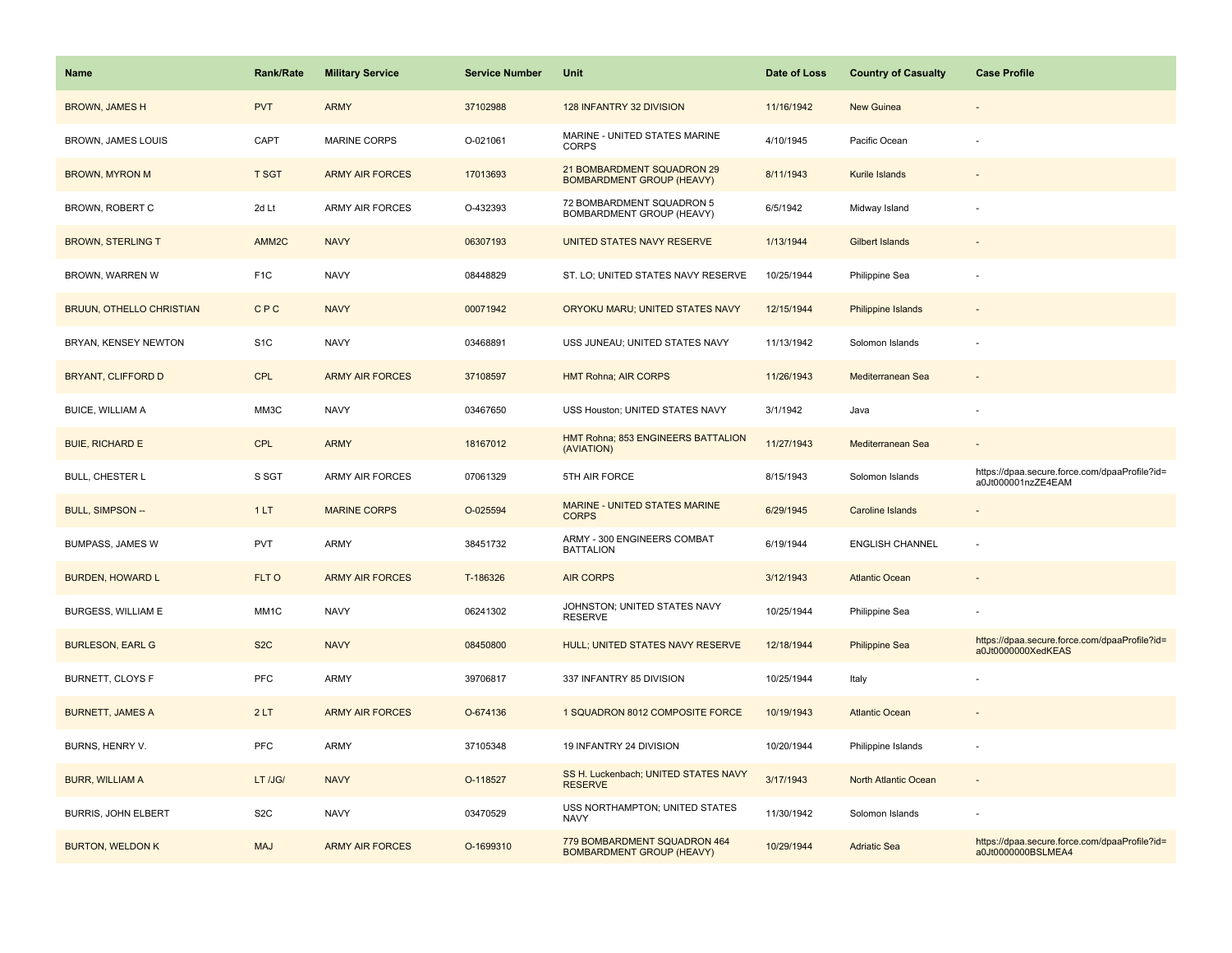| Name                        | <b>Rank/Rate</b>  | <b>Military Service</b> | <b>Service Number</b> | Unit                                                                                                         | Date of Loss | <b>Country of Casualty</b>     | <b>Case Profile</b>                                                 |
|-----------------------------|-------------------|-------------------------|-----------------------|--------------------------------------------------------------------------------------------------------------|--------------|--------------------------------|---------------------------------------------------------------------|
| BUSHMAN, CLARENCE N.        | TEC <sub>5</sub>  | ARMY                    | 37107356              | 86 CAVALRY RECONNAISSANCE<br>SQUADRON 6 ARMORED DIVISION                                                     | 4/16/1946    | Germany                        |                                                                     |
| <b>BUTTREY, JACK D</b>      | ARM2C             | <b>NAVY</b>             | 06303291              | UNITED STATES NAVY RESERVE                                                                                   | 2/15/1945    | <b>Atlantic Ocean</b>          |                                                                     |
| <b>BYERS, WILLIS C</b>      | MOMM2C            | <b>NAVY</b>             | 03466899              | YMS-409; UNITED STATES NAVY                                                                                  | 9/13/1944    | North Atlantic Ocean           |                                                                     |
| BYLER, LOYD A.              | <b>PFC</b>        | <b>ARMY</b>             | 38509439              | 169 INFANTRY 43 DIVISION                                                                                     | 3/21/1945    | Philippine Islands             |                                                                     |
| CALAWAY, RHYMAN             | GM3C              | <b>NAVY</b>             | 03467654              | NAVY - UNITED STATES NAVY                                                                                    | 3/1/1942     | <b>JAVA</b>                    |                                                                     |
| <b>CALDWELL, JACK E</b>     | <b>COL</b>        | <b>ARMY AIR FORCES</b>  | O-020743              | <b>HEADQUARTERS 387 BOMBARDMENT</b><br><b>GROUP (MEDIUM)</b>                                                 | 4/12/1944    | France                         |                                                                     |
| CALHOUN, OSCAR O            | ST <sub>3</sub> C | <b>NAVY</b>             | 02954528              | USS LISCOME BAY; UNITED STATES<br><b>NAVY</b>                                                                | 11/24/1943   | Gilbert Islands                |                                                                     |
| <b>CALLAHAN, JOHN H</b>     | S SGT             | <b>ARMY AIR FORCES</b>  | 38176324              | 704 BOMBARDMENT SQUADRON 446<br><b>BOMBARDMENT GROUP (HEAVY)</b>                                             | 12/20/1943   | North Sea or Tyrrhenian<br>Sea |                                                                     |
| CALLAWAY, ENOCH E           | EM3C              | <b>NAVY</b>             | 03471321              | NAVY - UNITED STATES NAVY                                                                                    | 10/25/1944   | PHILIPPINE SEA                 |                                                                     |
| CAMM, WILLIAM FIELDEN       | Y <sub>2</sub> C  | <b>NAVY</b>             | 03467098              | <b>USS Arizona; UNITED STATES NAVY</b>                                                                       | 12/7/1941    | <b>Hawaiian Islands</b>        | https://dpaa.secure.force.com/dpaaProfile?id=<br>a0Jt0000000BS54EAG |
| CAMP, MAX W.                | SGT               | ARMY                    | 38289164              | 350 INFANTRY 88 DIVISION                                                                                     | 5/13/1944    | Italy                          |                                                                     |
| CANADA, WILLIAM W           | <b>CAPT</b>       | <b>ARMY AIR FORCES</b>  | O-399764              | 877 BOMBARDMENT SQUADRON 499<br><b>BOMBARDMENT GROUP (VERY HEAVY)</b>                                        | 4/28/1945    | Japan/Okinawa                  |                                                                     |
| CANADY, CARL A.             | S SGT             | ARMY AIR FORCES         | 18165266              | 320 BOMBARDMENT SQUADRON 90<br>BOMBARDMENT GROUP (HEAVY)                                                     | 12/1/1943    | New Guinea                     |                                                                     |
| <b>CAREY, WILLIAM G</b>     | <b>PFC</b>        | <b>ARMY</b>             | 18166240              | HMT Rohna; 853 ENGINEERS BATTALION<br>(AVIATION)                                                             | 11/27/1943   | Mediterranean Sea              | https://dpaa.secure.force.com/dpaaProfile?id=<br>a0Jt0000000XIN5EAK |
| CARGILE, NOLAN B.           | 1LT               | <b>ARMY AIR FORCES</b>  | O-427211              | 68 BOMBARDMENT SQUADRON 44<br>BOMBARDMENT GROUP (HEAVY)                                                      | 1/27/1943    | Holland                        |                                                                     |
| <b>CARITHERS, JAMES H</b>   | S SGT             | <b>ARMY AIR FORCES</b>  | 37069700              | 303 BOMBARDMENT GROUP (HEAVY),<br><b>427 BOMBARDMENT SQUADRON</b>                                            | 5/1/1943     | France                         |                                                                     |
| CARLON, WALTER R            | SM <sub>2</sub> C | <b>NAVY</b>             | 03467157              | Langley; UNITED STATES NAVY                                                                                  | 2/27/1942    | Java                           |                                                                     |
| <b>CARNETT, FRANKLIN --</b> | <b>PVT</b>        | <b>ARMY</b>             | 17023622              | ARISAN MARU; 19 QUARTERMASTER<br><b>TRUCK COMPANY</b>                                                        | 10/24/1944   | <b>China Seas</b>              |                                                                     |
| CARR, HAVIS L               | SGT               | ARMY                    | 37104373              | ARMY - 378 INFANTRY 95 DIVISION Lost<br>when bridge over Moselle River was<br>bombed while crossing on foot. | 11/18/1944   | <b>FRANCE</b>                  |                                                                     |
| CARTER, ELVIS L             | S SGT             | <b>ARMY AIR FORCES</b>  | 38446178              | 412 BOMBARDMENT SQUADRON 95<br><b>BOMBARDMENT GROUP (HEAVY)</b>                                              | 6/14/1944    | North Sea or Tyrrhenian<br>Sea | https://dpaa.secure.force.com/dpaaProfile?id=<br>a0Jt000001ZYGfsEAH |
| CARUTHERS, T A              | 2LT               | <b>ARMY AIR FORCES</b>  | O-684273              | 572 BOMBARDMENT SQUADRON 391<br><b>BOMBARDMENT GROUP (MEDIUM)</b>                                            | 4/18/1944    | English Channel                |                                                                     |
| <b>CASEY, ROBERT J</b>      | 1LT               | <b>ARMY AIR FORCES</b>  | O-410746              | 1504 ARMY AIR FORCE BASE UNIT                                                                                | 5/25/1946    | <b>Caroline Islands</b>        |                                                                     |
| CASH, DOUGLAS C             | PVT               | ARMY                    | 17014230              | ARISAN MARU; 60 COAST ARTILLERY<br><b>REGIMENT</b>                                                           | 10/24/1944   | China Seas                     |                                                                     |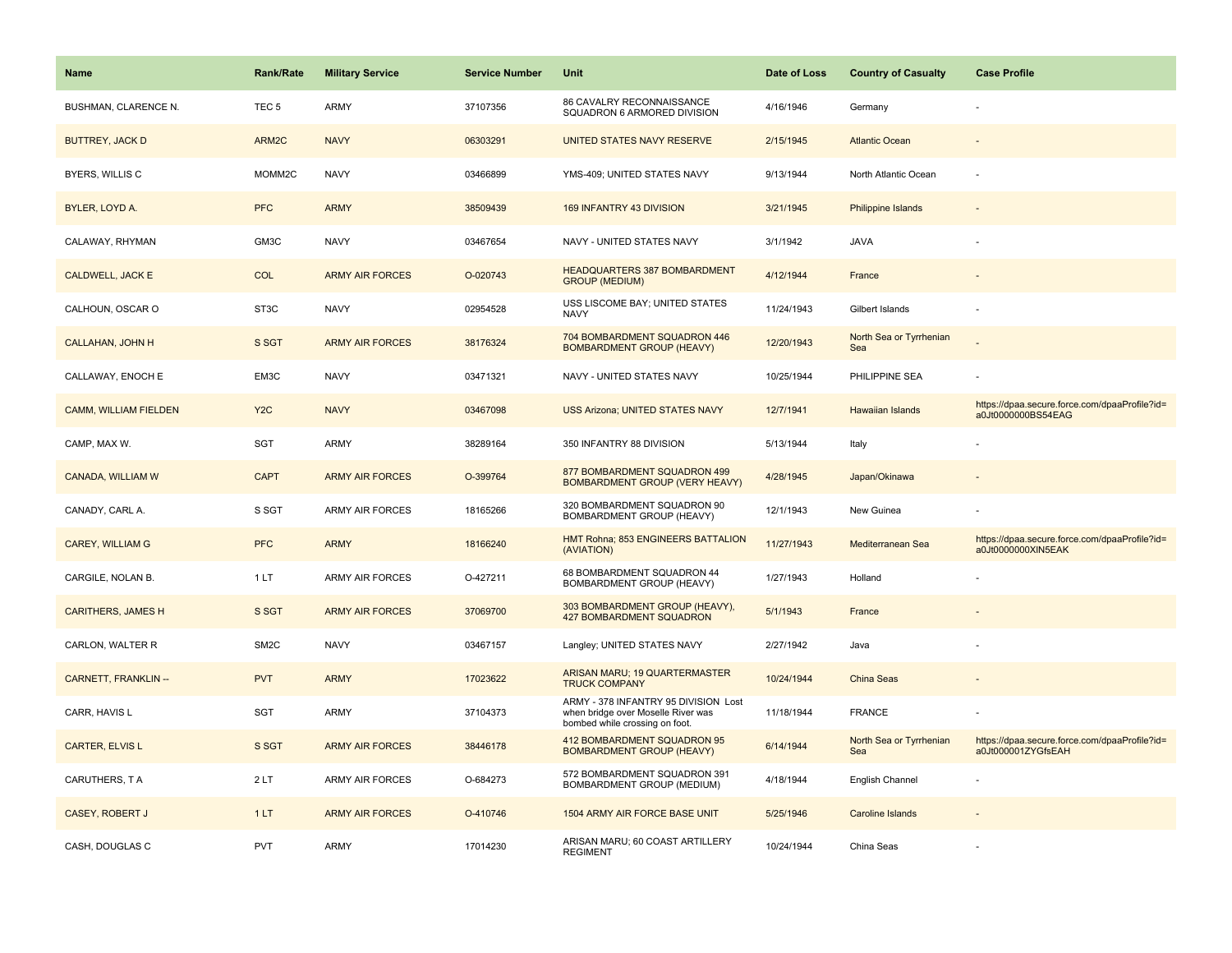| <b>Name</b>                 | <b>Rank/Rate</b>  | <b>Military Service</b> | <b>Service Number</b> | Unit                                                                                       | Date of Loss | <b>Country of Casualty</b>                             | <b>Case Profile</b>                                                 |
|-----------------------------|-------------------|-------------------------|-----------------------|--------------------------------------------------------------------------------------------|--------------|--------------------------------------------------------|---------------------------------------------------------------------|
| CASH, LESTER M              | SF <sub>1</sub> C | <b>NAVY</b>             | 03463966              | Atik; UNITED STATES NAVY                                                                   | 3/27/1942    | Bermuda                                                |                                                                     |
| CASSADY, SAM G              | RM3C              | <b>NAVY</b>             | 03467175              | Edsall; UNITED STATES NAVY                                                                 | 3/1/1942     | Java                                                   | https://dpaa.secure.force.com/dpaaProfile?id=<br>a0Jt0000000XeDfEAK |
| <b>CAST, WILLIAM JAMES</b>  | S <sub>2</sub> C  | <b>NAVY</b>             | 06308618              | Plymouth; UNITED STATES NAVY<br><b>RESERVE</b>                                             | 8/5/1943     | <b>Atlantic Ocean: North</b><br><b>American Waters</b> | https://dpaa.secure.force.com/dpaaProfile?id=<br>a0Jt0000000XeDYEA0 |
| CASTON, CLEO T              | TEC <sub>5</sub>  | ARMY                    | 37104251              | HMT Rohna; 853 ENGINEERS BATTALION<br>(AVIATION)                                           | 11/27/1943   | Mediterranean Sea                                      | https://dpaa.secure.force.com/dpaaProfile?id=<br>a0Jt0000000XIM7EAK |
| <b>CATHEY, HENRY N</b>      | S SGT             | <b>ARMY</b>             | 17010551              | <b>ARISAN MARU; HEADQUARTERS</b><br>UNITED STATES ARMY FORCES IN THE<br><b>PHILIPPINES</b> | 10/24/1944   | China Seas                                             |                                                                     |
| CATTERLIN, DAIL --          | <b>PVT</b>        | ARMY                    | 17014223              | ARISAN MARU; 31 INFANTRY REGIMENT                                                          | 10/24/1944   | China Seas                                             |                                                                     |
| CAUBBLE, LLOYD F            | <b>T SGT</b>      | <b>ARMY AIR FORCES</b>  | 18137386              | 333 BOMBARDMENT SQUADRON 94<br><b>BOMBARDMENT GROUP (HEAVY)</b>                            | 10/20/1943   | Java                                                   |                                                                     |
| CAWTHON, RAY H              | <b>PFC</b>        | <b>ARMY AIR FORCES</b>  | 07010395              | SHINYO MARU; 34 PURSUIT SQUADRON<br>24 PURSUIT GROUP                                       | 9/7/1944     | Philippine Islands                                     |                                                                     |
| <b>CHAFFIN, HAROLD N</b>    | LT COL            | <b>ARMY AIR FORCES</b>  | O-022469              | <b>HEADQUARTERS SQUADRON V</b><br><b>BOMBARDMENT COMMAND</b>                               | 3/26/1943    | <b>New Guinea</b>                                      |                                                                     |
| CHAFFIN, HAROLD N           | Lt Col            | ARMY AIR FORCES         | O-22469               |                                                                                            | 3/26/1943    | <b>CORAL SEA</b>                                       |                                                                     |
| <b>CHANDLER, JOHN W</b>     | AMM3C             | <b>NAVY</b>             | 08442082              | UNITED STATES NAVY RESERVE                                                                 | 12/12/1944   | Pacific Ocean                                          |                                                                     |
| CHAVIS, WAYNE M.            | 2LT               | ARMY AIR FORCES         | O-728977              | 49 FIGHTER SQUADRON 14 FIGHTER<br><b>GROUP</b>                                             | 5/12/1944    | Sicily                                                 |                                                                     |
| CHESHIRE, JOHN JAMES        | F <sub>2C</sub>   | <b>NAVY</b>             | 03469763              | <b>USS BARTON; UNITED STATES NAVY</b>                                                      | 11/13/1942   | Solomon Islands                                        |                                                                     |
| CHESTER, JOHN D             | ENS               | <b>NAVY</b>             | O-120365              | PT-44; UNITED STATES NAVY RESERVE                                                          | 12/12/1942   | Solomon Islands                                        |                                                                     |
| CHITWOOD, RUSSELL O         | S SGT             | <b>ARMY AIR FORCES</b>  | 37102509              | 303 BOMBARDMENT GROUP (HEAVY),<br>359 BOMBARDMENT SQUADRON                                 | 1/3/1943     | France                                                 |                                                                     |
| CLARK, CHARLES D            | TEC <sub>4</sub>  | ARMY                    | 14039536              | 41 INFANTRY 2 ARMORED DIVISION                                                             | 6/9/1944     | English Channel                                        |                                                                     |
| <b>CLARK, CLAUDE C</b>      | <b>PVT</b>        | <b>ARMY</b>             | 37105176              | <b>ARMY - 170 ENGINEERS COMBAT</b><br><b>BATTALION</b>                                     | 10/25/1944   | PHILIPPINE ISLANDS                                     | $\sim$                                                              |
| CLARK, MANSON O             | <b>PFC</b>        | ARMY                    | 06857563              | ARISAN MARU; 60 COAST ARTILLERY<br><b>REGIMENT</b>                                         | 10/24/1944   | China Seas                                             |                                                                     |
| <b>CLARKSTON, LEONARD O</b> | S <sub>1C</sub>   | <b>NAVY</b>             | 03468560              | <b>NAVY - UNITED STATES NAVY</b>                                                           | 2/7/1942     | <b>JAVA</b>                                            |                                                                     |
| CLEEK, HAROLD S             | RM <sub>2</sub> C | <b>NAVY</b>             | 03468376              | RUNNER; UNITED STATES NAVY                                                                 | 7/11/1943    | Japan                                                  |                                                                     |
| <b>CLYDE, EMMETTE HAM</b>   | BKR3C             | <b>NAVY</b>             | 02957250              | USS JUNEAU; UNITED STATES NAVY                                                             | 11/13/1942   | Solomon Islands                                        |                                                                     |
| COCKRELL, CHARLES T         | <b>PVT</b>        | ARMY                    | 37101664              | 6 INFANTRY 1 ARMORED DIVISION                                                              | 11/8/1942    | Algeria                                                |                                                                     |
| COFFMAN, LLOYD W            | <b>SGT</b>        | <b>ARMY AIR FORCES</b>  | 17014851              | 33 BOMBARDMENT SQUADRON 22<br><b>BOMBARDMENT GROUP (HEAVY)</b>                             | 11/27/1944   | Philippine Islands                                     |                                                                     |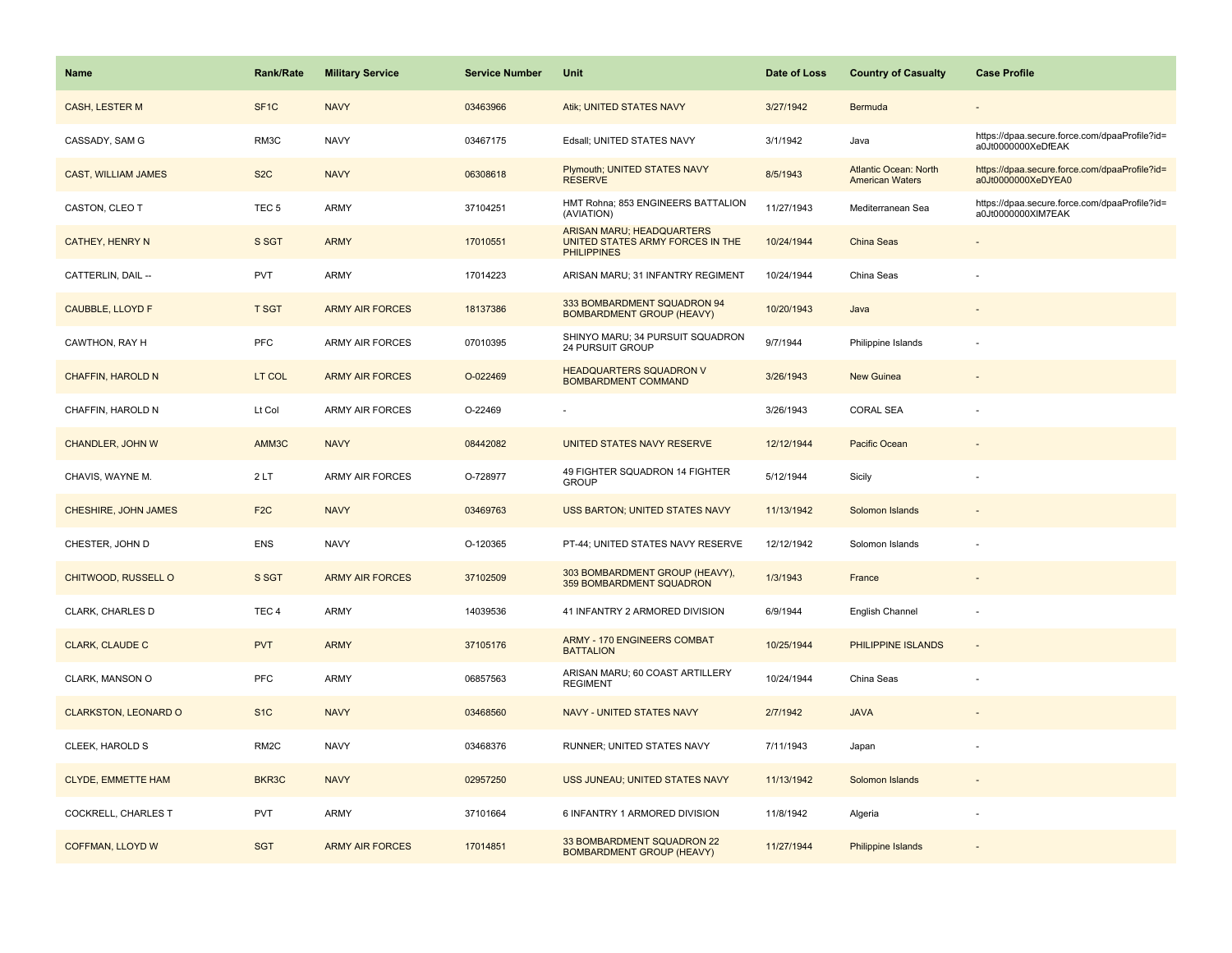| Name                         | <b>Rank/Rate</b>  | <b>Military Service</b> | <b>Service Number</b> | Unit                                                              | Date of Loss | <b>Country of Casualty</b> | <b>Case Profile</b>                                                 |
|------------------------------|-------------------|-------------------------|-----------------------|-------------------------------------------------------------------|--------------|----------------------------|---------------------------------------------------------------------|
| COLEMAN, EVANS               | PVT               | <b>ARMY</b>             | 38335372              | ARMY - 466 ANTI AIRCRAFT ARTILLERY<br>AUTOMATIC WEAPONS BATTALION | 12/12/1943   | <b>NEW HEBRIDES</b>        |                                                                     |
| <b>COLLIER, WILLIS O</b>     | F <sub>1</sub> C  | <b>NAVY</b>             | 06301668              | Rowan; UNITED STATES NAVY RESERVE                                 | 9/11/1943    | North or Tyrrhenian Seas   | $\sim$                                                              |
| COLLINS, PETE MARTIN         | PFC               | <b>ARMY</b>             | 38446812              | 811 ANTI AIRCRAFT ARTILLERY<br>AUTOMATIC WEAPONS BATTALION        | 7/9/1945     | Hawaiian Islands           | ÷,                                                                  |
| COLLINS, RUDOLPH --          | S <sub>1C</sub>   | <b>NAVY</b>             | 06301631              | Rowan; UNITED STATES NAVY RESERVE                                 | 9/11/1943    | North or Tyrrhenian Seas   | $\overline{\phantom{a}}$                                            |
| COLSON, EDWARD L             | <b>PVT</b>        | <b>ARMY</b>             | 17014147              | ARMY - 60 COAST ARTILLERY<br><b>REGIMENT</b>                      | 7/20/1942    | PHILIPPINE ISLANDS         | https://dpaa.secure.force.com/dpaaProfile?id=<br>a0Jt0000000LkeVEAS |
| CONNAWAY, FRED --            | <b>CDR</b>        | <b>NAVY</b>             | O-071501              | USS SCULPIN; UNITED STATES NAVY                                   | 11/19/1943   | Gilbert Islands            | $\overline{\phantom{a}}$                                            |
| CONNER, FREEMAN OSCAR        | ARM3C             | <b>NAVY</b>             | 03470314              | USS YORKTOWN; UNITED STATES NAVY                                  | 8/22/1943    | Hawaiian Islands           | ÷,                                                                  |
| <b>CONREY, CHARLES P</b>     | LT.               | <b>NAVY</b>             | O-100406              | NAVY - UNITED STATES NAVY                                         | 12/27/1944   | <b>NEW BRITAIN ISLAND</b>  | $\sim$                                                              |
| CONWAY, GEORGE T.            | 1LT               | <b>ARMY AIR FORCES</b>  | O-777598              | ARMY AIR FORCE                                                    | 3/22/1945    | Croatia                    | ÷.                                                                  |
| COOK, AUGUSTUS L.            | 2LT               | <b>ARMY AIR FORCES</b>  | O-737002              | <b>INDIA CHINA WING ATC</b>                                       | 5/25/1944    | <b>Burma</b>               |                                                                     |
| COOK, FRED H                 | PFC               | <b>ARMY AIR FORCES</b>  | 38510134              | 831 BOMBARDMENT SQUADRON 485<br>BOMBARDMENT GROUP (HEAVY)         | 4/20/1944    | Mediterranean Sea          |                                                                     |
| COOK, LEON W                 | RM <sub>2</sub> C | <b>NAVY</b>             | 03468843              | NAVY - UNITED STATES NAVY                                         | 7/10/1943    | <b>MEDITERRANEAN SEA</b>   | $\overline{\phantom{a}}$                                            |
| COOPER, GEORGE R             | SC <sub>1</sub> C | <b>NAVY</b>             | 03716590              | Langley; UNITED STATES NAVY                                       | 2/27/1942    | Java                       |                                                                     |
| COPELAND, JOSEPH E.          | AMM <sub>2c</sub> | <b>NAVY</b>             | 6306168               | UNITED STATES NAVY RESERVE                                        | 5/13/1944    | Kurile Islands             |                                                                     |
| COPLIN, CARL E               | PHM3C             | <b>NAVY</b>             | 03468640              | Langley; UNITED STATES NAVY                                       | 3/1/1942     | Indian Ocean               |                                                                     |
| <b>CORBIN, JAMES J</b>       | <b>PVT</b>        | <b>MARINE CORPS</b>     | 00324941              | MARINE - UNITED STATES MARINE<br><b>CORPS</b>                     | 5/8/1942     | <b>Coral Sea</b>           |                                                                     |
| CORNELIUS, GAIL --           | S SGT             | ARMY AIR FORCES         | 38179566              | 770 BOMBARDMENT SQUADRON 462<br>BOMBARDMENT GROUP (VERY HEAVY)    | 11/21/1944   | Japan/Okinawa              |                                                                     |
| <b>COTHREN, MARSHEL FOCH</b> | F <sub>3</sub> C  | <b>NAVY</b>             | 03468888              | Truxton; UNITED STATES NAVY                                       | 2/18/1942    | Newfoundland               |                                                                     |
| COTTEY, MARION G             | PVT               | ARMY                    | 37064078              | SHINYO MARU; HEADQUARTERS<br>SQUADRON 5 AIR BASE GROUP            | 9/7/1944     | Philippine Islands         | $\overline{\phantom{a}}$                                            |
| <b>COX, KENNETH LAVERNE</b>  | <b>PVT</b>        | <b>MARINE CORPS</b>     | 00279847              | <b>MARINE - UNITED STATES MARINE</b><br><b>CORPS</b>              | 5/6/1942     | PHILIPPINE ISLANDS         | $\blacksquare$                                                      |
| CRAIG, HERMAN --             | PVT               | <b>ARMY</b>             | 37107344              | 86 CAVALRY RECONNAISSANCE<br>SQUADRON 6 ARMORED DIVISION          | 4/15/1945    |                            | $\sim$                                                              |
| <b>CRAWFORD, GEORGE T</b>    | F <sub>1</sub> C  | <b>NAVY</b>             | 03468800              | USS MONSSEN; UNITED STATES NAVY                                   | 11/13/1942   | Solomon Islands            |                                                                     |
| CRAYTON, AUDREY C            | MOMM2C            | <b>NAVY</b>             | 03471431              | SUBMARINE Albacore; UNITED STATES<br><b>NAVY</b>                  | 11/7/1944    | Japan                      |                                                                     |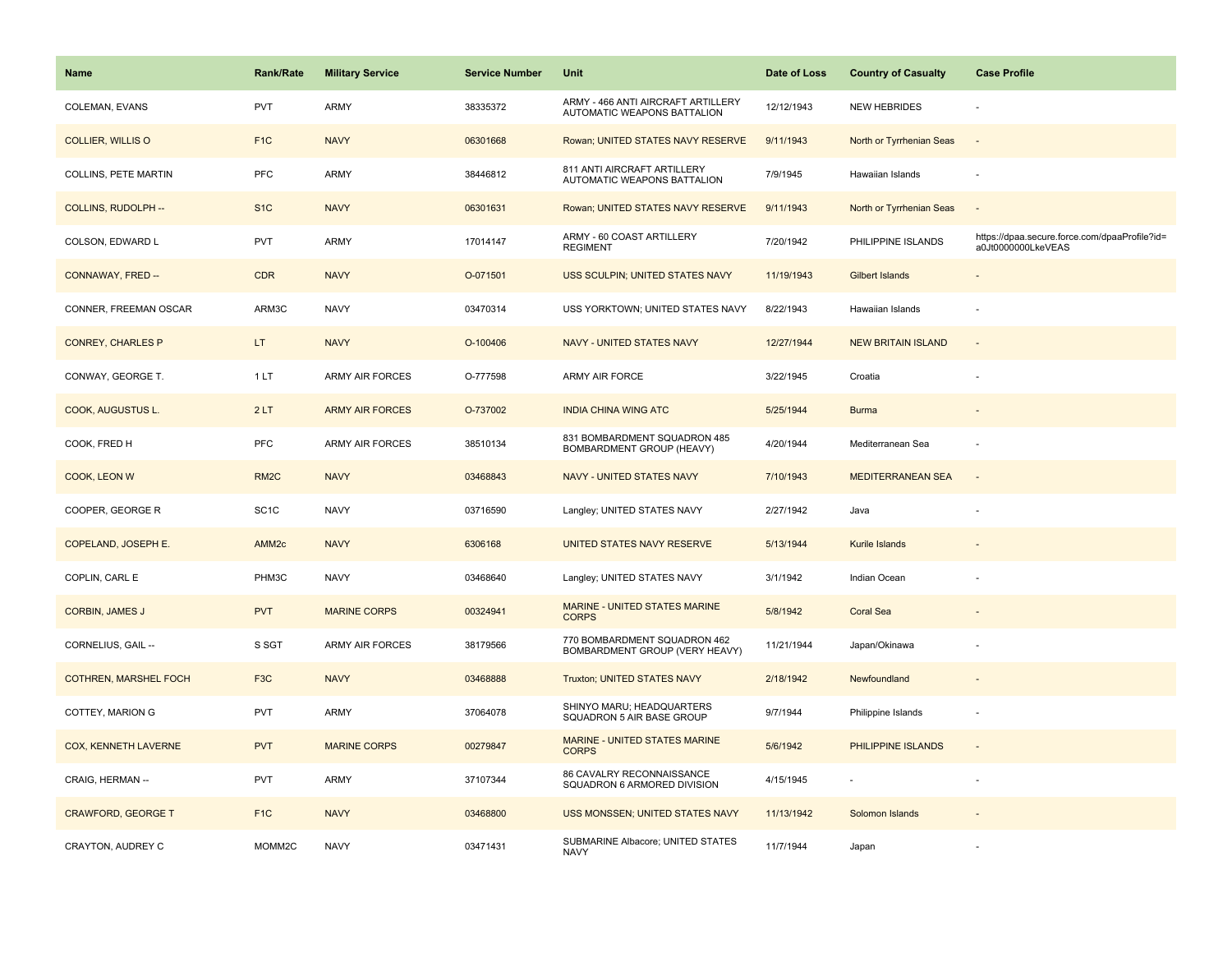| Name                            | <b>Rank/Rate</b>  | <b>Military Service</b> | <b>Service Number</b> | Unit                                                             | Date of Loss | <b>Country of Casualty</b>                   | <b>Case Profile</b>                                                 |
|---------------------------------|-------------------|-------------------------|-----------------------|------------------------------------------------------------------|--------------|----------------------------------------------|---------------------------------------------------------------------|
| <b>CREGGETT, BEN--</b>          | ST <sub>1</sub> C | <b>NAVY</b>             | 03466201              | <b>UNITED STATES NAVY</b>                                        | 4/12/1945    | <b>Ryukyus Islands</b>                       |                                                                     |
| CRISWELL, LUELNER E.            | S SGT             | <b>ARMY AIR FORCES</b>  | 38443644              | 345 SQUADRON 21 AIR SERVICES<br><b>GROUP</b>                     | 3/9/1945     | New Guinea                                   |                                                                     |
| <b>CROOKS, WILLIAM --</b>       | 2LT               | <b>ARMY AIR FORCES</b>  | O-432968              | 33 BOMBARDMENT SQUADRON 22<br><b>BOMBARDMENT GROUP (MEDIUM)</b>  | 4/18/1942    | New Britain Island                           |                                                                     |
| CROUCH, TUVAL B                 | TEC <sub>4</sub>  | <b>ARMY AIR FORCES</b>  | 06298044              | 14 BOMBARDMENT SQUADRON 19<br>BOMBARDMENT GROUP (HEAVY)          | 11/30/1942   | Philippine Islands                           |                                                                     |
| <b>CROW, HARRY A L</b>          | ARM2C             | <b>NAVY</b>             | 06302959              | <b>USS SHAMROCK BAY; UNITED STATES</b><br><b>NAVY RESERVE</b>    | 11/21/1944   | <b>Atlantic Ocean</b>                        |                                                                     |
| CRUCE, RUSSELL G                | QM3C              | <b>NAVY</b>             | 08442048              | Morrison; UNITED STATES NAVY<br><b>RESERVE</b>                   | 5/4/1945     | Ryukyus Islands                              |                                                                     |
| <b>CRUMP, WALTER R</b>          | S <sub>1</sub> C  | <b>NAVY</b>             | 03471298              | SPENCE; UNITED STATES NAVY                                       | 12/18/1944   | Philippine Islands                           |                                                                     |
| CUMMINS, CHESTER L              | <b>SGT</b>        | <b>ARMY AIR FORCES</b>  | 38293004              | 25 BOMBARDMENT SQUADRON 40<br>BOMBARDMENT GROUP (VERY HEAVY)     | 12/14/1944   | Burma                                        | https://dpaa.secure.force.com/dpaaProfile?id=<br>a0Jt00000004mipEAA |
| <b>CUNNINGHAM, ALVIN L</b>      | S <sub>1</sub> C  | <b>NAVY</b>             | 08448261              | NAVY - UNITED STATES NAVY RESERVE                                | 2/21/1945    | <b>BONIN &amp; VOLCANO</b><br><b>ISLANDS</b> |                                                                     |
| CUNNINGHAM, CHARLES H           | AOM1C             | <b>NAVY</b>             | 06304327              | USS HORNET; UNITED STATES NAVY<br><b>RESERVE</b>                 | 1/16/1945    | China                                        |                                                                     |
| <b>CUPP, JOHN LEMUAL</b>        | <b>CPL</b>        | <b>MARINE CORPS</b>     | 00446017              | MARINE - UNITED STATES MARINE<br><b>CORPS</b>                    | 2/22/1945    | Bonin & Volcano Islands                      |                                                                     |
| <b>CURTIS, RAYMOND G</b>        | S SGT             | <b>ARMY AIR FORCES</b>  | 37100742              | 19 TROOP CARRIER SQUADRON                                        | 10/20/1943   | Pacific Ocean                                |                                                                     |
| <b>CUSTER, STEVEN ALEXANDER</b> | 1 SGT             | <b>MARINE CORPS</b>     | 00177949              | MARINE - UNITED STATES MARINE<br><b>CORPS</b>                    | 8/12/1942    | Solomon Islands                              |                                                                     |
| DAILEY, CLYDE T                 | 1LT               | <b>ARMY AIR FORCES</b>  | O-669011              | 558 BOMBARDMENT SQUADRON 387<br>BOMBARDMENT GROUP (MEDIUM)       | 2/25/1944    | North Sea or Tyrrhenian<br>Sea               |                                                                     |
| DAILEY, JAMES W                 | <b>T SGT</b>      | <b>ARMY AIR FORCES</b>  | 38236448              | 448 BOMBARDMENT GROUP (HEAVY),<br>714 BOMBARDMENT SQUADRON       | 2/25/1944    | <b>English Channel</b>                       |                                                                     |
| DAILY, JOE F                    | WT2C              | <b>NAVY</b>             | 06301589              | NAVY - UNITED STATES NAVY RESERVE                                | 10/25/1944   | PHILIPPINE SEA                               |                                                                     |
| DANIELS, ELGIN W                | <b>PVT</b>        | <b>ARMY</b>             | 17027608              | <b>31 INFANTRY REGIMENT</b>                                      | 7/6/1942     | Philippine Islands                           | https://dpaa.secure.force.com/dpaaProfile?id=<br>a0Jt0000000XgGnEAK |
| DAVENPORT, HIRSCHEL R           | PFC               | ARMY                    | 06296761              | ARISAN MARU; QUARTERMASTER<br><b>CORPS</b>                       | 10/24/1944   | China Seas                                   |                                                                     |
| DAVIDSON, MARSHALL R            | TM <sub>3</sub> C | <b>NAVY</b>             | 06306329              | <b>GRAYBACK; UNITED STATES NAVY</b><br><b>RESERVE</b>            | 3/28/1944    | <b>China Seas</b>                            |                                                                     |
| DAVIS, ANDREW Y.                | FLT O             | <b>ARMY AIR FORCES</b>  | T-000296              | 8 PHOTO SQUADRON 6<br>RECONNAISSANCE GROUP                       | 2/10/1945    | New Guinea                                   |                                                                     |
| DAVIS, DOYLE A                  | <b>PFC</b>        | <b>ARMY AIR FORCES</b>  | 38504945              | 831 BOMBARDMENT SQUADRON 485<br><b>BOMBARDMENT GROUP (HEAVY)</b> | 4/20/1944    | Mediterranean Sea                            |                                                                     |
| DAVIS, FLOYD H                  | SGT               | ARMY AIR FORCES         | 38516416              | 728 BOMBARDMENT SQUADRON 452<br>BOMBARDMENT GROUP (HEAVY)        | 3/18/1945    | North Sea or Tyrrhenian<br>Sea               |                                                                     |
| DAVIS, HARVEY W                 | <b>PVT</b>        | <b>ARMY AIR FORCES</b>  | 38508292              | 32 PHOTO RECONNAISSANCE<br><b>SQUADRON</b>                       | 4/20/1944    | Mediterranean Sea                            |                                                                     |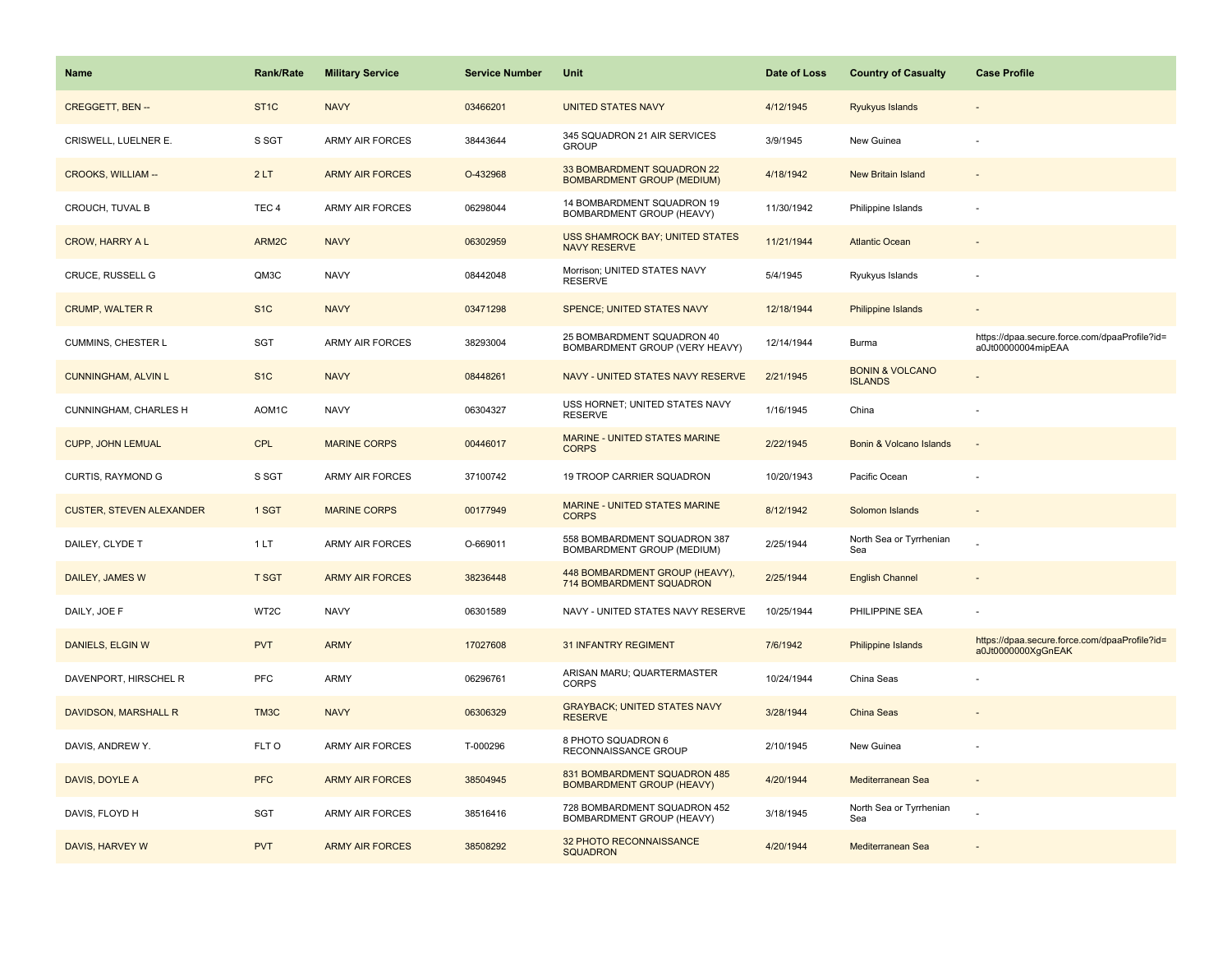| <b>Name</b>             | <b>Rank/Rate</b>  | <b>Military Service</b> | <b>Service Number</b> | Unit                                                                  | Date of Loss | <b>Country of Casualty</b>       | <b>Case Profile</b>                                                 |
|-------------------------|-------------------|-------------------------|-----------------------|-----------------------------------------------------------------------|--------------|----------------------------------|---------------------------------------------------------------------|
| DAVIS, JAMES W          | AOM3C             | <b>NAVY</b>             | 03471730              | UNITED STATES NAVY RESERVE                                            | 10/23/1944   | Central/South Pacific<br>Theater |                                                                     |
| DAVIS, JOHN ALEXANDER   | S <sub>2</sub> C  | <b>NAVY</b>             | 06300934              | USS MEREDITH; UNITED STATES NAVY<br><b>RESERVE</b>                    | 10/15/1942   | Solomon Islands                  |                                                                     |
| DAVIS, MORRISON R       | AOM3C             | <b>NAVY</b>             | 06305248              | USS LISCOME BAY CVE 56; UNITED<br>STATES NAVY RESERVE                 | 11/24/1943   | Gilbert Islands                  |                                                                     |
| <b>DEAN, FRAZIER A</b>  | TEC <sub>5</sub>  | <b>ARMY</b>             | 38450863              | HMT Rohna; HEADQUARTERS COMPANY<br>853 ENGINEERS BATTALION (AVIATION) | 11/27/1943   | Mediterranean Sea                |                                                                     |
| DEBELL, JAMES A         | <b>LTJG</b>       | <b>NAVY</b>             | O-250523              | UNITED STATES NAVY RESERVE                                            | 6/24/1944    | Bonin & Volcano Islands          |                                                                     |
| DEEN, REED D.           | 1LT               | <b>ARMY AIR FORCES</b>  | O-689137              | 425 BOMBARDMENT SQUADRON 308<br><b>BOMBARDMENT GROUP (HEAVY)</b>      | 12/19/1945   | China                            |                                                                     |
| DEERE, TROY O           | TM <sub>2</sub> C | <b>NAVY</b>             | 06306273              | ST. LO; UNITED STATES NAVY RESERVE                                    | 10/25/1944   | Philippine Sea                   |                                                                     |
| DEMERS, ADAM W          | LT.               | <b>NAVY</b>             | O-100162              | USS DEHAVEN; UNITED STATES NAVY                                       | 2/1/1943     | Solomon Islands                  |                                                                     |
| DERRIS, WALTER E        | CAPT              | ARMY                    | O-291431              | 24 FIELD ARTILLERY REGIMENT<br>(PHILIPPINE SCOUT)                     | 6/27/1944    | Philippine Islands               |                                                                     |
| DEVASIER, HENRY LOUIS   | AMM <sub>2c</sub> | <b>NAVY</b>             | 3470895               | <b>UNITED STATES NAVY</b>                                             | 6/14/1945    | Malaya                           |                                                                     |
| DEWITT, JOHN JAMES      | COX               | <b>NAVY</b>             | 03468081              | USS Arizona; UNITED STATES NAVY                                       | 12/7/1941    | Hawaiian Islands                 | https://dpaa.secure.force.com/dpaaProfile?id=<br>a0Jt0000000BSVvEAO |
| DICKSON, WILBUR D       | S SGT             | <b>ARMY AIR FORCES</b>  | 18169028              | 63 BOMBARDMENT SQUADRON 43<br><b>BOMBARDMENT GROUP (HEAVY)</b>        | 6/12/1945    | <b>Philippine Sea</b>            |                                                                     |
| DICOSMO, SALVADOR J     | T Sgt             | <b>ARMY AIR FORCES</b>  | 38210049              | 303 BOMBARDMENT GROUP (HEAVY),<br>427 BOMBARDMENT SQUADRON            | 8/19/1943    | North Sea or Tyrrhenian<br>Sea   |                                                                     |
| DIFFENBAUGH, CLARENCE M | <b>ENS</b>        | <b>NAVY</b>             | O-299231              | UNITED STATES NAVY RESERVE                                            | 1/27/1944    | Pacific Ocean                    |                                                                     |
| DIGBY, HENRY M          | <b>PVT</b>        | ARMY                    | 38661409              | 109 INFANTRY 28 DIVISION                                              | 12/19/1945   | Germany                          |                                                                     |
| DIX, CECIL K            | <b>SGT</b>        | <b>ARMY</b>             | 20756842              | <b>206 COAST ARTILLERY REGIMENT</b>                                   | 1/9/1943     | Alaska                           |                                                                     |
| DIXON, JARED H          | ENS               | <b>NAVY</b>             | O-263953              | USS ESSEX; UNITED STATES NAVY<br><b>RESERVE</b>                       | 5/19/1944    | Marianas Islands                 |                                                                     |
| DIXON, MELVIN E         | TEC <sub>4</sub>  | <b>ARMY AIR FORCES</b>  | 06936422              | <b>HEADQUARTERS SQUADRON 24</b><br><b>PURSUIT GROUP</b>               | 7/7/1942     | Philippine Islands               | https://dpaa.secure.force.com/dpaaProfile?id=<br>a0Jt0000000XgmKEAS |
| DODSON, JAMES M.        | 1LT               | ARMY AIR FORCES         | O-664877              | 335 BOMBARDMENT SQUADRON 95<br>BOMBARDMENT GROUP (HEAVY)              | 7/26/1943    | Germany                          |                                                                     |
| DORRIS, ROY C           | S <sub>1C</sub>   | <b>NAVY</b>             | 06308519              | SS MAMBI; UNITED STATES NAVY<br><b>RESERVE</b>                        | 5/13/1943    | Cuba                             |                                                                     |
| DOSS, HENRY M           | CPL               | ARMY                    | 20740599              | 153 INFANTRY REGIMENT                                                 | 5/4/1942     | Alaska                           |                                                                     |
| DOSS, JOEL H.           | <b>PVT</b>        | <b>ARMY</b>             | 38446020              | 506 PARACHUTE INFANTRY REGIMENT                                       | 12/24/1944   | Germany                          |                                                                     |
| DOUGLAS, GEORGE T       | FC3C              | <b>NAVY</b>             | 06455186              | NAVY - UNITED STATES NAVY RESERVE                                     | 1/3/1944     | <b>ATLANTIC OCEAN</b>            |                                                                     |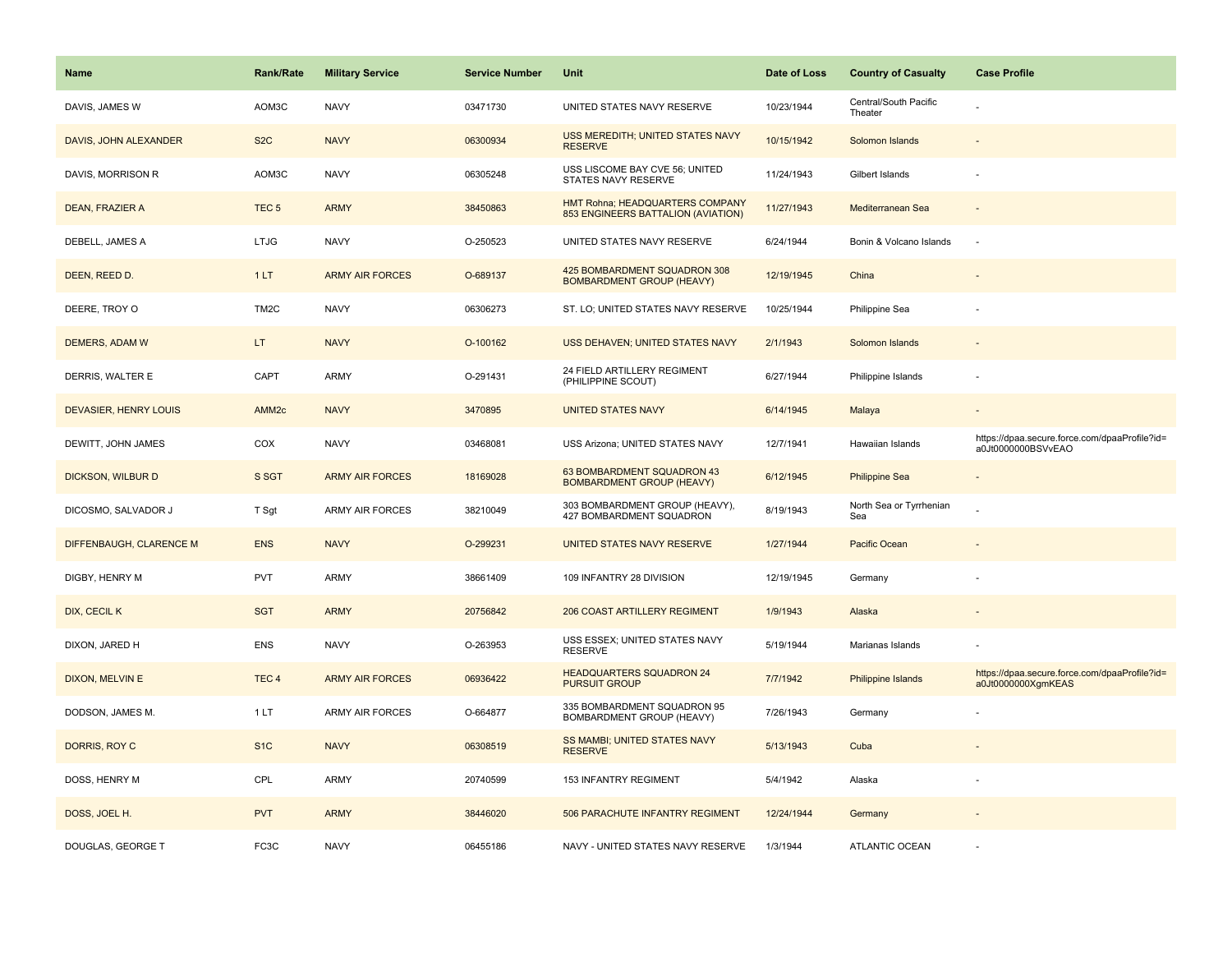| <b>Name</b>                | <b>Rank/Rate</b>  | <b>Military Service</b> | <b>Service Number</b> | Unit                                                              | Date of Loss | <b>Country of Casualty</b>     | <b>Case Profile</b>                                                 |
|----------------------------|-------------------|-------------------------|-----------------------|-------------------------------------------------------------------|--------------|--------------------------------|---------------------------------------------------------------------|
| DOWNING, DAVID E           | ARM3C             | <b>NAVY</b>             | 08443738              | USS RANDOLPH (CV-15); UNITED<br><b>STATES NAVY</b>                | 3/10/1945    | Pacific Ocean                  |                                                                     |
| DOWNS, HUBERT G            | CPL               | ARMY AIR FORCES         | 18168971              | 77 BOMBARDMENT SQUADRON 28<br>BOMBARDMENT GROUP (HEAVY)           | 11/6/1944    | Kurile Islands                 |                                                                     |
| DRAPER, HOMER A            | COX               | <b>NAVY</b>             | 03470882              | <b>UNITED STATES NAVY</b>                                         | 2/22/1945    | Japan                          |                                                                     |
| DRINKWATER, JAMES T        | <b>ENS</b>        | <b>NAVY</b>             | O-299211              | UNITED STATES NAVY RESERVE                                        | 11/8/1943    | France                         |                                                                     |
| DUBARD, JAMES D            | 1st Lt            | <b>ARMY AIR FORCES</b>  | O-410225              | 68 BOMBARDMENT SQUADRON 44<br><b>BOMBARDMENT GROUP (HEAVY)</b>    | 12/6/1942    | <b>English Channel</b>         |                                                                     |
| DUNCAN, ROBERT C           | <b>PVT</b>        | ARMY                    | 39380708              | BRAZIL MARU; 1 GENERAL HOSPITAL                                   | 1/25/1945    | Philippine Islands             | https://dpaa.secure.force.com/dpaaProfile?id=<br>a0Jt000001BwEokEAF |
| <b>DUNN, JAMES R</b>       | <b>PFC</b>        | <b>ARMY</b>             | 17008741              | 808 ENGINEERS BATTALION (AVIATION)                                | 8/13/1944    | <b>New Guinea</b>              |                                                                     |
| DURHAM, THOMAS H           | AOM3C             | <b>NAVY</b>             | 03470989              | UNITED STATES NAVY                                                | 1/17/1944    | Aleutian Islands               |                                                                     |
| <b>DVORACHEK, HAROLD E</b> | LT.               | <b>NAVY</b>             | O-104725              | UNITED STATES NAVY RESERVE                                        | 1/8/1944     | Pacific Ocean                  |                                                                     |
| EDINGTON, GLENN S          | EM2C              | <b>NAVY</b>             | 03466318              | USS JUNEAU; UNITED STATES NAVY<br><b>RESERVE</b>                  | 11/13/1942   | Solomon Islands                |                                                                     |
| <b>EDLIN, WILBER EARL</b>  | F <sub>2C</sub>   | <b>NAVY</b>             | 06301156              | <b>USS PENSACOLA; UNITED STATES</b><br><b>NAVY RESERVE</b>        | 11/30/1942   | Solomon Islands                |                                                                     |
| EDMONSON, MORGAN --        | ARM3c             | <b>NAVY</b>             | 03471403              | USS YORKTOWN; UNITED STATES NAVY                                  | 1/7/1945     | Philippine Islands             |                                                                     |
| <b>EDWARDS, ALFONSO G</b>  | <b>SGT</b>        | <b>ARMY AIR FORCES</b>  | 37069803              | 484 BOMBARDMENT SQUADRON 505<br>BOMBARDMENT GROUP (VERY HEAVY)    | 2/10/1945    | Japan/Okinawa                  |                                                                     |
| ELDER, ROY THOMAS          | MM <sub>2</sub> C | <b>NAVY</b>             | 03466417              | Neches; UNITED STATES NAVY                                        | 1/23/1942    | Hawaiian Islands               |                                                                     |
| ELLIS, HAROLD C.           | <b>SGT</b>        | <b>ARMY AIR FORCES</b>  | 14057717              | 92 BOMBARDMENT GROUP (HEAVY), 325<br><b>BOMBARDMENT SQUADRON</b>  | 2/22/1944    | North Sea or Tyrrhenian<br>Sea |                                                                     |
| ELLIS, TYSON RALPH         | EM <sub>1</sub> C | <b>NAVY</b>             | 03466033              | USS WASP; UNITED STATES NAVY                                      | 9/15/1942    | Solomon Islands                |                                                                     |
| <b>ENDSLEY, NOLON --</b>   | S SGT             | <b>ARMY AIR FORCES</b>  | 07002920              | 17 BOMBARDMENT SQUADRON 27<br><b>BOMBARDMENT GROUP (LIGHT)</b>    | 7/14/1942    | Philippine Islands             | https://dpaa.secure.force.com/dpaaProfile?id=<br>a0Jt0000000Xe6mEAC |
| ENGLISH, JIMMIE G          | 1LT               | ARMY                    | O-386983              | ARMY - 1 BATTALION 88 FIELD<br>ARTILLERY REGIMENT (PS)            | 1/9/1945     | <b>FORMOSA</b>                 | https://dpaa.secure.force.com/dpaaProfile?id=<br>a0Jt000000Q0f6kEAB |
| <b>ENSMINGER, FREDDIE</b>  | <b>PVT</b>        | <b>ARMY</b>             | 38450974              | HMT Rohna; 853 ENGINEERS BATTALION<br>(AVIATION)                  | 11/27/1943   | Mediterranean Sea              |                                                                     |
| ENYART, OWEN BENJAMIN      | FC3C              | <b>NAVY</b>             | 03466699              | USS JUNEAU; UNITED STATES NAVY<br><b>RESERVE</b>                  | 11/13/1942   | Solomon Islands                |                                                                     |
| ERVIN, JAMES LEE           | S SGT             | <b>ARMY AIR FORCES</b>  | 17052489              | 64 BOMBARDMENT SQUADRON 43<br><b>BOMBARDMENT GROUP (HEAVY)</b>    | 6/4/1944     | <b>Netherlands East Indies</b> |                                                                     |
| ERWIN, DELMOR W            | CPL               | ARMY                    | 17014221              | 31 INFANTRY REGIMENT                                              | 11/26/1942   | Philippine Islands             | https://dpaa.secure.force.com/dpaaProfile?id=<br>a0Jt0000000LkjkEAC |
| ESTEP, DON F               | S SGT             | <b>ARMY AIR FORCES</b>  | 06294063              | 499 BOMBARDMENT SQUADRON 345<br><b>BOMBARDMENT GROUP (MEDIUM)</b> | 2/21/1946    | Morotai, Ceram, Amboina        |                                                                     |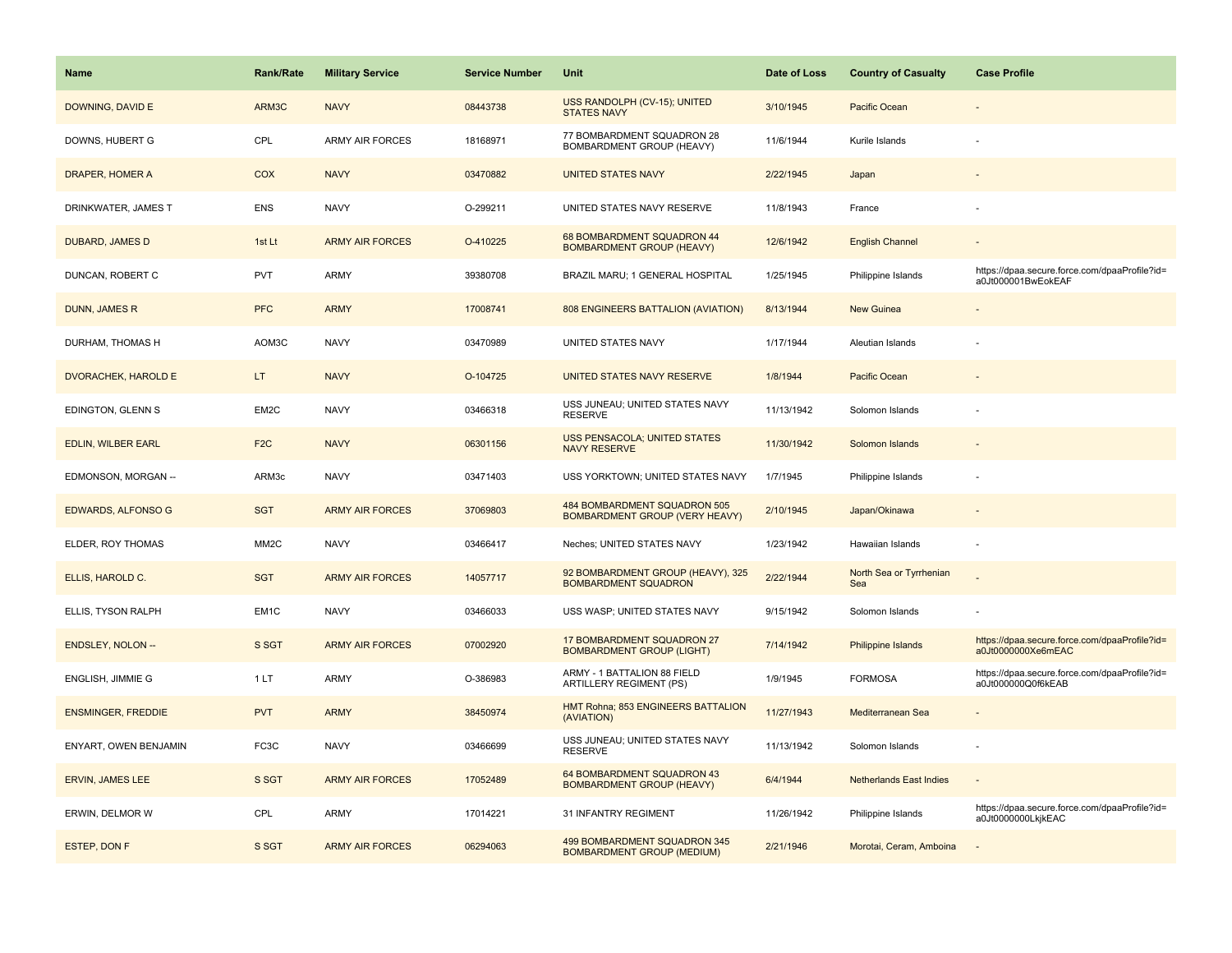| Name                       | <b>Rank/Rate</b>  | <b>Military Service</b> | <b>Service Number</b> | Unit                                                             | Date of Loss | <b>Country of Casualty</b>                   | <b>Case Profile</b>                                                 |
|----------------------------|-------------------|-------------------------|-----------------------|------------------------------------------------------------------|--------------|----------------------------------------------|---------------------------------------------------------------------|
| ESTES, LLOYD T             | CPL               | <b>ARMY AIR FORCES</b>  | 38663221              | AIR CORPS                                                        | 11/20/1944   | Newfoundland                                 |                                                                     |
| <b>ETHRIDGE, GEORGE W</b>  | S SGT             | <b>ARMY AIR FORCES</b>  | 38602964              | 528 BOMBARDMENT SQUADRON 380<br><b>BOMBARDMENT GROUP (HEAVY)</b> | 5/17/1945    | <b>Philippine Islands</b>                    | https://dpaa.secure.force.com/dpaaProfile?id=<br>a0Jt000001nzRHDEA2 |
| EUDY, JOHN A.              | S SGT             | <b>ARMY AIR FORCES</b>  | 37069847              | 45 BOMBARDMENT SQUADRON 40<br>BOMBARDMENT GROUP (VERY HEAVY)     | 6/15/1944    |                                              |                                                                     |
| <b>EVANS, DEAN P</b>       | 2LT               | <b>ARMY AIR FORCES</b>  | O-544444              | 783 BOMBARDMENT SQUADRON 465<br><b>BOMBARDMENT GROUP (HEAVY)</b> | 10/21/1945   | <b>Adriatic Sea</b>                          |                                                                     |
| FAITH, WILLIAM D           | 2LT               | <b>ARMY AIR FORCES</b>  | O-768494              | 414 BOMBARDMENT SQUADRON 97<br>BOMBARDMENT GROUP (HEAVY)         | 11/12/1945   | Italy                                        |                                                                     |
| <b>FALLIS, ALVIN E</b>     | PHM <sub>2C</sub> | <b>NAVY</b>             | 03466753              | <b>USS Arizona; UNITED STATES NAVY</b>                           | 12/7/1941    | <b>Hawaiian Islands</b>                      | https://dpaa.secure.force.com/dpaaProfile?id=<br>a0Jt000000n9OB5EAM |
| FARMER, RAY H.             | S SGT             | <b>ARMY AIR FORCES</b>  | 17014563              | 95 BOMBARDMENT SQUADRON 17<br>BOMBARDMENT GROUP (MEDIUM)         | 11/25/1942   | Atlantic Ocean                               |                                                                     |
| <b>FARRIS, ELMER JAMES</b> | MM <sub>1C</sub>  | <b>NAVY</b>             | 03683879              | <b>NAVY - UNITED STATES NAVY</b>                                 | 11/13/1942   | <b>SOLOMON ISLANDS</b>                       | $\sim$                                                              |
| FEHR, FRANKLIN E           | AMM3C             | <b>NAVY</b>             | 06303485              | UNITED STATES NAVY RESERVE                                       | 1/17/1944    | Aleutian Islands                             |                                                                     |
| FELTON, LEWIS D            | S <sub>1C</sub>   | <b>NAVY</b>             | 06302785              | HOEL; UNITED STATES NAVY RESERVE                                 | 10/29/1944   | <b>Central/South Pacific</b><br>Theater      |                                                                     |
| FERGUSON, MILO --          | <b>PVT</b>        | <b>ARMY</b>             | 37061350              | 1 INFANTRY 6 DIVISION                                            | 11/27/1943   | Hawaiian Islands                             |                                                                     |
| FIELD, HENRY NMI           | <b>PFC</b>        | <b>ARMY</b>             | 38445486              | SS Leopoldville; 262 INFANTRY 66<br><b>DIVISION</b>              | 12/24/1944   | <b>English Channel</b>                       |                                                                     |
| FINLEY, BILLY G            | S <sub>1</sub> C  | <b>NAVY</b>             | 06310309              | JOHNSTON; UNITED STATES NAVY<br><b>RESERVE</b>                   | 10/25/1944   | Philippine Sea                               |                                                                     |
| FINLEY, HOYT --            | <b>PVT</b>        | <b>ARMY</b>             | 38452366              | 3272 QUARTERMASTER SERVICES<br><b>COMPANY</b>                    | 3/10/1944    | Mediterranean Sea                            | $\sim$                                                              |
| FLANNAGAN, JAMES F JR F    | S SGT             | <b>ARMY AIR FORCES</b>  | 37100627              | 71 BOMBARDMENT SQUADRON 38<br>BOMBARDMENT GROUP (MEDIUM)         | 1/7/1943     | New Guinea                                   |                                                                     |
| FLIPPO, AUDREY O           | <b>SGT</b>        | <b>ARMY AIR FORCES</b>  | 17027725              | 74 BOMBARDMENT SQUADRON 6<br><b>BOMBARDMENT GROUP (HEAVY)</b>    | 6/11/1943    | Guatemala                                    |                                                                     |
| FORD, WILLIAM P            | S <sub>2</sub> C  | <b>NAVY</b>             | 08448283              | NAVY - UNITED STATES NAVY RESERVE                                | 2/21/1945    | <b>BONIN &amp; VOLCANO</b><br><b>ISLANDS</b> |                                                                     |
| <b>FOREMAN, CUSTUS L</b>   | S SGT             | <b>ARMY AIR FORCES</b>  | 38175837              | 431 BOMBARDMENT SQUADRON 11<br><b>BOMBARDMENT GROUP (HEAVY)</b>  | 1/3/1944     | <b>Marshall Islands</b>                      |                                                                     |
| FOSTER, SAMUEL F.          | SGT               | <b>ARMY AIR FORCES</b>  | 06252463              | AIR CORPS                                                        | 3/3/1942     | Australia                                    |                                                                     |
| FRANK, LEROY GEORGE        | S <sub>1</sub> C  | <b>NAVY</b>             | 02955547              | <b>USS Arizona; UNITED STATES NAVY</b>                           | 12/7/1941    | Hawaiian Islands                             | https://dpaa.secure.force.com/dpaaProfile?id=<br>a0Jt00000004n7WEAQ |
| FRANKLIN, JACK R           | RDM3C             | <b>NAVY</b>             | 08442797              | NAVY - UNITED STATES NAVY RESERVE                                | 7/30/1945    | PHILIPPINE SEA                               | https://dpaa.secure.force.com/dpaaProfile?id=<br>a0Jt0000000cdT5EAI |
| FREEMAN, ROBERT L L        | S SGT             | <b>ARMY AIR FORCES</b>  | 37066408              | 64 BOMBARDMENT SQUADRON 43<br><b>BOMBARDMENT GROUP (HEAVY)</b>   | 3/16/1943    | New Guinea                                   |                                                                     |
| FULKS, JAMES W             | 2LT               | <b>ARMY AIR FORCES</b>  | O-411958              | 20 PURSUIT SQUADRON 24 PURSUIT<br><b>GROUP</b>                   | 1/28/1945    | Philippine Islands                           | https://dpaa.secure.force.com/dpaaProfile?id=<br>a0Jt000001ChgXvEAJ |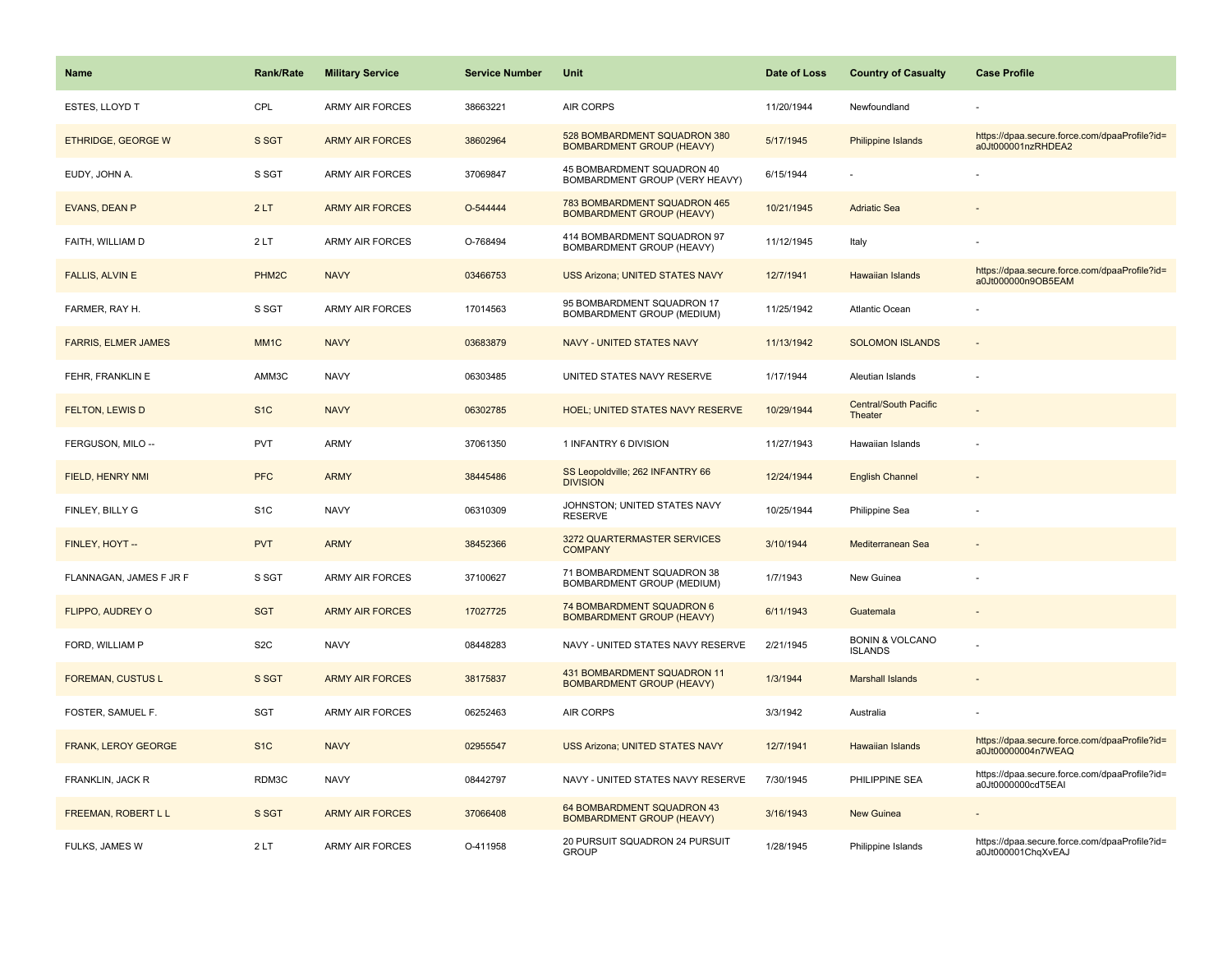| <b>Name</b>                | <b>Rank/Rate</b>  | <b>Military Service</b> | <b>Service Number</b> | Unit                                                             | Date of Loss | <b>Country of Casualty</b>       | <b>Case Profile</b>                                                 |
|----------------------------|-------------------|-------------------------|-----------------------|------------------------------------------------------------------|--------------|----------------------------------|---------------------------------------------------------------------|
| <b>GADDY, ALFORD C</b>     | AMM <sub>2C</sub> | <b>NAVY</b>             | 06305936              | FRANKLIN; UNITED STATES NAVY<br><b>RESERVE</b>                   | 3/19/1945    | Japan                            |                                                                     |
| GAGE, JOHN W               | S <sub>2</sub> C  | <b>NAVY</b>             | 06315475              | UNITED STATES NAVY RESERVE                                       | 9/16/1945    | Central/South Pacific<br>Theater |                                                                     |
| <b>GALLOWAY, GEORGE R</b>  | <b>SGT</b>        | <b>ARMY</b>             | 38451333              | <b>ARMY - 300 ENGINEERS COMBAT</b><br><b>BATTALION</b>           | 6/19/1944    | <b>ENGLISH CHANNEL</b>           |                                                                     |
| GALLOWAY, ORVILLE C        | TEC <sub>5</sub>  | ARMY                    | 38451908              | ARMY - 300 ENGINEERS COMBAT<br><b>BATTALION</b>                  | 6/19/1944    | <b>ENGLISH CHANNEL</b>           |                                                                     |
| <b>GANDY, LEONARD JEAN</b> | S <sub>1</sub> C  | <b>NAVY</b>             | 03469191              | USS VINCENNES; UNITED STATES NAVY                                | 8/9/1942     | Solomon Islands                  |                                                                     |
| GANNAWAY, JOHN L           | T SGT             | <b>ARMY AIR FORCES</b>  | 06823599              | 404 BOMBARDMENT SQUADRON 28<br><b>BOMBARDMENT GROUP (HEAVY)</b>  | 9/11/1943    | Kurile Islands                   |                                                                     |
| GARR, LOUIS J.             | CPL               | <b>ARMY AIR FORCES</b>  | 38508991              | 744 BOMBARDMENT SQUADRON 456<br><b>BOMBARDMENT GROUP (HEAVY)</b> | 10/7/1944    | Yugoslavia                       |                                                                     |
| <b>GARRETT, FLOYD B</b>    | LT CDR            | <b>NAVY</b>             | O-081183              | MONAGHAN; UNITED STATES NAVY                                     | 12/18/1944   | Philippine Sea                   |                                                                     |
| <b>GATES, ROBERT R</b>     | S <sub>1</sub> C  | <b>NAVY</b>             | 08446654              | Halligan; UNITED STATES NAVY<br><b>RESERVE</b>                   | 3/26/1945    | Japan                            | https://dpaa.secure.force.com/dpaaProfile?id=<br>a0Jt000001nzZaOEAU |
| <b>GEARHART, SAMUEL E</b>  | SGT               | <b>ARMY AIR FORCES</b>  | 38446692              | AIR CORPS                                                        | 12/22/1944   | Philippine Islands               |                                                                     |
| <b>GEORGE, JAMES A</b>     | <b>PVT</b>        | <b>ARMY AIR FORCES</b>  | 38512728              | 1452 ARMY AIR FORCE BASE UNIT                                    | 9/18/1944    | Alaska                           |                                                                     |
| GILBERT, CLYAL M           | M SGT             | <b>ARMY AIR FORCES</b>  | 06823579              | AIR CORPS                                                        | 10/26/1944   | Atlantic Ocean                   |                                                                     |
| GILL, RICHARD V.           | 2LT               | <b>ARMY AIR FORCES</b>  | O-735570              | 69 BOMBARDMENT SQUADRON 42<br><b>BOMBARDMENT GROUP (MEDIUM)</b>  | 9/16/1943    | <b>New Caledonia</b>             |                                                                     |
| GILLESS, JAMES E           | PFC               | <b>MARINE CORPS</b>     | 00335371              | MARINE - UNITED STATES MARINE<br><b>CORPS</b>                    | 11/30/1944   | SOLOMON ISLANDS                  | $\sim$                                                              |
| GILMER, WILLIAM W.         | S SGT             | <b>ARMY AIR FORCES</b>  | 17032312              | 331 BOMBARDMENT SQUADRON 94<br><b>BOMBARDMENT GROUP (HEAVY)</b>  | 9/27/1943    | North Sea or Tyrrhenian<br>Sea   |                                                                     |
| GILMORE, HAROLD B          | <b>PVT</b>        | <b>ARMY</b>             | 37103758              | 6 INFANTRY 1 ARMORED DIVISION                                    | 11/8/1942    | Mediterranean Sea                |                                                                     |
| <b>GILMORE, WILBUR A</b>   | S <sub>2</sub> C  | <b>NAVY</b>             | 08444427              | <b>USS INDIANAPOLIS; UNITED STATES</b><br><b>NAVY</b>            | 7/30/1945    | <b>Philippine Sea</b>            | https://dpaa.secure.force.com/dpaaProfile?id=<br>a0Jt0000000cdBIEAI |
| GINNETT, ERNEST --         | MM <sub>2</sub> C | <b>NAVY</b>             | 03467995              | Warrington; UNITED STATES NAVY                                   | 9/13/1944    | Bermuda                          |                                                                     |
| <b>GIVENS, ROBERT P</b>    | SC <sub>3</sub> C | <b>NAVY</b>             | 08441454              | <b>MONAGHAN; UNITED STATES NAVY</b>                              | 12/18/1944   | Philippine Islands               |                                                                     |
| GLASGOW, DONALD E          | LT /JG/           | <b>NAVY</b>             | O-305801              | USS MAKIN ISLAND; UNITED STATES<br>NAVY RESERVE                  | 4/28/1945    | China Seas                       |                                                                     |
| <b>GLOVER, JAMES G</b>     | F <sub>2</sub> C  | <b>NAVY</b>             | 06312511              | ST. LO; UNITED STATES NAVY RESERVE                               | 10/25/1944   | <b>Philippine Sea</b>            |                                                                     |
| GOCHENOUR, GEORGE E        | S SGT             | <b>ARMY</b>             | 38353133              | ARMY - 309 ENGINEERS COMBAT<br>BATTALION 84 DIVISION             | 1/8/1945     | <b>BELGIUM</b>                   | https://dpaa.secure.force.com/dpaaProfile?id=<br>a0Jt000001nzYBvEAM |
| GOFF, EUGENE A.            | 2LT               | <b>ARMY</b>             | O-890426              | <b>ORDNANCE DEPARTMENT</b>                                       | 4/9/1942     | Philippine Islands               |                                                                     |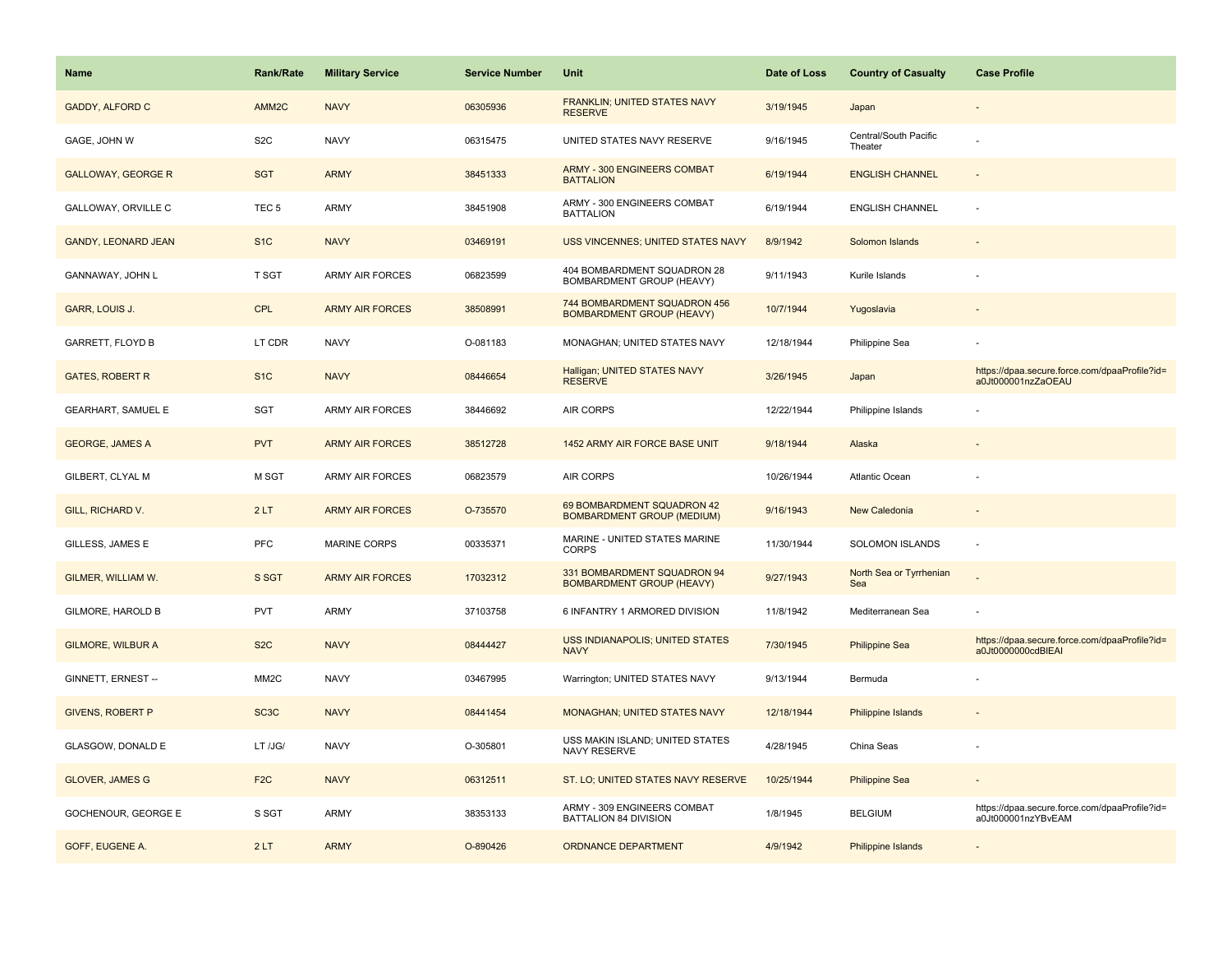| <b>Name</b>                  | <b>Rank/Rate</b>  | <b>Military Service</b> | <b>Service Number</b> | Unit                                                             | Date of Loss | <b>Country of Casualty</b>                      | <b>Case Profile</b>                                                 |
|------------------------------|-------------------|-------------------------|-----------------------|------------------------------------------------------------------|--------------|-------------------------------------------------|---------------------------------------------------------------------|
| <b>GOLDEN, JAMES L</b>       | S <sub>1</sub> C  | <b>NAVY</b>             | 08444423              | Indianapolis; UNITED STATES NAVY                                 | 7/30/1945    | Philippine Sea                                  | https://dpaa.secure.force.com/dpaaProfile?id=<br>a0Jt0000000cd7DEAQ |
| GONZALEZ, JACOB --           | <b>PVT</b>        | <b>ARMY</b>             | 38294674              | <b>746 TANK BATTALION</b>                                        | 7/11/1944    | France                                          |                                                                     |
| GOODE, ARMEL M               | S SGT             | <b>ARMY AIR FORCES</b>  | 38235476              | 67 BOMBARDMENT SQUADRON 44<br>BOMBARDMENT GROUP (HEAVY)          | 11/18/1943   | North Sea or Tyrrhenian<br>Sea                  |                                                                     |
| <b>GOODMAN, SHIELDS G</b>    | LT.               | <b>NAVY</b>             | O-078606              | ORYOKU MARU; UNITED STATES NAVY                                  | 12/15/1944   | <b>Atlantic Ocean</b>                           |                                                                     |
| GOODMAN, SIDNEY G            | LT/JG/            | <b>NAVY</b>             | O-104450              | USS CINCINNATI (CL-6); UNITED STATES<br><b>NAVY</b>              | 6/4/1943     | Atlantic Ocean                                  |                                                                     |
| <b>GOODNER, EUGENE G</b>     | <b>PVT</b>        | <b>ARMY AIR FORCES</b>  | 38334018              | 725 BOMBARDMENT SQUADRON 451<br><b>BOMBARDMENT GROUP (HEAVY)</b> | 3/17/1944    | <b>Adriatic Sea</b>                             |                                                                     |
| GOODNIGHT, JERRY C           | MOMM1C            | <b>NAVY</b>             | 03467939              | <b>GRAYLING: UNITED STATES NAVY</b>                              | 9/24/1943    | Philippine Islands                              |                                                                     |
| GOODWIN, JOHN R              | <b>PVT</b>        | <b>ARMY</b>             | 37102830              | ARMY - 128 INFANTRY 32 DIVISION                                  | 11/16/1942   | <b>NEW GUINEA</b>                               |                                                                     |
| GRANT, BILLY N.              | <b>PVT</b>        | ARMY                    | 37102788              | 128 INFANTRY 32 DIVISION                                         | 7/1/1944     | New Guinea                                      |                                                                     |
| <b>GRAVES, FRED R</b>        | S <sub>1C</sub>   | <b>NAVY</b>             | 03467163              | Asheville; UNITED STATES NAVY                                    | 3/3/1942     | <b>Indian Ocean</b>                             |                                                                     |
| GRAY, DON --                 | S <sub>1</sub> C  | <b>NAVY</b>             | 06307149              | Little; UNITED STATES NAVY RESERVE                               | 5/3/1945     | Ryukyus Islands                                 |                                                                     |
| <b>GREEN, CHARLES R</b>      | PHM <sub>2C</sub> | <b>NAVY</b>             | 06308773              | Callaghan; UNITED STATES NAVY<br><b>RESERVE</b>                  | 7/29/1945    | Japan                                           |                                                                     |
| <b>GREENLEE, BERT B</b>      | MOMM1C            | <b>NAVY</b>             | 03465140              | DORADO; UNITED STATES NAVY                                       | 10/13/1943   | Atlantic Ocean: North<br><b>American Waters</b> |                                                                     |
| <b>GREENWOOD, ROBERT R R</b> | <b>SGT</b>        | <b>ARMY AIR FORCES</b>  | 17014588              | 64 BOMBARDMENT SQUADRON 43<br><b>BOMBARDMENT GROUP (HEAVY)</b>   | 4/17/1943    | New Guinea                                      |                                                                     |
| GREER, HERBERT AUSTIN        | TM3C              | <b>NAVY</b>             | 03470125              | USS JUNEAU; UNITED STATES NAVY                                   | 11/13/1942   | Solomon Islands                                 |                                                                     |
| <b>GRIFFIN, VEARL W</b>      | S SGT             | <b>ARMY AIR FORCES</b>  | 38508353              | 405 BOMBARDMENT SQUADRON 38<br>BOMBARDMENT GROUP (MEDIUM)        | 7/28/1945    | Ryukyus Islands                                 |                                                                     |
| <b>GRIGG, RALPH J</b>        | <b>PFC</b>        | ARMY AIR FORCES         | 17010533              | ARISAN MARU; 17 PURSUIT SQUADRON<br>24 PURSUIT GROUP             | 10/24/1944   | China Seas                                      |                                                                     |
| <b>GROSS, WILLIE M</b>       | STM1C             | <b>NAVY</b>             | 06309084              | HOEL; UNITED STATES NAVY RESERVE                                 | 10/25/1944   | <b>Philippine Sea</b>                           |                                                                     |
| GUICE, PAUL                  | <b>PFC</b>        | ARMY                    | 38508202              | ARMY - 105 INFANTRY 27 DIVISION                                  | 4/19/1945    | JAPAN/OKINAWA                                   |                                                                     |
| GUINN, THEODORE P.           | <b>SGT</b>        | <b>ARMY AIR FORCES</b>  | 38175786              | 331 BOMBARDMENT SQUADRON 94<br><b>BOMBARDMENT GROUP (HEAVY)</b>  | 9/27/1943    | North Sea or Tyrrhenian<br>Sea                  |                                                                     |
| GURLEY, JESSIE DAVID         | 2LT               | <b>ARMY AIR FORCES</b>  | O-731371              | 349 BOMBARDMENT SQUADRON 100<br>BOMBARDMENT GROUP (HEAVY)        | 6/25/1943    | $\sim$                                          |                                                                     |
| <b>GUTHREY, TRUETT MAYO</b>  | EM <sub>1</sub> C | <b>NAVY</b>             | 03467073              | USS VINCENNES; UNITED STATES NAVY                                | 8/9/1942     | Solomon Islands                                 |                                                                     |
| GUYDON, ROSEVELT --          | STM1C             | <b>NAVY</b>             | 06306555              | Maddox; UNITED STATES NAVY<br><b>RESERVE</b>                     | 7/10/1943    | Mediterranean Sea                               |                                                                     |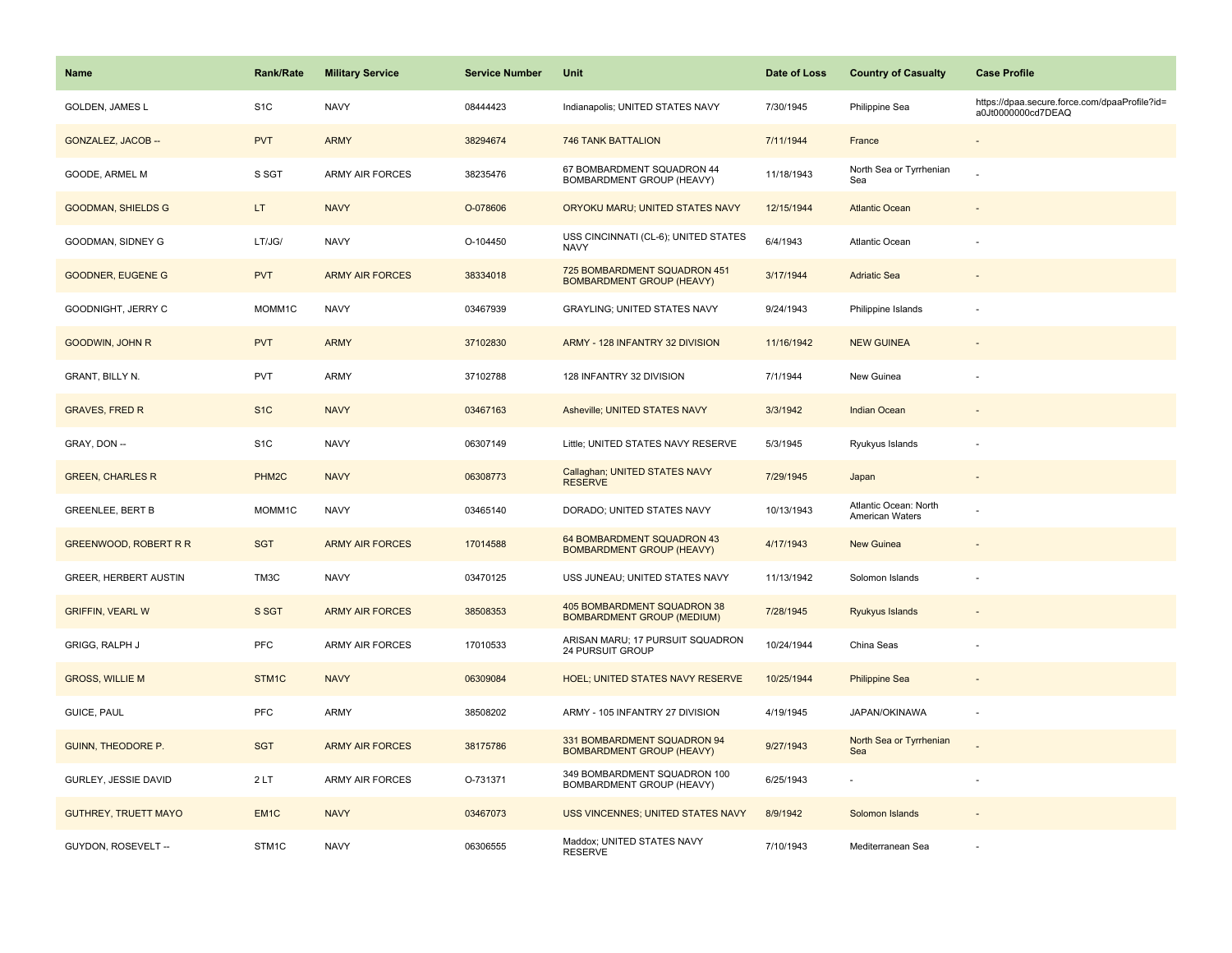| Name                            | <b>Rank/Rate</b>  | <b>Military Service</b> | <b>Service Number</b> | Unit                                                                  | Date of Loss | <b>Country of Casualty</b>       | <b>Case Profile</b>                                                 |
|---------------------------------|-------------------|-------------------------|-----------------------|-----------------------------------------------------------------------|--------------|----------------------------------|---------------------------------------------------------------------|
| <b>HALBERT, MILLER GENE</b>     | 1LT               | <b>MARINE CORPS</b>     | O-028250              | <b>MARINE - UNITED STATES MARINE</b><br><b>CORPS</b>                  | 3/30/1945    | Japan                            |                                                                     |
| HALE, CORNELIOUS --             | STM2C             | <b>NAVY</b>             | 09744800              | Callaghan; UNITED STATES NAVY<br><b>RESERVE</b>                       | 7/29/1945    | Japan                            |                                                                     |
| HALL, ELBY LOYD                 | MM <sub>2</sub> C | <b>NAVY</b>             | 03467680              | Lexington; UNITED STATES NAVY                                         | 5/8/1942     | <b>Coral Sea</b>                 |                                                                     |
| HALL, JOHN RUDOLPH              | CBM               | <b>NAVY</b>             | 03463995              | USS Arizona; UNITED STATES NAVY                                       | 12/7/1941    | Hawaiian Islands                 | https://dpaa.secure.force.com/dpaaProfile?id=<br>a0Jt000000mpmEGEAY |
| HALL, JOSEPH C                  | TEC <sub>5</sub>  | <b>ARMY</b>             | 38446231              | HMT Rohna; 853 ENGINEERS BATTALION<br>(AVIATION)                      | 11/26/1943   | Mediterranean Sea                | https://dpaa.secure.force.com/dpaaProfile?id=<br>a0Jt0000000Xk1IEAS |
| HALSELL, JOHN C                 | 2LT               | <b>ARMY AIR FORCES</b>  | O-691093              | 11 BOMBARDMENT SQUADRON 341<br>BOMBARDMENT GROUP (MEDIUM)             | 8/23/1944    | China                            |                                                                     |
| HAM, SAUL A                     | S <sub>1C</sub>   | <b>NAVY</b>             | 03469977              | NAVY - UNITED STATES NAVY                                             | 7/30/1945    | <b>PHILIPPINE SEA</b>            | https://dpaa.secure.force.com/dpaaProfile?id=<br>a0Jt0000000ccaUEAQ |
| HAMILTON, VAN E                 | LT /JG/           | <b>NAVY</b>             | O-225690              | UNITED STATES NAVY RESERVE                                            | 6/5/1944     | <b>Atlantic Ocean</b>            |                                                                     |
| <b>HAMILTON, WILLIAM HOLMES</b> | GM3C              | <b>NAVY</b>             | 03467100              | <b>USS Arizona; UNITED STATES NAVY</b>                                | 12/7/1941    | <b>Hawaiian Islands</b>          | https://dpaa.secure.force.com/dpaaProfile?id=<br>a0Jt0000000BSvvEAG |
| HAMMER, JOSEPH P                | S <sub>2</sub> C  | <b>NAVY</b>             | 06300342              | USS JARVIS; UNITED STATES NAVY<br><b>RESERVE</b>                      | 8/9/1942     | Solomon Islands                  |                                                                     |
| HAMMOND, DHEW --                | MM <sub>1</sub> C | <b>NAVY</b>             | 03465996              | <b>INGRAHAM; UNITED STATES NAVY</b>                                   | 8/22/1942    | Nova Scotia                      |                                                                     |
| HAMMONS, DENVER F               | S SGT             | ARMY AIR FORCES         | 38505099              | 400 BOMBARDMENT SQUADRON 90<br>BOMBARDMENT GROUP (HEAVY)              | 10/10/1944   | Borneo                           |                                                                     |
| <b>HAMOCK, VIRGLE L</b>         | <b>PVT</b>        | <b>ARMY</b>             | 37060153              | <b>ARMY - 31 INFANTRY REGIMENT</b>                                    | 12/12/1942   | PHILIPPINE ISLANDS               | https://dpaa.secure.force.com/dpaaProfile?id=<br>a0Jt0000000Xm7wEAC |
| HAMPTON, EDWIN W                | LT /JG/           | <b>NAVY</b>             | O-118968              | NAVY - UNITED STATES NAVY RESERVE                                     | 1/3/1944     | ATLANTIC OCEAN                   |                                                                     |
| HARDIN, CHARLES EUGENE          | S <sub>1C</sub>   | <b>NAVY</b>             | 03468774              | <b>USS Arizona; UNITED STATES NAVY</b>                                | 12/7/1941    | Hawaiian Islands                 | https://dpaa.secure.force.com/dpaaProfile?id=<br>a0Jt00000004qL4EAI |
| HARGETT, BERT M                 | ARM1C             | <b>NAVY</b>             | 06304100              | USS BON HOMME RICHARD; UNITED<br>STATES NAVY RESERVE                  | 7/7/1945     | Marianas Islands                 |                                                                     |
| HARPER, JAMES O                 | GM <sub>1C</sub>  | <b>NAVY</b>             | 03465050              | Pillsbury; UNITED STATES NAVY                                         | 3/1/1942     | <b>Indian Ocean</b>              |                                                                     |
| HARPER, PAUL --                 | TM3C              | <b>NAVY</b>             | 05513766              | HERRING; UNITED STATES NAVY<br><b>RESERVE</b>                         | 7/5/1944     | Kurile Islands                   |                                                                     |
| HARRIS, JEWEL J                 | <b>PVT</b>        | <b>ARMY</b>             | 38353641              | 168 INFANTRY 34 DIVISION                                              | 5/29/1944    | Italy                            | https://dpaa.secure.force.com/dpaaProfile?id=<br>a0Jt000001nzRObEAM |
| HARSTON, WILLIAM E              | ST <sub>2</sub> C | <b>NAVY</b>             | 03467829              | NAVY - UNITED STATES NAVY                                             | 11/10/1944   | ADMIRALTY ISLANDS                | https://dpaa.secure.force.com/dpaaProfile?id=<br>a0Jt0000000XfWSEA0 |
| HARWELL, TOM E                  | <b>SGT</b>        | <b>ARMY AIR FORCES</b>  | 18141143              | 482 BOMBARDMENT SQUADRON 505<br><b>BOMBARDMENT GROUP (VERY HEAVY)</b> | 2/10/1945    | Marianas Islands                 |                                                                     |
| HASKIN, PHIL H                  | <b>ENS</b>        | <b>NAVY</b>             | O-368948              | UNITED STATES NAVY RESERVE                                            | 6/21/1945    | Central/South Pacific<br>Theater |                                                                     |
| <b>HASKINS, LUTHER --</b>       | <b>PVT</b>        | <b>ARMY</b>             | 38356294              | 67 REGIMENT 2 ARMORED DIVISION                                        | 11/17/1944   | Germany                          |                                                                     |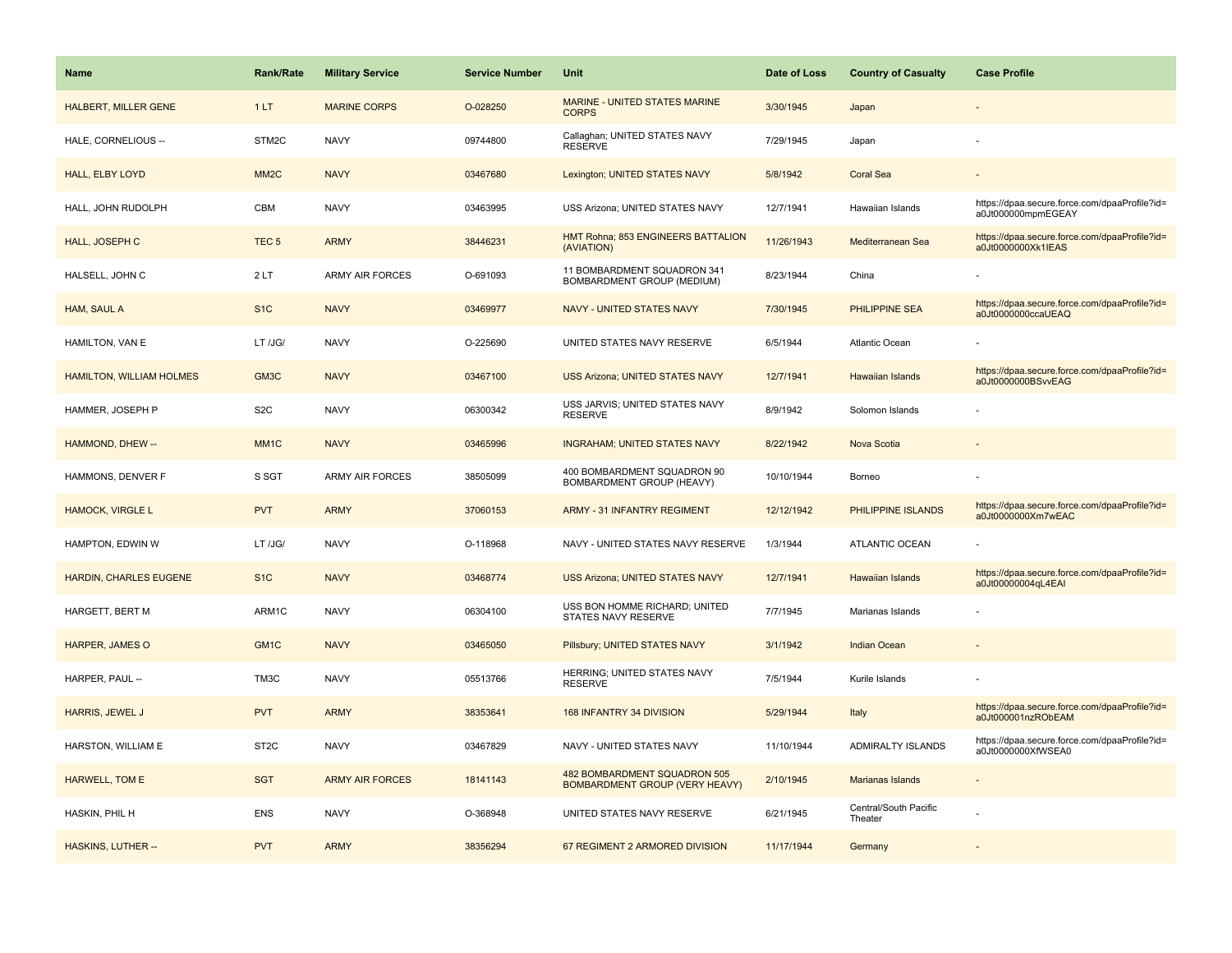| <b>Name</b>                 | <b>Rank/Rate</b>   | <b>Military Service</b> | <b>Service Number</b> | Unit                                                       | Date of Loss | <b>Country of Casualty</b>                   | <b>Case Profile</b>                                                 |
|-----------------------------|--------------------|-------------------------|-----------------------|------------------------------------------------------------|--------------|----------------------------------------------|---------------------------------------------------------------------|
| <b>HASTINGS, LEWIS E</b>    | <b>ENS</b>         | <b>NAVY</b>             | O-250793              | UNITED STATES NAVY RESERVE                                 | 12/28/1943   | Marshall Islands                             |                                                                     |
| HAUGHT, OLAF R              | <b>PVT</b>         | <b>ARMY</b>             | 38451953              | <b>ARMY - 300 ENGINEERS COMBAT</b><br><b>BATTALION</b>     | 6/19/1944    | <b>ENGLISH CHANNEL</b>                       | $\sim$                                                              |
| HAVENS, HIRAM L             | S SGT              | <b>ARMY AIR FORCES</b>  | 17031839              | 45 BOMBARDMENT SQUADRON 40<br>BOMBARDMENT GROUP (HEAVY)    | 5/9/1943     | Pacific Ocean                                |                                                                     |
| HAYES, DAVISON --           | <b>PVT</b>         | <b>ARMY</b>             | 38601104              | 60 INFANTRY 9 DIVISION                                     | 9/11/1944    | Germany                                      |                                                                     |
| HAYS, WILLIAM C             | S <sub>2</sub> C   | <b>NAVY</b>             | 08447456              | ALPINE; UNITED STATES NAVY<br><b>RESERVE</b>               | 11/18/1944   | Philippine Islands                           |                                                                     |
| HEAD, HERBERT H             | <b>PFC</b>         | <b>ARMY</b>             | 17014300              | ARISAN MARU; 60 COAST ARTILLERY<br><b>REGIMENT</b>         | 10/24/1944   | China Seas                                   |                                                                     |
| HEGGIE, WILLIAM A           | RDM3C              | <b>NAVY</b>             | 08440658              | NAVY - UNITED STATES NAVY                                  | 7/30/1945    | PHILIPPINE SEA                               | $\sim$                                                              |
| <b>HELMS, RUPERT P</b>      | S <sub>1</sub> C   | <b>NAVY</b>             | 09677064              | NAVY - UNITED STATES NAVY RESERVE                          | 2/21/1945    | <b>BONIN &amp; VOLCANO</b><br><b>ISLANDS</b> |                                                                     |
| HELMS, RUSSELL S            | T SGT              | <b>ARMY AIR FORCES</b>  | 38290554              | 701 BOMBARDMENT SQUADRON 445<br>BOMBARDMENT GROUP (HEAVY)  | 1/30/1944    | North Sea or Tyrrhenian<br>Sea               |                                                                     |
| <b>HENDERSON, HOLLICE B</b> | MOMM <sub>2C</sub> | <b>NAVY</b>             | 03467880              | <b>GRUNION: UNITED STATES NAVY</b>                         | 8/1/1942     | <b>Aleutian Islands</b>                      |                                                                     |
| <b>HENDRICKS, GUY F</b>     | <b>CSF</b>         | <b>NAVY</b>             | 06306931              | UNITED STATES NAVY RESERVE                                 | 4/21/1943    | Atlantic Ocean                               |                                                                     |
| HENRY, FLOYD M              | <b>PFC</b>         | <b>ARMY</b>             | 18166407              | 81 RECONNAISSANCE BATTALION 1<br><b>ARMORED DIVISION</b>   | 5/1/1944     | Italy                                        |                                                                     |
| HENSEL, DONALD LOUIS        | S <sub>1</sub> C   | <b>NAVY</b>             | 06300634              | SS NATHANIEL HAWTHORNE; UNITED<br>STATES NAVY RESERVE      | 11/7/1942    | Venezuela                                    |                                                                     |
| HENSLEY, CLIFFORD           | SSMB <sub>2C</sub> | <b>NAVY</b>             | 06309028              | NAVY - UNITED STATES NAVY RESERVE                          | 7/30/1945    | PHILIPPINE SEA                               | $\sim$                                                              |
| HICKS, HOMER B              | S SGT              | <b>ARMY AIR FORCES</b>  | 38505515              | 822 BOMBARDMENT SQUADRON 38<br>BOMBARDMENT GROUP (MEDIUM)  | 11/11/1945   | Philippine Islands                           |                                                                     |
| <b>HICKS, LEFFEL C</b>      | AOM2C              | <b>NAVY</b>             | 05514911              | OMMANEY BAY; UNITED STATES NAVY<br><b>RESERVE</b>          | 1/4/1945     | <b>Philippine Islands</b>                    |                                                                     |
| HIGGINS, JACK B             | ENS                | <b>NAVY</b>             | O-368623              | UNITED STATES NAVY RESERVE                                 | 12/12/1944   | Pacific Ocean                                |                                                                     |
| HILDEBRAND, JAMES T         | <b>ENS</b>         | <b>NAVY</b>             | O-137143              | <b>UNITED STATES NAVY</b>                                  | 9/29/1943    |                                              |                                                                     |
| HILL, BURL A                | S <sub>2</sub> C   | <b>NAVY</b>             | 06305568              | USS JOHN PENN; UNITED STATES NAVY<br><b>RESERVE</b>        | 8/13/1943    | Solomon Islands                              |                                                                     |
| HILL, DEWEY D               | TEC <sub>4</sub>   | <b>ARMY</b>             | 38294542              | 746 TANK BATTALION                                         | 6/9/1944     | France                                       |                                                                     |
| HILL, GROVER W.             | Cpl                | <b>ARMY AIR FORCES</b>  | 6920807               | 438 BOMBARDMENT SQUADRON 319<br>BOMBARDMENT GROUP (MEDIUM) | 5/12/1944    | Italy                                        | https://dpaa.secure.force.com/dpaaProfile?id=<br>a0Jt0000000ccVyEAI |
| HILL, HERBERT H.            | 1LT                | <b>ARMY AIR FORCES</b>  | O-424950              | 41 FIGHTER SQUADRON 35 FIGHTER<br><b>GROUP</b>             | 11/22/1942   | <b>New Guinea</b>                            |                                                                     |
| HILL, LYNN A                | F <sub>1</sub> C   | <b>NAVY</b>             | 08441394              | Warrington; UNITED STATES NAVY<br><b>RESERVE</b>           | 9/13/1944    | Bermuda                                      |                                                                     |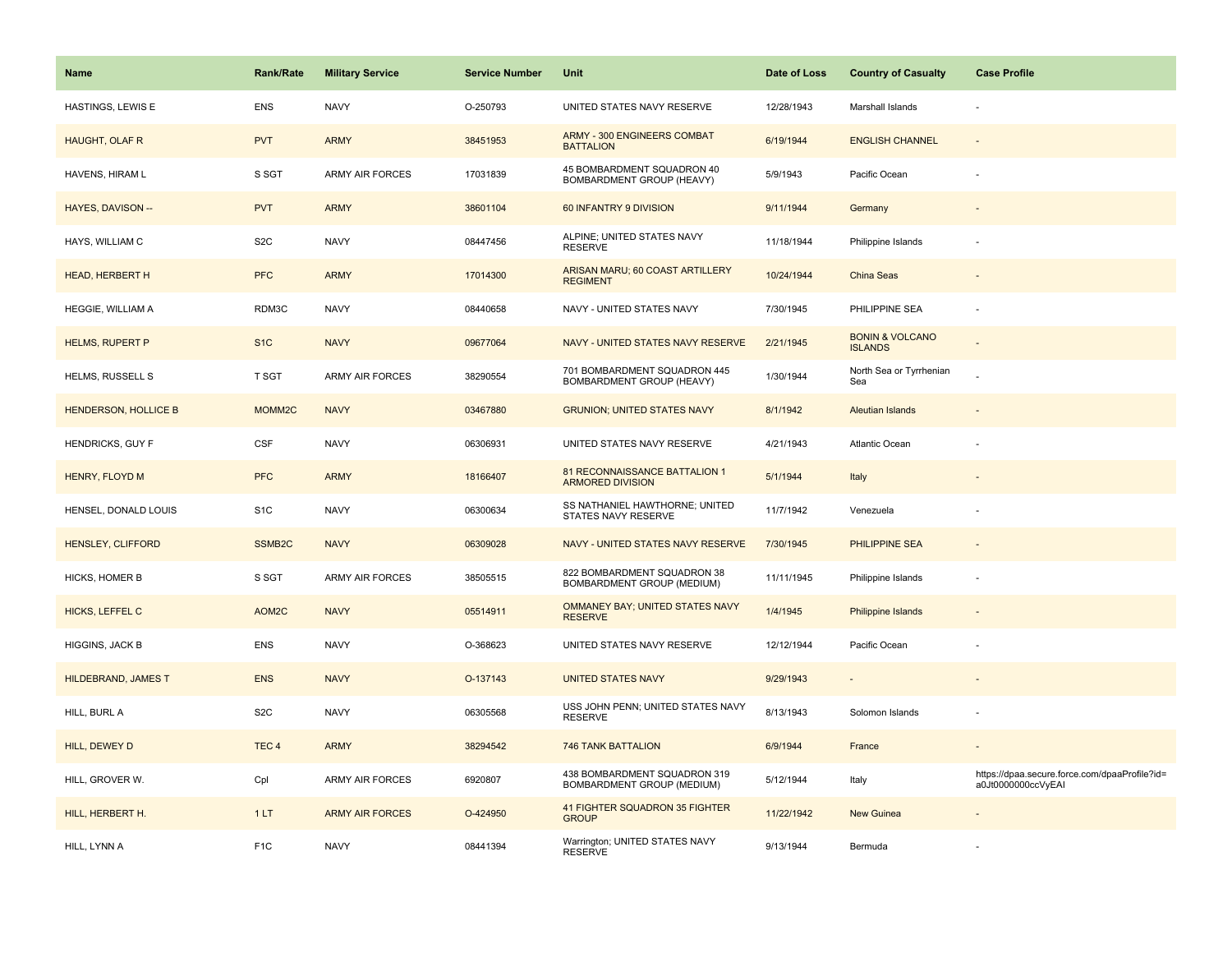| <b>Name</b>              | <b>Rank/Rate</b>   | <b>Military Service</b> | <b>Service Number</b> | Unit                                                           | Date of Loss | <b>Country of Casualty</b>                   | <b>Case Profile</b>                                                 |
|--------------------------|--------------------|-------------------------|-----------------------|----------------------------------------------------------------|--------------|----------------------------------------------|---------------------------------------------------------------------|
| HILL, PAUL ARNETT        | AMM3c              | <b>NAVY</b>             | 3466178               | <b>UNITED STATES NAVY</b>                                      | 5/6/1942     | <b>Philippine Islands</b>                    |                                                                     |
| HILL, VAN W              | <b>PFC</b>         | ARMY                    | 37102849              | ARMY - 128 INFANTRY 32 DIVISION                                | 1/17/1946    | <b>NEW GUINEA</b>                            |                                                                     |
| HILLARD, ROBERT W.       | <b>PVT</b>         | <b>MARINE CORPS</b>     | 00360956              | MARINE - UNITED STATES MARINE<br><b>CORPS</b>                  | 11/20/1943   | <b>Gilbert Islands</b>                       | https://dpaa.secure.force.com/dpaaProfile?id=<br>a0Jt0000000ccY9EAI |
| HINKSON, JACK M          | 1 LT               | ARMY                    | O-890010              | ARMY - HEADQUARTERS UNITED<br>STATES ARMY FORCES FAR EAST      | 12/15/1944   | PHILIPPINE ISLANDS                           |                                                                     |
| <b>HIRSCH, RALPH</b>     | <b>COL</b>         | <b>ARMY</b>             | O-007567              | ARMY - HEADQUARTERS LUZON FORCE                                | 4/13/1942    | PHILIPPINE ISLANDS                           | https://dpaa.secure.force.com/dpaaProfile?id=<br>a0Jt000001ntCqIEAU |
| HOBGOOD, ROY M           | <b>PVT</b>         | ARMY                    | 38451193              | ARMY - 300 ENGINEERS COMBAT<br><b>BATTALION</b>                | 6/19/1944    | <b>ENGLISH CHANNEL</b>                       |                                                                     |
| <b>HODGES, TRAVIS V</b>  | 2LT                | <b>ARMY AIR FORCES</b>  | O-660863              | 36 BOMBARDMENT SQUADRON 28<br><b>BOMBARDMENT GROUP (HEAVY)</b> | 4/15/1943    | <b>Aleutian Islands</b>                      |                                                                     |
| HOFFMAN, FRED D          | PVT                | ARMY                    | 38211465              | 504 PARACHUTE INFANTRY 82<br>AIRBORNE DIVISION                 | 4/5/1945     | Germany                                      |                                                                     |
| <b>HOLCOMB, LEWIS M</b>  | 2LT                | <b>ARMY AIR FORCES</b>  | O-820273              | <b>ARMY AIR FORCE</b>                                          | 8/6/1944     | China                                        |                                                                     |
| HOLDER, JOE A            | T SGT              | ARMY AIR FORCES         | 38450093              | 7 BOMBARDMENT SQUADRON 34<br>BOMBARDMENT GROUP (HEAVY)         | 7/9/1944     | English Channel                              |                                                                     |
| HOLLAND, RAY --          | MOMM <sub>2C</sub> | <b>NAVY</b>             | 03467957              | SWORDFISH; UNITED STATES NAVY                                  | 1/29/1945    | Ryukyus Islands                              |                                                                     |
| HOLMES, WILLIAM B        | PFC                | <b>ARMY</b>             | 06583346              | SHINYO MARU; 31 INFANTRY REGIMENT                              | 9/7/1944     | Philippine Islands                           |                                                                     |
| HOLT, DAVID L            | F <sub>1C</sub>    | <b>NAVY</b>             | 08450645              | LUCE; UNITED STATES NAVY RESERVE                               | 5/4/1945     | <b>Philippine Sea</b>                        |                                                                     |
| HONEYCUTT, ARLEIGH C     | 2LT                | ARMY AIR FORCES         | O-740814              | 429 BOMBARDMENT SQUADRON 2<br>BOMBARDMENT GROUP (HEAVY)        | 2/22/1944    | Adriatic Sea                                 |                                                                     |
| HOWARD, ELVIN E          | <b>CPL</b>         | <b>ARMY</b>             | 38333715              | <b>746 TANK BATTALION</b>                                      | 7/11/1944    | France                                       |                                                                     |
| HOWARD, JAMES EUELL      | SK3C               | <b>NAVY</b>             | 03468343              | Lexington; UNITED STATES NAVY                                  | 5/8/1942     | Coral Sea                                    |                                                                     |
| <b>HOWARD, TURNER J</b>  | ARM2C              | <b>NAVY</b>             | 03468865              | <b>UNITED STATES NAVY</b>                                      | 3/12/1944    | <b>Atlantic Ocean</b>                        |                                                                     |
| HOWARD, WILBER J         | 2LT                | ARMY                    | O-890247              | SHINYO MARU; 53 INFANTRY 51<br>DIVISION (PHILIPPINE SCOUT)     | 9/7/1944     | Philippine Islands                           |                                                                     |
| <b>HOWERTON, CLAUD F</b> | S <sub>2</sub> C   | <b>NAVY</b>             | 06305663              | USS JOHN PENN; UNITED STATES NAVY<br><b>RESERVE</b>            | 8/13/1943    | Solomon Islands                              |                                                                     |
| HUBBARD, LEWIS BENTON    | MOMM1C             | <b>NAVY</b>             | 06300704              | PT-44; UNITED STATES NAVY RESERVE                              | 12/12/1942   | Solomon Islands                              |                                                                     |
| HUCKABEE, WARNER R       | S <sub>1</sub> C   | <b>NAVY</b>             | 03470395              | NAVY - UNITED STATES NAVY                                      | 2/21/1945    | <b>BONIN &amp; VOLCANO</b><br><b>ISLANDS</b> |                                                                     |
| HUEBNER, JOSEPH H        | PFC                | <b>ARMY</b>             | 37105179              | 3 MEDICAL BATTALION 3 DIVISION                                 | 11/12/1942   | French Morocco                               |                                                                     |
| HUFF, TROY A             | F <sub>2C</sub>    | <b>NAVY</b>             | 08441619              | RENO; UNITED STATES NAVY RESERVE                               | 11/3/1944    | <b>Philippine Sea</b>                        |                                                                     |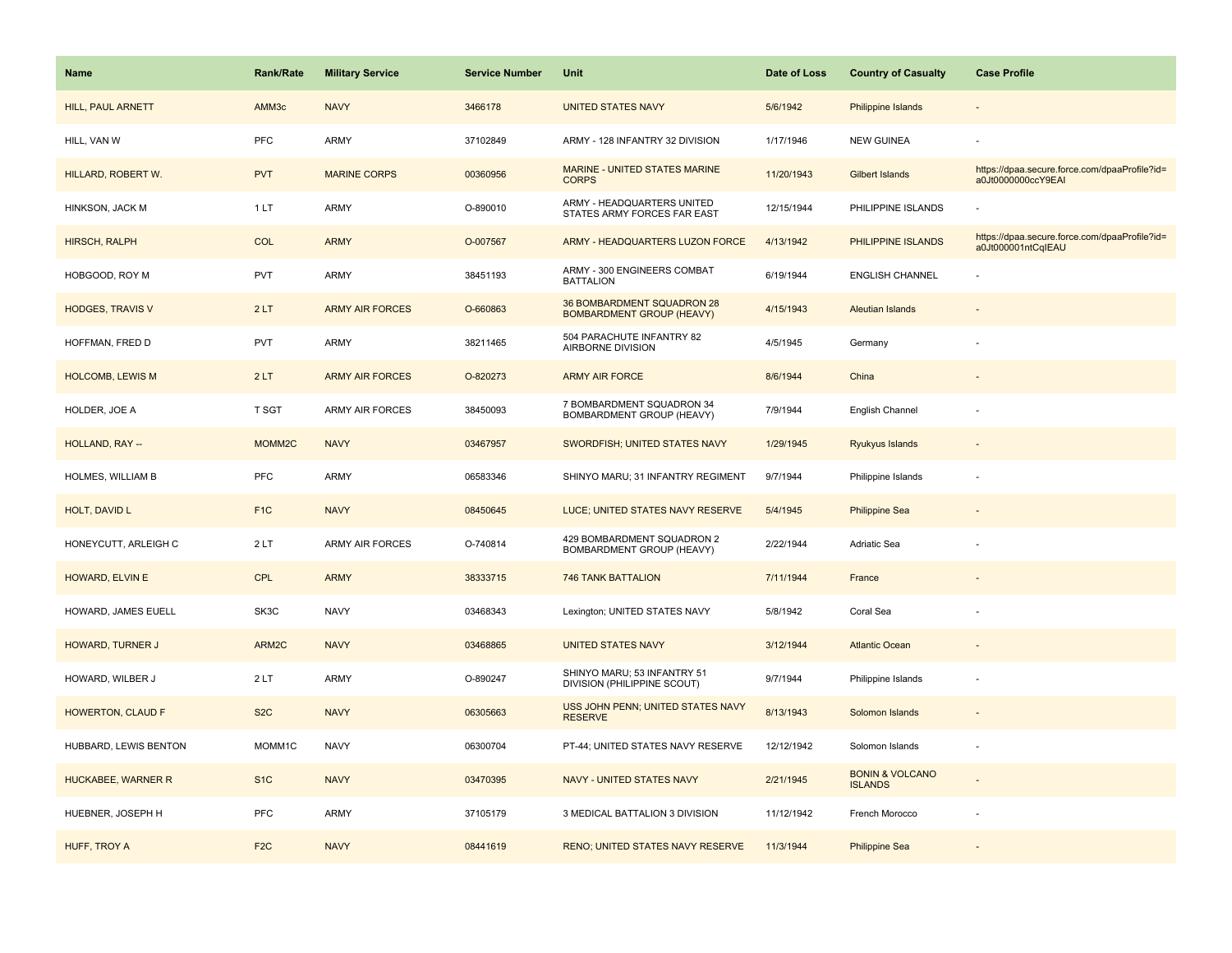| <b>Name</b>                 | <b>Rank/Rate</b>  | <b>Military Service</b> | <b>Service Number</b> | Unit                                                                  | Date of Loss | <b>Country of Casualty</b>       | <b>Case Profile</b>                                                 |
|-----------------------------|-------------------|-------------------------|-----------------------|-----------------------------------------------------------------------|--------------|----------------------------------|---------------------------------------------------------------------|
| HULL, TEDDY L               | LT/JG/            | <b>NAVY</b>             | O-124192              | NAVY - UNITED STATES NAVY RESERVE                                     | 6/16/1943    | <b>SOLOMON ISLANDS</b>           |                                                                     |
| HUNT, GEORGE W              | <b>T SGT</b>      | <b>ARMY AIR FORCES</b>  | 37100471              | 883 BOMBARDMENT SQUADRON 500<br><b>BOMBARDMENT GROUP (VERY HEAVY)</b> | 11/29/1944   | Marianas Islands                 |                                                                     |
| HUNTER, MAJOR L             | EM3C              | <b>NAVY</b>             | 03468124              | USS JARVIS; UNITED STATES NAVY                                        | 8/9/1942     | Solomon Islands                  |                                                                     |
| HURST, CECIL --             | TEC <sub>5</sub>  | <b>ARMY</b>             | 38450878              | 300 ENGINEERS COMBAT BATTALION                                        | 6/19/1944    | <b>English Channel</b>           |                                                                     |
| HURST, MARCHELL RAY         | MM1C              | <b>NAVY</b>             | 03465938              | Neosho; UNITED STATES NAVY                                            | 5/7/1942     | Coral Sea                        |                                                                     |
| HURST, MART H               | MOMM3C            | <b>NAVY</b>             | 03470504              | PC-1261; UNITED STATES NAVY                                           | 6/6/1944     | <b>English Channel</b>           |                                                                     |
| HURST, WALTER L             | S <sub>1</sub> C  | <b>NAVY</b>             | 06301065              | USS HELENA; UNITED STATES NAVY<br><b>RESERVE</b>                      | 7/6/1943     | Solomon Islands                  |                                                                     |
| HUTCHINS, WILLIAM N         | S <sub>1C</sub>   | <b>NAVY</b>             | 08443972              | <b>NAVY - UNITED STATES NAVY</b>                                      | 1/6/1945     | <b>PHILIPPINE SEA</b>            |                                                                     |
| IBISON, BEN JUNIOR          | S <sub>1</sub> C  | <b>NAVY</b>             | 06301340              | UNITED STATES NAVY RESERVE                                            | 12/2/1942    | Atlantic Ocean                   |                                                                     |
| <b>IRONS, CHESTER A.</b>    | <b>SGT</b>        | <b>ARMY AIR FORCES</b>  | 18141144              | <b>ARMY AIR FORCE</b>                                                 | 7/19/1945    | <b>Coral Sea</b>                 |                                                                     |
| JACKSON, CORTES D           | FC3C              | <b>NAVY</b>             | 06302157              | UNITED STATES NAVY RESERVE                                            | 5/2/1943     | North Atlantic Ocean             |                                                                     |
| <b>JACKSON, JUSTIN J</b>    | <b>PFC</b>        | <b>ARMY AIR FORCES</b>  | 18136617              | 96 SQUADRON 58 SERVICES GROUP                                         | 12/27/1944   | Philippine Islands               |                                                                     |
| JACKSON, THOMAS J           | STM3C             | <b>NAVY</b>             | 03471057              | UNITED STATES NAVY                                                    | 6/11/1944    | France                           |                                                                     |
| <b>JACKSON, VERNON T</b>    | MOMM2C            | <b>NAVY</b>             | 03467648              | <b>SUBMARINE Amberjack; UNITED STATES</b><br><b>NAVY</b>              | 3/22/1943    | Pacific Ocean                    |                                                                     |
| JACOBSEN, WARREN D          | AS                | <b>NAVY</b>             | 06301974              | INGRAHAM; UNITED STATES NAVY<br><b>RESERVE</b>                        | 8/22/1942    | Nova Scotia                      |                                                                     |
| JAGGER, ZIBA J              | WT1C              | <b>NAVY</b>             | 03465589              | USS QUINCY; UNITED STATES NAVY                                        | 8/9/1942     | Solomon Islands                  |                                                                     |
| JANISE, VERNON LEE          | SC <sub>2</sub> C | <b>NAVY</b>             | 03467734              | Jacob Jones; UNITED STATES NAVY                                       | 2/28/1942    | Atlantic Ocean                   |                                                                     |
| <b>JARNAGIN, LAWRENCE E</b> | <b>MAJ</b>        | <b>ARMY AIR FORCES</b>  | O-406294              | 2 SQUADRON 480 ANTISUB GROUP                                          | 9/18/1943    | <b>Atlantic Ocean</b>            |                                                                     |
| JARRETT, GUY S              | SM3C              | <b>NAVY</b>             | 06303042              | NAVY - UNITED STATES NAVY RESERVE                                     | 12/28/1944   | CENTRAL/SOUTH<br>PACIFIC THEATER |                                                                     |
| <b>JEWELL, HARRIS G</b>     | <b>PFC</b>        | <b>ARMY</b>             | 38451809              | <b>ARMY - 300 ENGINEERS COMBAT</b><br><b>BATTALION</b>                | 6/19/1944    | <b>ENGLISH CHANNEL</b>           | $\sim$                                                              |
| JIMERSON, BERNICE L         | STM3C             | <b>NAVY</b>             | 03468651              | USS JOHN PENN; UNITED STATES NAVY                                     | 8/13/1943    | Solomon Islands                  |                                                                     |
| JOHNS, JAMES EUGENE         | <b>PFC</b>        | <b>MARINE CORPS</b>     | 478050                | MARINE - UNITED STATES MARINE<br><b>CORPS</b>                         | 11/20/1943   | <b>Gilbert Islands</b>           | https://dpaa.secure.force.com/dpaaProfile?id=<br>a0Jt0000000XICMEA0 |
| JOHNSON, BUFORD T           | T SGT             | ARMY AIR FORCES         | 38508639              | 515 BOMBARDMENT SQUADRON 376<br>BOMBARDMENT GROUP (HEAVY)             | 11/11/1944   | Adriatic Sea                     |                                                                     |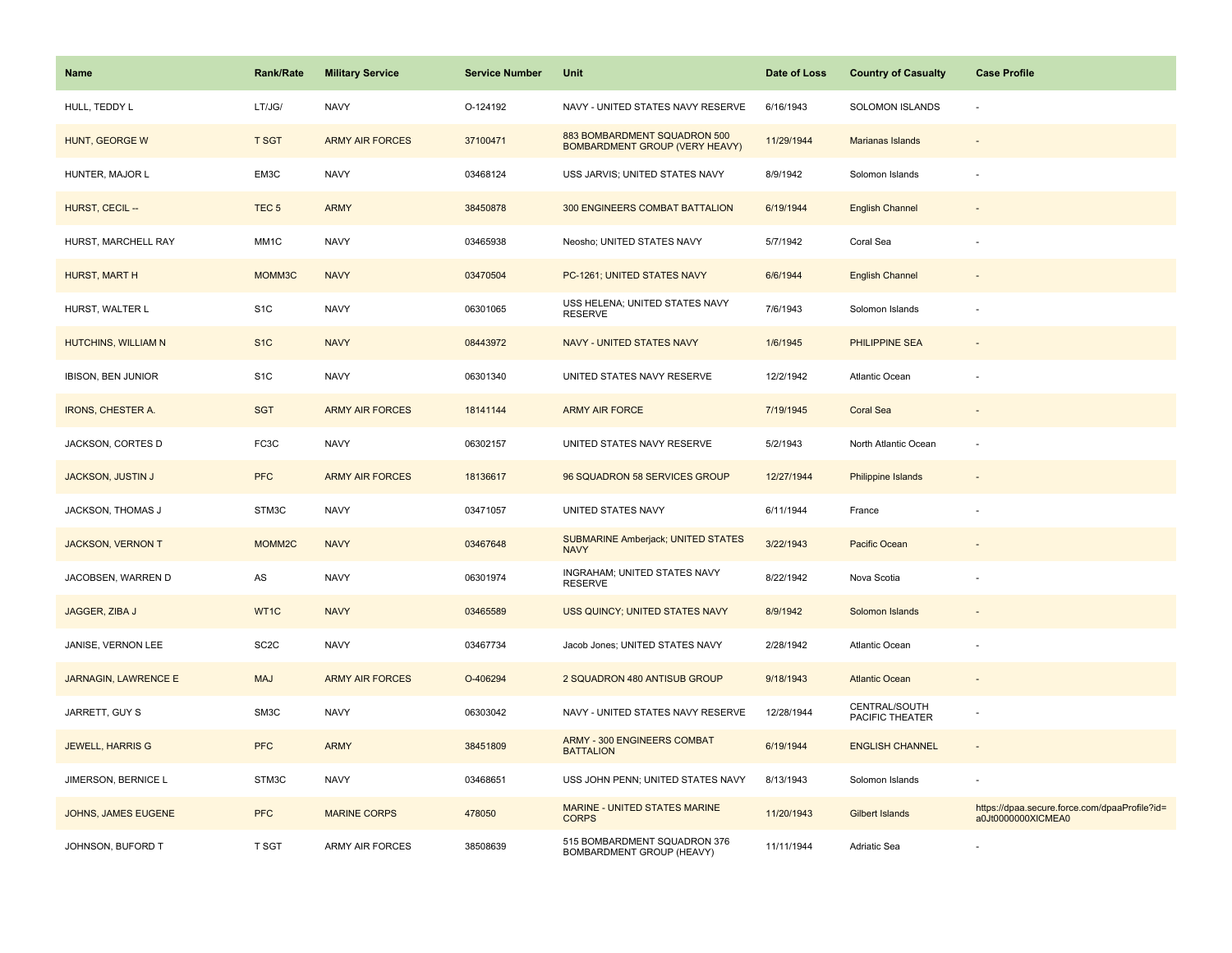| <b>Name</b>              | Rank/Rate        | <b>Military Service</b> | <b>Service Number</b> | Unit                                                             | Date of Loss | <b>Country of Casualty</b> | <b>Case Profile</b>                                                 |
|--------------------------|------------------|-------------------------|-----------------------|------------------------------------------------------------------|--------------|----------------------------|---------------------------------------------------------------------|
| JOHNSON, GEORGE G        | S <sub>2</sub> C | <b>NAVY</b>             | 06303478              | NAVY - UNITED STATES NAVY RESERVE                                | 7/30/1945    | PHILIPPINE SEA             | https://dpaa.secure.force.com/dpaaProfile?id=<br>a0Jt0000000ccGjEAI |
| JOHNSON, GEORGE PERRY    | S <sub>2</sub> C | <b>NAVY</b>             | 06301207              | USS BOISE; UNITED STATES NAVY<br><b>RESERVE</b>                  | 10/12/1942   | Solomon Islands            |                                                                     |
| JOHNSON, J. K.           | S SGT            | <b>ARMY AIR FORCES</b>  | 37259439              | 63 BOMBARDMENT SQUADRON 43<br><b>BOMBARDMENT GROUP (HEAVY)</b>   | 12/16/1943   | New Britain Island         |                                                                     |
| JOHNSON, JAMES C         | 2LT              | <b>ARMY AIR FORCES</b>  | O-730510              | 97 FIGHTER SQUADRON 82 FIGHTER<br><b>GROUP</b>                   | 2/3/1944     | Tunisia                    |                                                                     |
| <b>JOHNSON, JOHN M</b>   | MOMM3C           | <b>NAVY</b>             | 06306774              | NAVY - UNITED STATES NAVY RESERVE                                | 2/17/1945    | PACIFIC OCEAN              |                                                                     |
| JOHNSON, JOHN T          | S SGT            | ARMY AIR FORCES         | 38507624              | 17 SQUADRON 71 RECONNAISSANCE<br><b>GROUP</b>                    | 8/31/1945    | Ryukyus Islands            |                                                                     |
| JOHNSON, JOSEPH P        | Maj              | <b>ARMY AIR FORCES</b>  | O-398507              | 80 FIGHTER SQUADRON 8 FIGHTER<br><b>GROUP</b>                    | 5/29/1945    | Philippine Islands         |                                                                     |
| JOHNSON, NATHANIEL N     | MATT1C           | <b>NAVY</b>             | 03465838              | S-26; UNITED STATES NAVY                                         | 1/24/1942    | Panama                     |                                                                     |
| <b>JOHNSON, PARHAM S</b> | ARM2C            | <b>NAVY</b>             | 03467211              | <b>UNITED STATES NAVY</b>                                        | 5/13/1942    | <b>Coral Sea</b>           |                                                                     |
| JOHNSON, STUART E        | CQM              | <b>NAVY</b>             | 03468591              | BONEFISH; UNITED STATES NAVY                                     | 7/14/1945    | Sea of Japan               |                                                                     |
| <b>JOHNSON, THOMAS E</b> | GM <sub>1C</sub> | <b>NAVY</b>             | 03465375              | Pollux; UNITED STATES NAVY                                       | 2/18/1942    | Newfoundland               |                                                                     |
| JOHNSON, VIRGIL S        | 1LT              | ARMY AIR FORCES         | O-764954              | 17 SQUADRON 71 TACTICAL<br>RECONNAISSANCE GROUP                  | 12/26/1944   | Philippine Islands         | https://dpaa.secure.force.com/dpaaProfile?id=<br>a0Jt000001nzYNEEA2 |
| JOHNSTON, EDWARD O       | S <sub>1</sub> C | <b>NAVY</b>             | 08501561              | SS CANADA VICTORY; UNITED STATES<br><b>NAVY</b>                  | 4/27/1945    | Japan                      |                                                                     |
| JONES, DWIGHT W          | GM1C             | <b>NAVY</b>             | 03463026              | Langley; UNITED STATES NAVY                                      | 3/1/1942     | Indian Ocean               |                                                                     |
| <b>JONES, GEORGE M</b>   | 2LT              | <b>ARMY AIR FORCES</b>  | O-691049              | 868 BOMBARDMENT SQUADRON<br>(HEAVY)                              | 2/21/1946    | <b>Caroline Islands</b>    |                                                                     |
| JONES, HOMER S           | <b>PVT</b>       | ARMY                    | 38445243              | HMT Rohna; 853 ENGINEERS BATTALION<br>(AVIATION)                 | 11/26/1943   | Mediterranean Sea          | https://dpaa.secure.force.com/dpaaProfile?id=<br>a0Jt0000000XjZxEAK |
| JONES, LELAND --         | S <sub>1</sub> C | <b>NAVY</b>             | 03467694              | USS Arizona; UNITED STATES NAVY                                  | 12/7/1941    | Hawaiian Islands           | https://dpaa.secure.force.com/dpaaProfile?id=<br>a0Jt00000004n77EAA |
| JONES, LUTHER W          | CAER             | <b>NAVY</b>             | 03463232              | UNITED STATES NAVY                                               | 12/8/1941    | Marianas Islands           |                                                                     |
| JONES, NUEL A            | S <sub>2</sub> C | <b>NAVY</b>             | 03467935              | Asheville; UNITED STATES NAVY                                    | 3/3/1942     | Java                       |                                                                     |
| JORDAN, CHARLES F        | EM3C             | <b>NAVY</b>             | 03471095              | CORVINA; UNITED STATES NAVY                                      | 11/16/1943   | Marshall Islands           |                                                                     |
| JUDD, PERRY I            | S <sub>2</sub> C | <b>NAVY</b>             | 06310814              | NAVY - UNITED STATES NAVY RESERVE                                | 5/4/1945     | <b>JAPAN</b>               |                                                                     |
| JULIAN, HENRI H          | 2LT              | <b>ARMY AIR FORCES</b>  | O-928243              | 719 BOMBARDMENT SQUADRON 449<br>BOMBARDMENT GROUP (HEAVY)        | 12/29/1944   | <b>Adriatic Sea</b>        |                                                                     |
| KAUFMAN, RICHARD C       | 2LT              | <b>ARMY AIR FORCES</b>  | O-693788              | 856 BOMBARDMENT SQUADRON 492<br><b>BOMBARDMENT GROUP (HEAVY)</b> | 6/20/1944    | <b>Baltic Sea</b>          |                                                                     |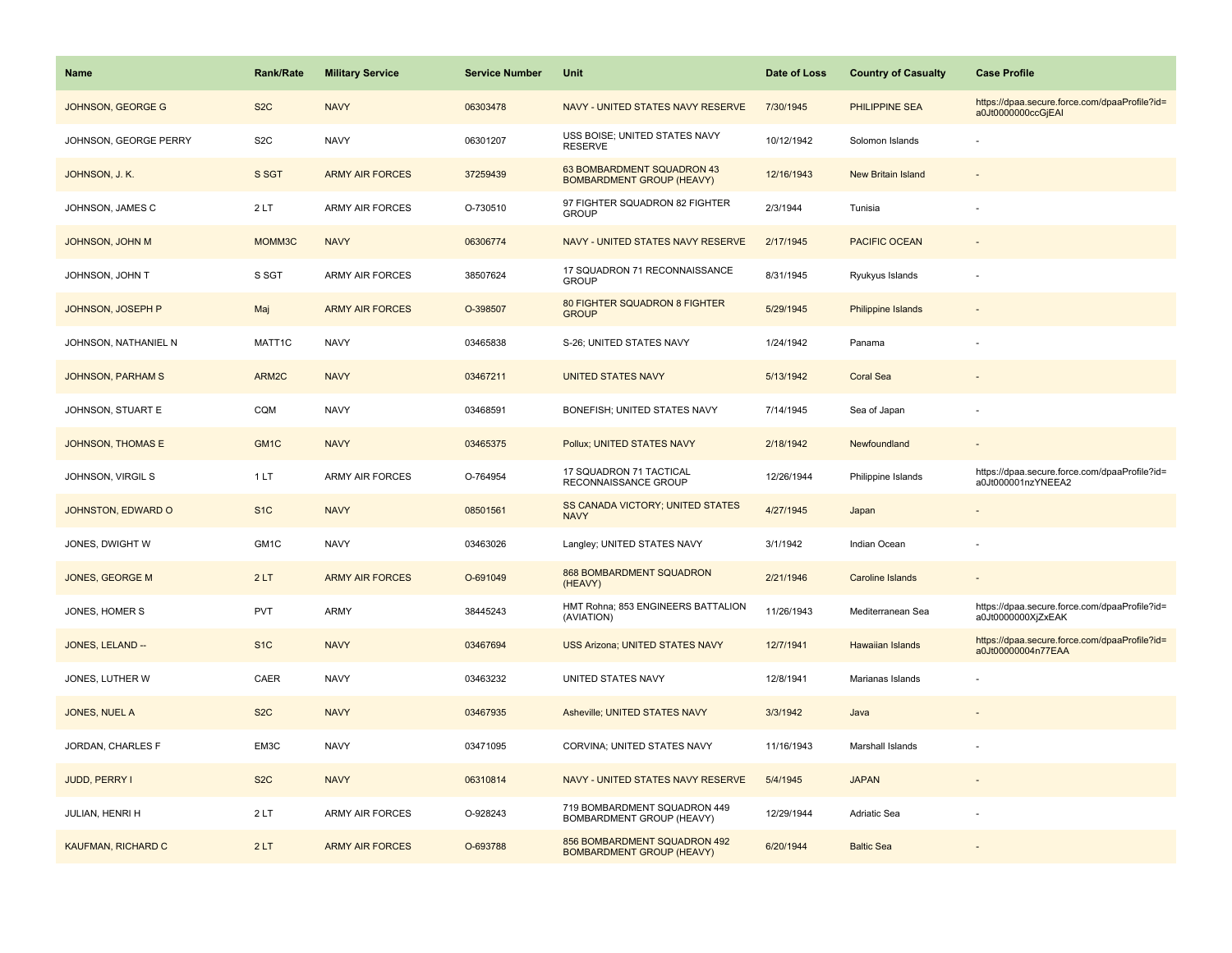| Name                          | <b>Rank/Rate</b>  | <b>Military Service</b> | <b>Service Number</b> | Unit                                                             | Date of Loss | <b>Country of Casualty</b>     | <b>Case Profile</b>                                                 |
|-------------------------------|-------------------|-------------------------|-----------------------|------------------------------------------------------------------|--------------|--------------------------------|---------------------------------------------------------------------|
| KAY, NEAL JERRELL             | AMM3c             | <b>NAVY</b>             | 8442168               | UNITED STATES NAVY RESERVE                                       | 6/14/1945    | Malaya                         |                                                                     |
| KEITH, ELMER --               | S <sub>2</sub> C  | <b>NAVY</b>             | 03470675              | USS PRESTON; UNITED STATES NAVY                                  | 11/15/1942   | Solomon Islands                |                                                                     |
| KELLY, BRADY L                | S <sub>2</sub> C  | <b>NAVY</b>             | 06312656              | SPENCE; UNITED STATES NAVY<br><b>RESERVE</b>                     | 12/18/1944   | Philippine Sea                 |                                                                     |
| <b>KENNAMER, EARL WILLIAM</b> | 2LT               | <b>ARMY AIR FORCES</b>  | O-661328              | 70 FIGHTER SQUADRON 347 FIGHTER<br><b>GROUP</b>                  | 10/13/1942   | Fiji                           |                                                                     |
| KENT, BILLY --                | PFC               | <b>ARMY</b>             | 38292652              | 382 INFANTRY 96 DIVISION                                         | 11/3/1944    | Philippine Islands             |                                                                     |
| <b>KENT, FRED L</b>           | S <sub>1</sub> C  | <b>NAVY</b>             | 06310680              | NAVY - UNITED STATES NAVY RESERVE                                | 1/7/1945     | PHILIPPINE ISLANDS             | $\sim$                                                              |
| KENT, JAMES C                 | CPL               | <b>ARMY AIR FORCES</b>  | 18169354              | 425 BOMBARDMENT SQUADRON 308<br>BOMBARDMENT GROUP (HEAVY)        | 5/20/1944    | China Seas                     | $\sim$                                                              |
| <b>KETCHUM, WILMOR M</b>      | <b>PFC</b>        | <b>ARMY</b>             | 38451459              | ARMY - 300 ENGINEERS COMBAT<br><b>BATTALION</b>                  | 6/19/1944    | <b>ENGLISH CHANNEL</b>         | $\sim$                                                              |
| KEY, JOHN A                   | SC <sub>3</sub> C | <b>NAVY</b>             | 06310564              | TANG; UNITED STATES NAVY RESERVE                                 | 10/25/1944   | Formosa                        |                                                                     |
| KING, DELMAR E                | 1LT               | <b>ARMY AIR FORCES</b>  | O-677056              | 35 FIGHTER SQUADRON 8 FIGHTER<br><b>GROUP</b>                    | 6/18/1944    | <b>New Guinea</b>              |                                                                     |
| KING, JAMES A                 | PVT               | <b>ARMY</b>             | 17027636              | 31 INFANTRY REGIMENT                                             | 1/6/1942     | Philippine Islands             |                                                                     |
| KING, WILBUR L                | <b>T SGT</b>      | <b>ARMY</b>             | 38175666              | <b>CORPS ARTILLERY XXIV CORPS</b>                                | 11/27/1944   | Marianas Islands               |                                                                     |
| KING, WILLARD E.              | 1LT               | ARMY AIR FORCES         | O-704224              | 615 BOMBARDMENT SQUADRON 401<br>BOMBARDMENT GROUP (HEAVY)        | 9/11/1944    | Germany                        |                                                                     |
| KING, WILLIE H                | <b>SGT</b>        | <b>ARMY</b>             | 17008667              | <b>AIR CORPS</b>                                                 | 3/12/1944    | Iceland                        |                                                                     |
| KIRK, SAM A                   | T SGT             | <b>ARMY AIR FORCES</b>  | 37068433              | 364 BOMBARDMENT SQUADRON 305<br>BOMBARDMENT GROUP (HEAVY)        | 3/8/1943     | English Channel                |                                                                     |
| <b>KIRKPATRICK, LOUIS B</b>   | <b>T SGT</b>      | <b>ARMY AIR FORCES</b>  | 14057097              | 409 BOMBARDMENT SQUADRON 93<br><b>BOMBARDMENT GROUP (HEAVY)</b>  | 3/31/1943    | North Sea or Tyrrhenian<br>Sea |                                                                     |
| KLEUSER, THEODORE JOSEPH      | 1LT               | ARMY AIR FORCES         | O-670568              | 551 BOMBARDMENT SQUADRON 385<br>BOMBARDMENT GROUP (HEAVY)        | 12/5/1943    | France                         |                                                                     |
| KOESTER, HOBART ELMER         | S <sub>2</sub> C  | <b>NAVY</b>             | 06601201              | USS VINCENNES; UNITED STATES NAVY<br><b>RESERVE</b>              | 8/9/1942     | Solomon Islands                |                                                                     |
| KOLB, RALPH D                 | S SGT             | ARMY AIR FORCES         | 18166531              | 343 BOMBARDMENT SQUADRON 98<br>BOMBARDMENT GROUP (HEAVY)         | 8/1/1943     | Rumania                        | https://dpaa.secure.force.com/dpaaProfile?id=<br>a0Jt0000000Xe7cEAC |
| <b>KREIMEYER, RAYMOND W</b>   | S SGT             | <b>ARMY AIR FORCES</b>  | 17052382              | 424 BOMBARDMENT SQUADRON 307<br><b>BOMBARDMENT GROUP (HEAVY)</b> | 12/7/1943    | <b>New Hebrides</b>            | https://dpaa.secure.force.com/dpaaProfile?id=<br>a0Jt000001nzSSkEAM |
| KUYKENDALL, MONTE G           | S <sub>1</sub> C  | <b>NAVY</b>             | 06312007              | NAVY - UNITED STATES NAVY RESERVE                                | 12/3/1944    | PHILIPPINE ISLANDS             |                                                                     |
| LANCASTER, DWIGHT J           | S <sub>2</sub> C  | <b>NAVY</b>             | 06314255              | NAVY - UNITED STATES NAVY RESERVE                                | 3/19/1945    | <b>JAPAN</b>                   |                                                                     |
| LANCE, HARRY E                | SGT               | <b>ARMY</b>             | 38661040              | 406 INFANTRY 102 DIVISION                                        | 4/26/1945    | Germany                        |                                                                     |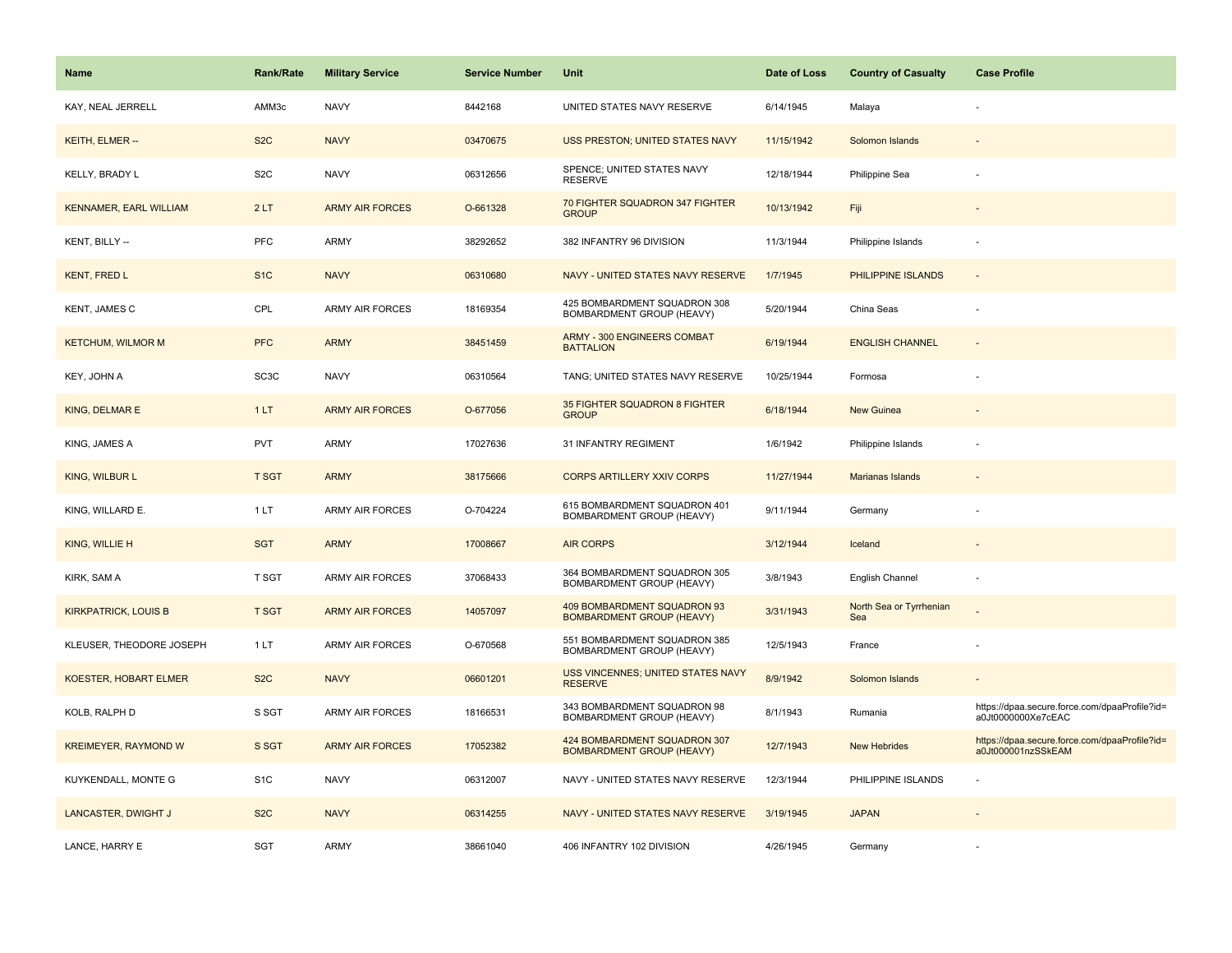| <b>Name</b>           | Rank/Rate          | <b>Military Service</b> | <b>Service Number</b> | Unit                                                                         | Date of Loss | <b>Country of Casualty</b>     | <b>Case Profile</b>                                                 |
|-----------------------|--------------------|-------------------------|-----------------------|------------------------------------------------------------------------------|--------------|--------------------------------|---------------------------------------------------------------------|
| LANE, RUFUS E.        | <b>PFC</b>         | <b>ARMY</b>             | 38517818              | 115 INFANTRY 29 DIVISION                                                     | 10/4/1944    | Germany                        |                                                                     |
| LAW, VERNON W         | GM3C               | <b>NAVY</b>             | 03469300              | <b>GRAMPUS; UNITED STATES NAVY</b>                                           | 3/22/1943    | New Britain Island             |                                                                     |
| LAWSON, DILLARD D     | S <sub>2</sub> C   | <b>NAVY</b>             | 06301339              | SS George Thacher; NAVY - UNITED<br><b>STATES NAVY RESERVE</b>               | 11/1/1942    | Nigeria                        |                                                                     |
| LELAND, ALFRED L      | S SGT              | <b>ARMY AIR FORCES</b>  | 38212647              | 410 BOMBARDMENT SQUADRON 94<br>BOMBARDMENT GROUP (HEAVY)                     | 6/13/1943    | <b>Baltic Sea</b>              |                                                                     |
| LESTER, JESSE A       | PHM <sub>2</sub> C | <b>NAVY</b>             | 03465014              | <b>SHARK; UNITED STATES NAVY</b>                                             | 2/11/1942    | China Seas                     |                                                                     |
| LEVY, BENJAMIN H      | <b>ENS</b>         | <b>NAVY</b>             | O-097746              | NAVY - UNITED STATES NAVY RESERVE                                            | 12/15/1944   | PHILIPPINE ISLANDS             | https://dpaa.secure.force.com/dpaaProfile?id=<br>a0Jt000001FG3HLEA1 |
| LEWIS, JOHN L         | Lt Col             | <b>ARMY</b>             | O-016222              | <b>BRAZIL MARU; 23 FIELD ARTILLERY</b><br><b>REGIMENT (PHILIPPINE SCOUT)</b> | 1/25/1945    | Philippine Islands             | https://dpaa.secure.force.com/dpaaProfile?id=<br>a0Jt000001CR1AZEA1 |
| LINCOLN, THOMAS P.    | 1LT                | <b>ARMY AIR FORCES</b>  | O-726916              | 319 BOMBARDMENT SQUADRON 90<br>BOMBARDMENT GROUP (HEAVY)                     | 12/19/1943   | New Guinea                     |                                                                     |
| LINDLEY, AUBREY L     | EM <sub>2</sub> C  | <b>NAVY</b>             | 03466249              | Langley; UNITED STATES NAVY                                                  | 3/1/1942     | <b>Indian Ocean</b>            |                                                                     |
| LINSLEY, LOUIS E      | 2LT                | ARMY                    | O-1168339             | 111 FIELD ARTILLERY BATTALION 29<br><b>DIVISION</b>                          | 6/16/1944    | France                         |                                                                     |
| LIVINGSTON, VAUGHN -- | <b>PVT</b>         | <b>ARMY</b>             | 37067771              | <b>FIELD ARTILLERY</b>                                                       | 4/26/1944    | Pacific Ocean                  |                                                                     |
| LOFLAND, JOHN A       | S <sub>1</sub> C   | <b>NAVY</b>             | 03468292              | USS HOUSTON (CA-30); UNITED STATES<br><b>NAVY</b>                            | 3/1/1942     | Java                           |                                                                     |
| <b>LONG, THOMAS D</b> | S <sub>2</sub> C   | <b>NAVY</b>             | 06313299              | USS BRAINE; UNITED STATES NAVY<br><b>RESERVE</b>                             | 5/27/1945    | Japan                          |                                                                     |
| LONGMIRE, CHARLES E   | FC <sub>3</sub> C  | <b>NAVY</b>             | 08442383              | NAVY - UNITED STATES NAVY RESERVE                                            | 3/26/1945    | <b>JAPAN</b>                   | https://dpaa.secure.force.com/dpaaProfile?id=<br>a0Jt000001nzU1yEAE |
| LOPEZ, VICTOR A.      | <b>T SGT</b>       | <b>ARMY AIR FORCES</b>  | 18135755              | 68 BOMBARDMENT SQUADRON 44<br><b>BOMBARDMENT GROUP (HEAVY)</b>               | 4/8/1944     | Germany                        | $\overline{\phantom{a}}$                                            |
| LOVE, ARTHUR --       | MM <sub>2</sub> C  | <b>NAVY</b>             | 06301010              | UNITED STATES NAVY RESERVE                                                   | 4/12/1945    | Ryukyus Islands                |                                                                     |
| LOVE, FLOYD E.        | 1LT                | <b>ARMY AIR FORCES</b>  | O-438455              | 366 BOMBARDMENT SQUADRON 305<br><b>BOMBARDMENT GROUP (HEAVY)</b>             | 12/30/1942   | France                         |                                                                     |
| LOVELADY, MILBERN F   | S SGT              | ARMY AIR FORCES         | 38209916              | 565 BOMBARDMENT SQUADRON 389<br>BOMBARDMENT GROUP (HEAVY)                    | 5/7/1944     | North Sea or Tyrrhenian<br>Sea |                                                                     |
| LOVETT, CARL M        | EM3C               | <b>NAVY</b>             | 06603689              | TULLIBEE; UNITED STATES NAVY<br><b>RESERVE</b>                               | 3/26/1944    | <b>Caroline Islands</b>        |                                                                     |
| LOWDER, RAYMOND O     | S <sub>1</sub> C   | <b>NAVY</b>             | 08452412              | UNITED STATES NAVY RESERVE                                                   | 2/15/1945    | Marshall Islands               |                                                                     |
| LOWREY, CHARLIE E     | B <sub>1C</sub>    | <b>NAVY</b>             | 03466184              | USS JARVIS; UNITED STATES NAVY                                               | 8/9/1942     | Solomon Islands                | $\sim$                                                              |
| LOWREY, JEWELL W      | 2LT                | <b>ARMY AIR FORCES</b>  | O-692618              | 748 BOMBARDMENT SQUADRON 457<br>BOMBARDMENT GROUP (HEAVY)                    | 10/7/1944    | Poland                         |                                                                     |
| LOWRIE, HOLLIS F      | <b>PVT</b>         | <b>ARMY</b>             | 37103716              | 6 INFANTRY 1 ARMORED DIVISION                                                | 11/8/1942    | Mediterranean Sea              |                                                                     |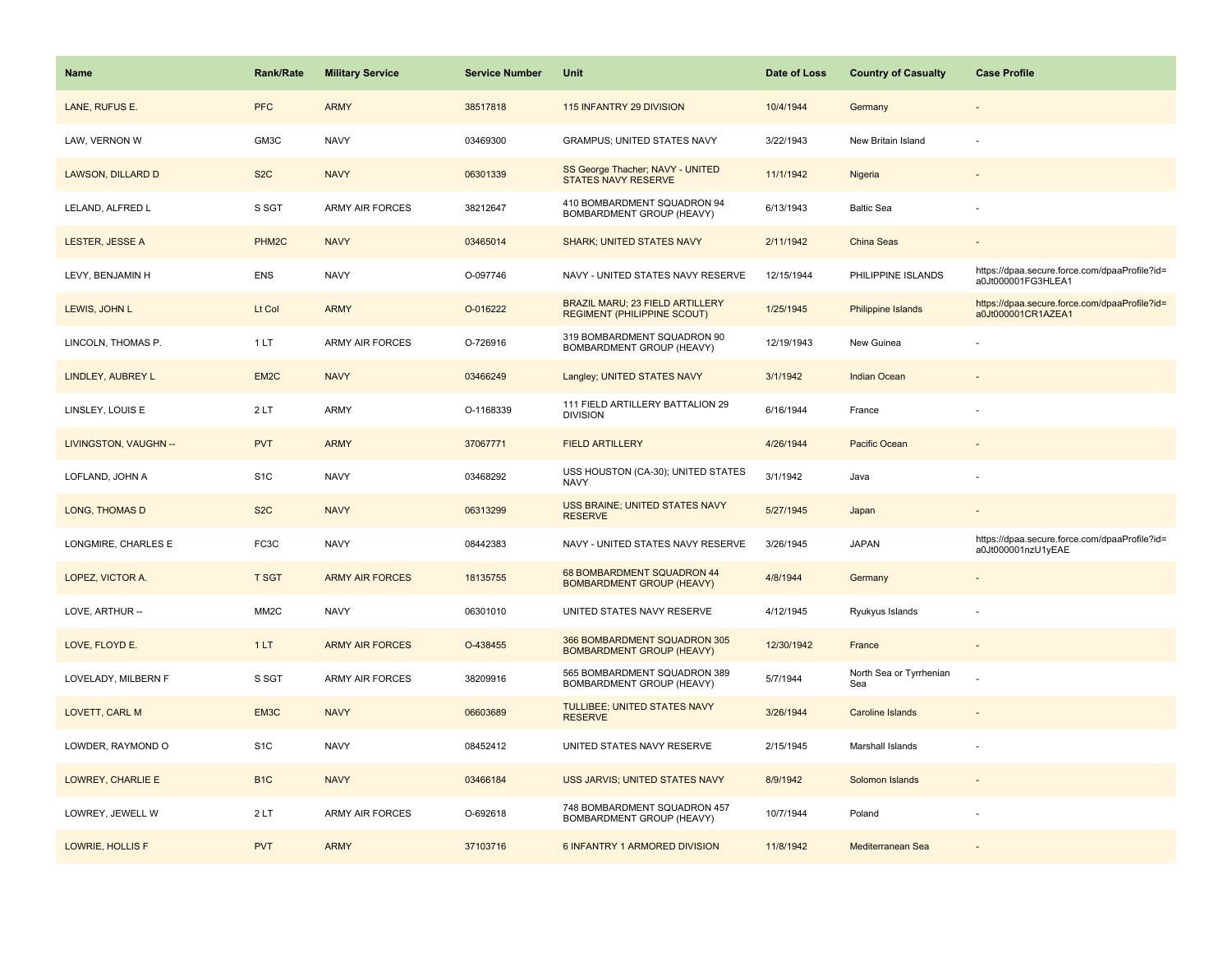| <b>Name</b>              | <b>Rank/Rate</b>  | <b>Military Service</b> | <b>Service Number</b> | Unit                                                             | Date of Loss | <b>Country of Casualty</b>       | <b>Case Profile</b>                                                 |
|--------------------------|-------------------|-------------------------|-----------------------|------------------------------------------------------------------|--------------|----------------------------------|---------------------------------------------------------------------|
| LUCY, RICHARD BURKE      | 1LT               | <b>MARINE CORPS</b>     | O-026278              | MARINE - FMF 1 MAW MAG-14 VMB-423                                | 6/23/1945    | <b>NEW BRITAIN ISLAND</b>        |                                                                     |
| LUKER, ROYLE BRADFORD    | F <sub>3</sub> C  | <b>NAVY</b>             | 03469449              | USS West Virginia; UNITED STATES NAVY                            | 12/7/1941    | <b>Hawaiian Islands</b>          | https://dpaa.secure.force.com/dpaaProfile?id=<br>a0Jt00000004mpXEAQ |
| LUSBY, TROY B            | <b>PFC</b>        | <b>ARMY</b>             | 18170065              | HEADQUARTERS TROOP 1 CAVALRY<br><b>DIVISION</b>                  | 10/25/1944   | Philippine Islands               |                                                                     |
| LYNCH, CHARLES L         | GM <sub>2</sub> C | <b>NAVY</b>             | 03466492              | USS HOUSTON (CA-30); UNITED STATES<br><b>NAVY</b>                | 3/1/1942     | Java                             |                                                                     |
| LYNCH, WALTER L          | F <sub>1</sub> C  | <b>NAVY</b>             | 06304290              | WAHOO; UNITED STATES NAVY<br><b>RESERVE</b>                      | 11/1/1943    | Sea of Japan                     |                                                                     |
| <b>MADDEN, HENRY K</b>   | 2LT               | <b>ARMY AIR FORCES</b>  | O-680669              | 548 BOMBARDMENT SQUADRON 385<br><b>BOMBARDMENT GROUP (HEAVY)</b> | 2/3/1944     | North Sea or Tyrrhenian<br>Sea   |                                                                     |
| MAGUFFEE, HENRY B        | TEC <sub>5</sub>  | <b>ARMY</b>             | 38333718              | 746 TANK BATTALION                                               | 6/6/1944     | France                           |                                                                     |
| <b>MARETT, SAMUEL H</b>  | 1LT               | <b>ARMY AIR FORCES</b>  | O-022854              | 34 PURSUIT SQUADRON 24 PURSUIT<br><b>GROUP</b>                   | 12/10/1941   | <b>Philippine Islands</b>        |                                                                     |
| MARTIN, ALEX             | CPL               | <b>ARMY AIR FORCES</b>  | 06571837              | HEADQUARTERS SQUADRON 19<br>BOMBARDMENT GROUP (HEAVY)            | 11/22/1942   | Philippine Islands               | https://dpaa.secure.force.com/dpaaProfile?id=<br>a0Jt0000000cc6ZEAQ |
| MARTIN, MARVIN E         | COX               | <b>NAVY</b>             | 06302131              | <b>HOEL; UNITED STATES NAVY RESERVE</b>                          | 10/25/1944   | <b>Philippine Sea</b>            |                                                                     |
| MARTINDALE, CHARLES I    | CPL               | <b>ARMY AIR FORCES</b>  | 18136475              | 2 BOMBARDMENT SQUADRON 22<br>BOMBARDMENT GROUP (HEAVY)           | 7/26/1944    | New Guinea                       |                                                                     |
| <b>MASON, RICHARD K</b>  | LT.               | <b>NAVY</b>             | O-085184              | <b>GROWLER: UNITED STATES NAVY</b>                               | 11/7/1944    | China Seas                       | $\overline{\phantom{a}}$                                            |
| MATTESON, ALBERT L       | LT.               | <b>NAVY</b>             | O-145621              | UNITED STATES NAVY RESERVE                                       | 7/24/1945    | Central/South Pacific<br>Theater |                                                                     |
| MAUS, CLARENCE J P       | LT /JG/           | <b>NAVY</b>             | O-130515              | UNITED STATES NAVY RESERVE                                       | 11/25/1944   | Pacific Ocean                    |                                                                     |
| MAXWELL, NEWELL O        | <b>ENS</b>        | <b>NAVY</b>             | O-320730              | USS HANCOCK (CV-19); UNITED STATES<br><b>NAVY RESERVE</b>        | 1/16/1945    | China                            |                                                                     |
| MAY, BILLY J.            | <b>SGT</b>        | <b>ARMY AIR FORCES</b>  | 13000074              | 28 BOMBARDMENT SQUADRON 19<br><b>BOMBARDMENT GROUP (HEAVY)</b>   | 9/12/1942    | <b>New Guinea</b>                |                                                                     |
| MAY, MILTON E            | 2LT               | <b>ARMY</b>             | O-890205              | ARMY - 31 INFANTRY REGIMENT                                      | 1/9/1945     | <b>FORMOSA</b>                   | https://dpaa.secure.force.com/dpaaProfile?id=<br>a0Jt000000P5ltuEAB |
| <b>MAYFIELD, JAMES M</b> | EM <sub>2C</sub>  | <b>NAVY</b>             | 06456766              | SWORDFISH; UNITED STATES NAVY<br><b>RESERVE</b>                  | 1/29/1945    | Ryukyus Islands                  |                                                                     |
| MCCAMEY, RALPH DOUGLAS   | Pvt               | <b>MARINE CORPS</b>     | 00941289              | MARINE - UNITED STATES MARINE<br><b>CORPS</b>                    | 9/15/1944    | Caroline Islands                 |                                                                     |
| <b>MCCANN, THOMAS R</b>  | SEA2              | <b>NAVY</b>             | 03470062              | USS JARVIS; UNITED STATES NAVY                                   | 8/9/1942     | Solomon Islands                  |                                                                     |
| MCCLURE, WILLIAM J       | SEA1              | <b>NAVY</b>             | 03470096              | <b>GRAMPUS; UNITED STATES NAVY</b>                               | 3/22/1943    | New Britain Island               |                                                                     |
| MCCONNELL, HARLEY M      | SEA2              | <b>NAVY</b>             | 06313433              | <b>MONAGHAN; UNITED STATES NAVY</b><br><b>RESERVE</b>            | 12/18/1944   | <b>Philippine Sea</b>            |                                                                     |
| MCCULLOUGH, MARVIN L     | F <sub>1c</sub>   | <b>NAVY</b>             | 03467050              | UNITED STATES NAVY RESERVE                                       | 3/1/1942     | Indian Ocean                     |                                                                     |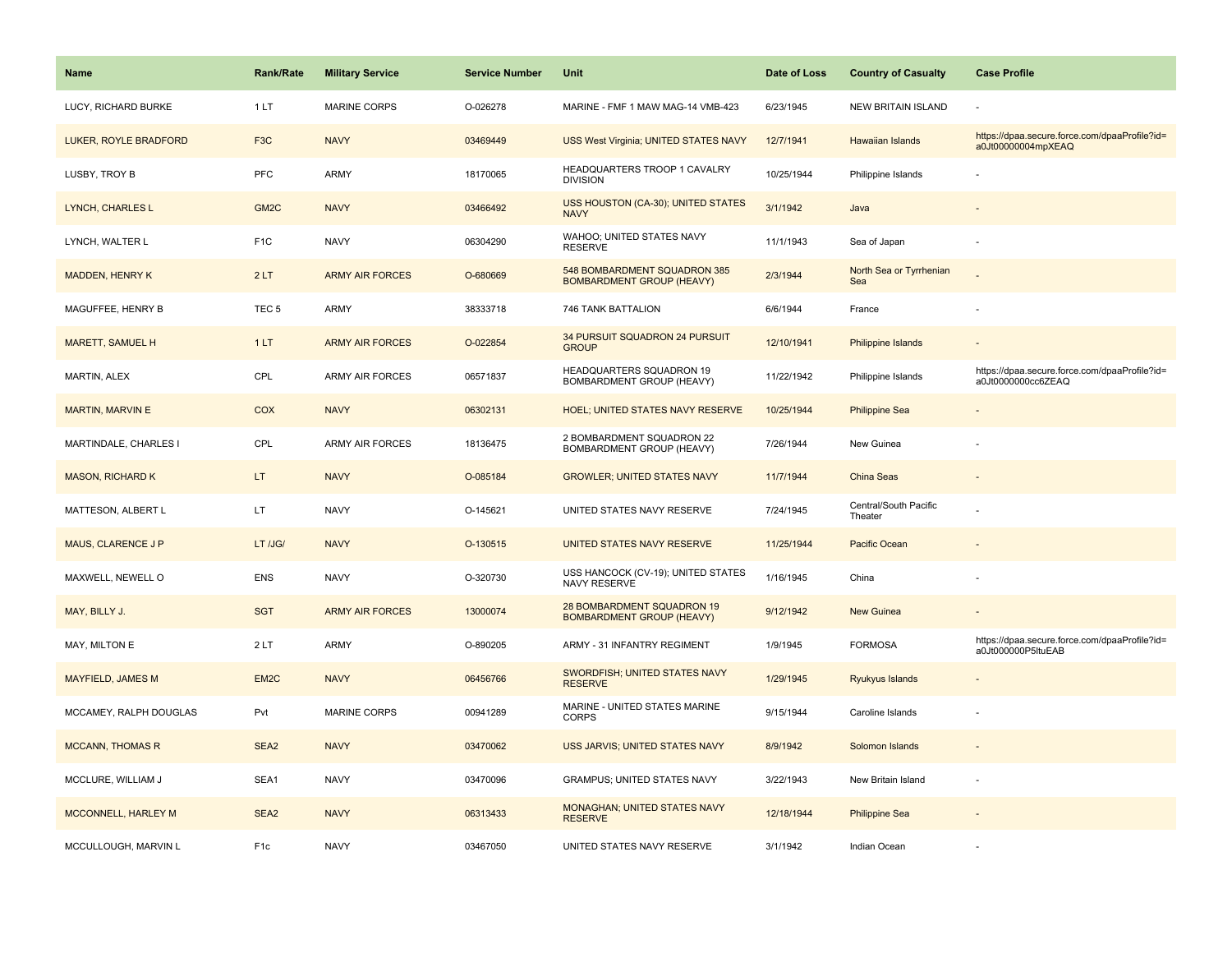| Name                         | Rank/Rate         | <b>Military Service</b> | <b>Service Number</b> | Unit                                                              | Date of Loss | <b>Country of Casualty</b>     | <b>Case Profile</b>                                                 |
|------------------------------|-------------------|-------------------------|-----------------------|-------------------------------------------------------------------|--------------|--------------------------------|---------------------------------------------------------------------|
| <b>MCDONNELL, LEE R</b>      | Ens               | <b>NAVY</b>             | O-342172              | LCS(L)(3)-7; UNITED STATES NAVY                                   | 2/16/1945    | Philippine Islands             |                                                                     |
| MCDUFFIE, WILLIAM B          | SC <sub>3</sub>   | <b>NAVY</b>             | 08441261              | TROUT; UNITED STATES NAVY<br><b>RESERVE</b>                       | 2/29/1944    | Philippine Sea                 |                                                                     |
| MCGILL, RAYMOND E.           | Sgt               | <b>ARMY AIR FORCES</b>  | 6287828               | 90 BOMBARDMENT SQUADRON 3<br><b>BOMBARDMENT GROUP (LIGHT)</b>     | 4/24/1942    | <b>New Guinea</b>              |                                                                     |
| MCHONE, OLLIE                | F <sub>1</sub>    | <b>NAVY</b>             | 06309717              | NAVY - UNITED STATES NAVY RESERVE                                 | 7/30/1945    | PHILIPPINE SEA                 | https://dpaa.secure.force.com/dpaaProfile?id=<br>a0Jt0000000LkzEEAS |
| <b>MCKAY, LOUIS FRANKLIN</b> | AS                | <b>NAVY</b>             | 03470146              | <b>UNITED STATES NAVY</b>                                         | 5/7/1942     | <b>Coral Sea</b>               |                                                                     |
| MCKINNEY, NOLAN --           | PFC               | <b>MARINE CORPS</b>     | 320082                | MARINE - UNITED STATES MARINE<br><b>CORPS</b>                     | 11/22/1942   | Solomon Islands                |                                                                     |
| MCKINNIE, RUSSELL --         | MATT2             | <b>NAVY</b>             | 02955552              | <b>USS Arizona: UNITED STATES NAVY</b>                            | 12/7/1941    | Hawaiian Islands               | https://dpaa.secure.force.com/dpaaProfile?id=<br>a0Jt000000n02VQEAY |
| MCNAMARA, JAMES W            | ARM1c             | <b>NAVY</b>             | 03167855              | FRANKLIN; UNITED STATES NAVY                                      | 3/19/1945    | Japan                          |                                                                     |
| MCNEELY, L T                 | T/5               | <b>ARMY</b>             | 37100251              | 29 CHEMICAL DECONTAMINATION<br><b>COMPANY</b>                     | 5/21/1944    | <b>Hawaiian Islands</b>        |                                                                     |
| MELSON, PAUL A               | T SGT             | <b>ARMY</b>             | 06292181              | SS Leopoldville; 262 INFANTRY 66<br><b>DIVISION</b>               | 12/24/1944   | <b>English Channel</b>         |                                                                     |
| <b>MELTON, JAMES ARCHIE</b>  | FLT O             | <b>ARMY AIR FORCES</b>  | T-125572              | 578 BOMBARDMENT SQUADRON 392<br><b>BOMBARDMENT GROUP (HEAVY)</b>  | 11/4/1944    | Germany                        |                                                                     |
| MERCER, PERRY --             | S <sub>1</sub> C  | <b>NAVY</b>             | 08448370              | UNITED STATES NAVY RESERVE                                        | 2/21/1945    | Bonin & Volcano Islands        | ÷,                                                                  |
| <b>MESSICK, MAJOR M</b>      | 2LT               | <b>ARMY AIR FORCES</b>  | O-677832              | 27 BOMBARDMENT SQUADRON 30<br><b>BOMBARDMENT GROUP (HEAVY)</b>    | 2/11/1946    | <b>Caroline Islands</b>        |                                                                     |
| METCALF, EULUS E             | F <sub>1</sub> C  | <b>NAVY</b>             | 08448250              | LUCE; UNITED STATES NAVY RESERVE                                  | 5/4/1945     | China Seas                     |                                                                     |
| MILES, OSCAR WRIGHT          | S <sub>1</sub> C  | <b>NAVY</b>             | 03468321              | <b>USS Arizona; UNITED STATES NAVY</b>                            | 12/7/1941    | Hawaiian Islands               | https://dpaa.secure.force.com/dpaaProfile?id=<br>a0Jt00000004qncEAA |
| MILLER, CHARLES E            | TM3C              | <b>NAVY</b>             | 06302621              | USS SCULPIN; UNITED STATES NAVY<br><b>RESERVE</b>                 | 11/19/1943   | Gilbert Islands                |                                                                     |
| MILLER, EZEKIEL C            | 1LT               | <b>MARINE CORPS</b>     | O-024669              | MARINE - UNITED STATES MARINE<br><b>CORPS</b>                     | 2/3/1944     | New Britain Island             |                                                                     |
| MILLER, JACK D               | <b>T SGT</b>      | ARMY AIR FORCES         | 18170114              | 571 BOMBARDMENT SQUADRON 390<br>BOMBARDMENT GROUP (HEAVY)         | 11/5/1943    | North Sea or Tyrrhenian<br>Sea |                                                                     |
| MILLER, JAMES LAVON          | S <sub>1</sub> C  | <b>NAVY</b>             | 03469175              | USS QUINCY; UNITED STATES NAVY                                    | 8/9/1942     | Solomon Islands                |                                                                     |
| MILLER, MANUEL C             | TEC <sub>5</sub>  | <b>ARMY</b>             | 38505550              | 536 AMPHIBIOUS TRACTOR BATTALION                                  | 12/23/1944   | Philippine Islands             |                                                                     |
| MILLER, SAMUEL LITTLE        | RM1C              | <b>NAVY</b>             | 04072173              | <b>INGRAHAM; UNITED STATES NAVY</b><br><b>RESERVE</b>             | 8/22/1942    | Nova Scotia                    | $\sim$                                                              |
| MILLSAPS, SYLVAN --          | MM <sub>2</sub> C | <b>NAVY</b>             | 06301104              | HULL; UNITED STATES NAVY RESERVE                                  | 12/18/1944   | Philippine Sea                 | https://dpaa.secure.force.com/dpaaProfile?id=<br>a0Jt0000000XenfEAC |
| <b>MINDEN, NICKLAUS J</b>    | <b>M SGT</b>      | <b>ARMY AIR FORCES</b>  | 14054368              | 491 BOMBARDMENT SQUADRON 341<br><b>BOMBARDMENT GROUP (MEDIUM)</b> | 10/5/1945    | China                          |                                                                     |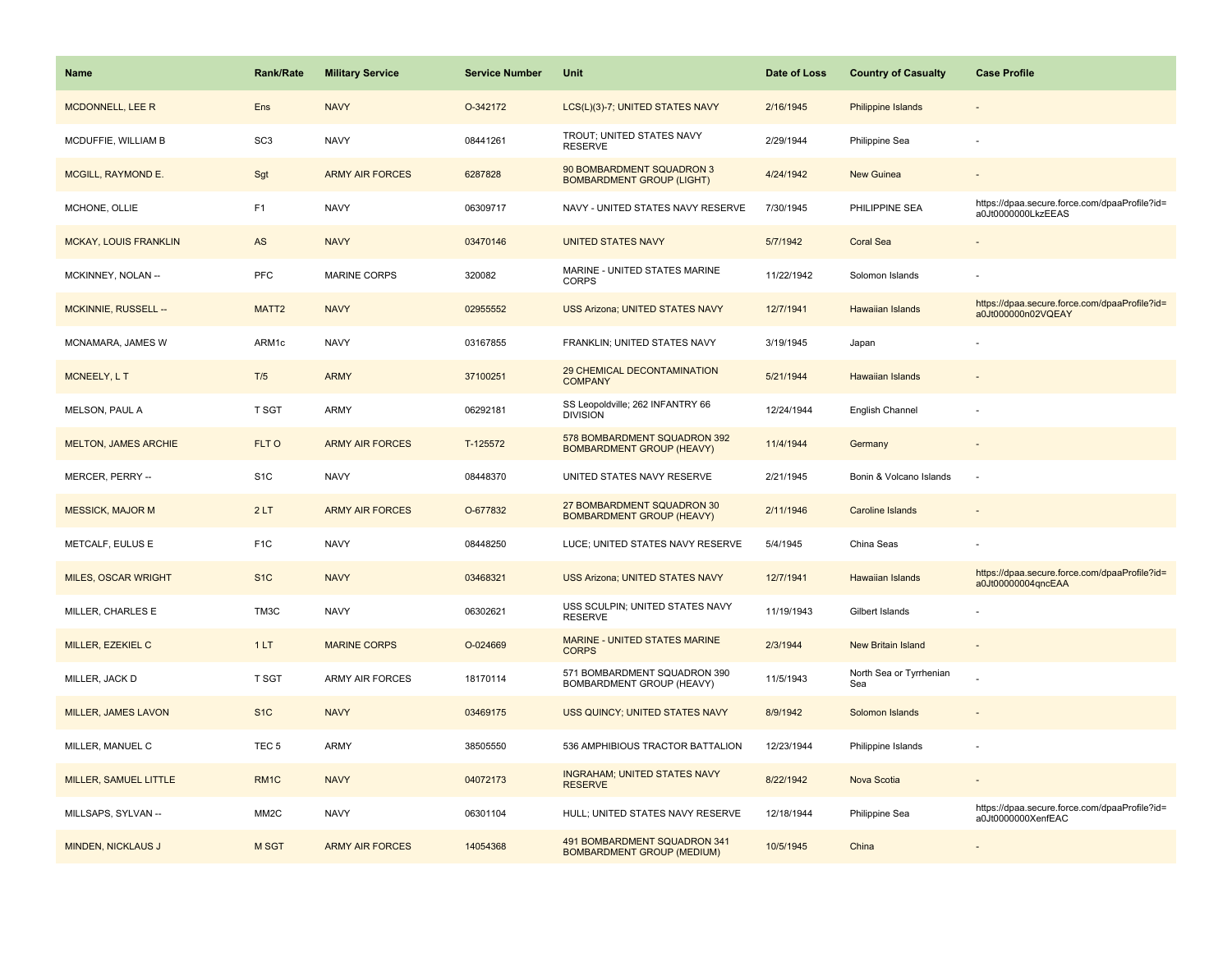| <b>Name</b>              | <b>Rank/Rate</b>  | <b>Military Service</b> | <b>Service Number</b> | Unit                                                                  | Date of Loss | <b>Country of Casualty</b>     | <b>Case Profile</b>                                                 |
|--------------------------|-------------------|-------------------------|-----------------------|-----------------------------------------------------------------------|--------------|--------------------------------|---------------------------------------------------------------------|
| MITCHELL, DON E          | <b>PVT</b>        | ARMY                    | 17014175              | ARMY - 31 INFANTRY REGIMENT                                           | 11/13/1942   | PHILIPPINE ISLANDS             | https://dpaa.secure.force.com/dpaaProfile?id=<br>a0Jt000000N3c0qEAB |
| <b>MOLDER, LECIL K</b>   | S <sub>1</sub> C  | <b>COAST GUARD</b>      | 00527581              | <b>COAST GUARD - UNITED STATES</b><br><b>COAST GUARD</b>              | 3/9/1944     | <b>Atlantic Ocean</b>          |                                                                     |
| MOLTZ, VERNON E          | S <sub>1</sub> C  | <b>NAVY</b>             | 08452034              | Halligan; UNITED STATES NAVY<br><b>RESERVE</b>                        | 3/26/1945    | China Seas                     | https://dpaa.secure.force.com/dpaaProfile?id=<br>a0Jt000001nzaKaEAI |
| <b>MONK, THOMAS A</b>    | SC <sub>3</sub> C | <b>NAVY</b>             | 06305637              | USS GWIN; UNITED STATES NAVY<br><b>RESERVE</b>                        | 7/13/1943    | Solomon Islands                |                                                                     |
| MOONEY, WILLIAM R        | S SGT             | <b>ARMY AIR FORCES</b>  | 18169545              | 614 BOMBARDMENT SQUADRON 401<br>BOMBARDMENT GROUP (HEAVY)             | 4/9/1944     | <b>Baltic Sea</b>              |                                                                     |
| MOORE, ELBERT            | S <sub>2</sub> C  | <b>NAVY</b>             | 08444723              | <b>NAVY - UNITED STATES NAVY</b>                                      | 7/30/1945    | PHILIPPINE SEA                 | https://dpaa.secure.force.com/dpaaProfile?id=<br>a0Jt0000000LkrAEAS |
| MOORE, GEORGE F          | PFC               | <b>ARMY</b>             | 06936376              | SHINYO MARU; 33 QUARTERMASTER<br><b>TRUCK REGIMENT</b>                | 9/7/1944     | Philippine Islands             |                                                                     |
| MOORE, JOHN              | S SGT             | <b>ARMY AIR FORCES</b>  | 38512637              | 424 BOMBARDMENT SQUADRON 307<br><b>BOMBARDMENT GROUP (HEAVY)</b>      | 9/1/1944     | <b>Caroline Islands</b>        | https://dpaa.secure.force.com/dpaaProfile?id=<br>a0Jt0000000XdkPEAS |
| MOORE, JOHN C            | EM2C              | <b>NAVY</b>             | 03471273              | MONAGHAN; UNITED STATES NAVY                                          | 12/18/1944   | Philippine Sea                 |                                                                     |
| MOORE, JOHN I            | 2LT               | <b>ARMY</b>             | O-395697              | ARISAN MARU; 59 COAST ARTILLERY<br><b>REGIMENT</b>                    | 10/24/1944   | <b>China Seas</b>              |                                                                     |
| MOORE, MASON H           | S <sub>1</sub> C  | <b>NAVY</b>             | 03378975              | ST. LO; UNITED STATES NAVY                                            | 10/25/1944   | Philippine Islands             |                                                                     |
| MOORE, WALTER J          | GM <sub>2</sub> C | <b>NAVY</b>             | 03464816              | USS JARVIS; UNITED STATES NAVY                                        | 8/9/1942     | Solomon Islands                | $\sim$                                                              |
| MOORE, WILLIAM A         | 2LT               | <b>ARMY AIR FORCES</b>  | O-425886              | 410 BOMBARDMENT SQUADRON 94<br>BOMBARDMENT GROUP (HEAVY)              | 5/21/1943    | North Sea or Tyrrhenian<br>Sea |                                                                     |
| <b>MOORE, WILLIAM L</b>  | S SGT             | <b>ARMY AIR FORCES</b>  | 18169265              | 344 BOMBARDMENT SQUADRON 98<br><b>BOMBARDMENT GROUP (HEAVY)</b>       | 6/9/1944     | <b>Adriatic Sea</b>            |                                                                     |
| MOORE, WYATT P           | BKR1C             | <b>NAVY</b>             | 08447030              | Indianapolis; UNITED STATES NAVY<br><b>RESERVE</b>                    | 7/30/1945    | Philippine Sea                 | https://dpaa.secure.force.com/dpaaProfile?id=<br>a0Jt0000000LkqbEAC |
| <b>MOOTY, LAWRENCE B</b> | <b>SGT</b>        | <b>ARMY AIR FORCES</b>  | 18249299              | 484 BOMBARDMENT SQUADRON 505<br><b>BOMBARDMENT GROUP (VERY HEAVY)</b> | 2/10/1945    | <b>Marianas Islands</b>        |                                                                     |
| MORAN, VOY G             | S <sub>1</sub> C  | <b>NAVY</b>             | 08451600              | MONAGHAN; UNITED STATES NAVY<br><b>RESERVE</b>                        | 12/18/1944   | Philippine Sea                 |                                                                     |
| MORELAND, TED --         | RDM1C             | <b>NAVY</b>             | 03465995              | <b>UNITED STATES NAVY</b>                                             | 2/25/1942    | Java                           |                                                                     |
| MORGAN, DOYLE T          | AMM3c             | <b>NAVY</b>             | 08445270              | UNITED STATES NAVY RESERVE                                            | 6/1/1945     | Singapore Strait               |                                                                     |
| <b>MORGAN, JAMES --</b>  | <b>PVT</b>        | <b>ARMY</b>             | 37065131              | <b>COAST ARTILLERY CORPS</b>                                          | 8/27/1942    | Alaska                         |                                                                     |
| MORGAN, THOMAS A         | <b>SGT</b>        | <b>ARMY AIR FORCES</b>  | 17013479              | 33 BOMBARDMENT SQUADRON 22<br>BOMBARDMENT GROUP (MEDIUM)              | 7/4/1943     | New Guinea                     |                                                                     |
| <b>MORSE, MERL O</b>     | S <sub>1</sub> C  | <b>NAVY</b>             | 06303907              | <b>USS LISCOME BAY; UNITED STATES</b><br><b>NAVY RESERVE</b>          | 11/24/1943   | <b>Gilbert Islands</b>         |                                                                     |
| MOSSHOLDER, LOYD W       | WT2C              | <b>NAVY</b>             | 03467135              | USS PRESTON; UNITED STATES NAVY                                       | 11/15/1942   | Solomon Islands                |                                                                     |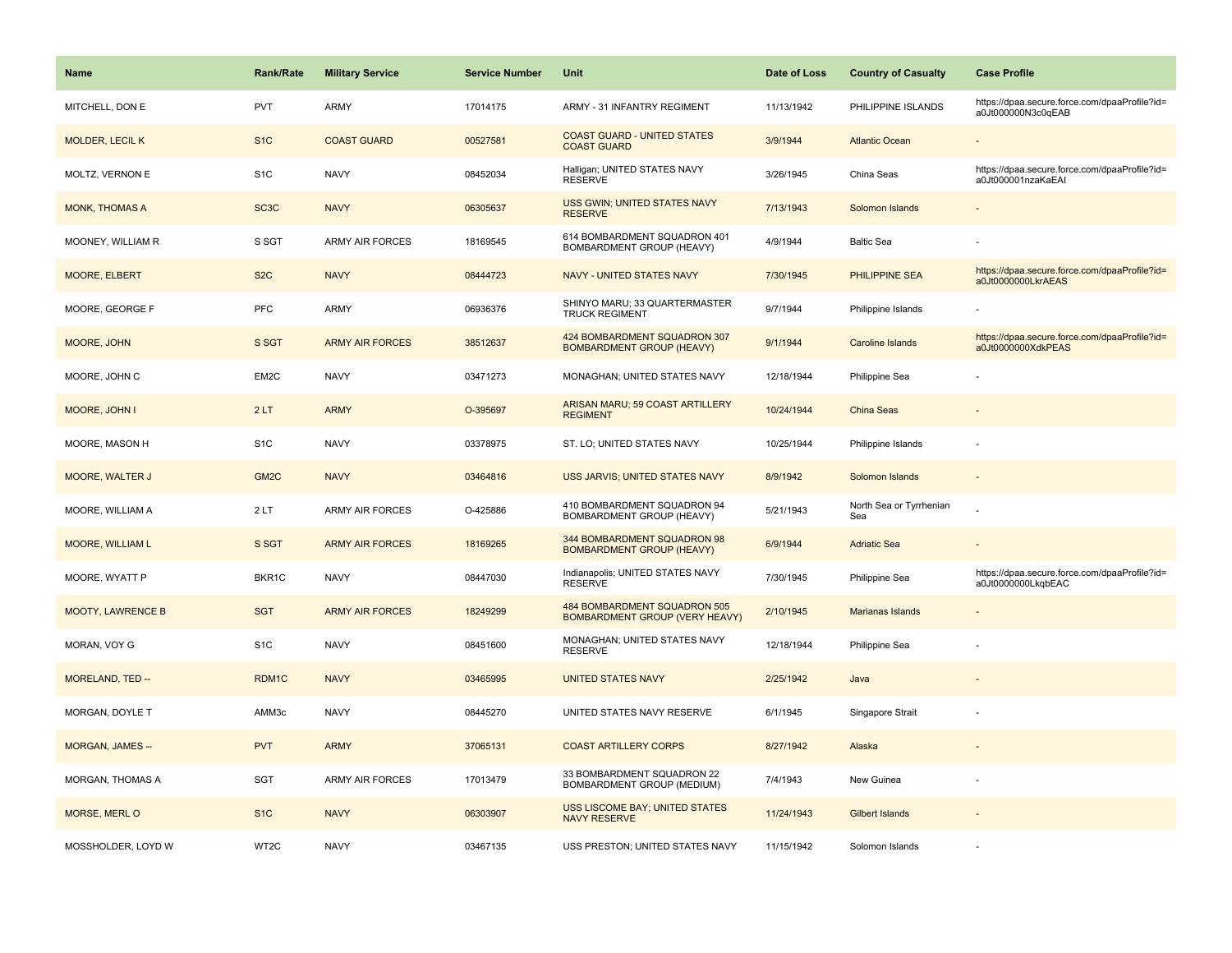| Name                    | <b>Rank/Rate</b>  | <b>Military Service</b> | <b>Service Number</b> | Unit                                                           | Date of Loss | <b>Country of Casualty</b>              | <b>Case Profile</b>                                                 |
|-------------------------|-------------------|-------------------------|-----------------------|----------------------------------------------------------------|--------------|-----------------------------------------|---------------------------------------------------------------------|
| MOUSER, WILLIE --       | SF <sub>3</sub> C | <b>NAVY</b>             | 03468545              | USS NEW ORLEANS; UNITED STATES<br><b>NAVY</b>                  | 11/30/1942   | Solomon Islands                         |                                                                     |
| MULDOON, ALFRED E.      | 2LT               | ARMY AIR FORCES         | O-764756              | 77 BOMBARDMENT SQUADRON 28<br><b>BOMBARDMENT GROUP (HEAVY)</b> | 11/6/1944    | Kurile Islands                          |                                                                     |
| MUNCY, JOHN KENNETH     | 1LT               | <b>ARMY AIR FORCES</b>  | O-728908              | 98 BOMBARDMENT SQUADRON 11<br><b>BOMBARDMENT GROUP (HEAVY)</b> | 1/20/1944    | <b>Marshall Islands</b>                 |                                                                     |
| MURPHY, ROBERT C        | 2LT               | <b>ARMY AIR FORCES</b>  | O-708159              | 24 FIGHTER SQUADRON                                            | 4/10/1945    | Panama                                  |                                                                     |
| <b>MUSICK, ARTHUR B</b> | F <sub>1</sub> C  | <b>NAVY</b>             | 03465590              | ARISAN MARU; UNITED STATES NAVY                                | 10/24/1944   | <b>Central/South Pacific</b><br>Theater |                                                                     |
| MYERS, AUBREY J         | ARM3C             | <b>NAVY</b>             | 08443716              | UNITED STATES NAVY RESERVE                                     | 12/12/1944   | Pacific Ocean                           |                                                                     |
| <b>MYERS, BILLIE V</b>  | S SGT             | <b>ARMY AIR FORCES</b>  | 18166363              | 67 BOMBARDMENT SQUADRON 44<br><b>BOMBARDMENT GROUP (HEAVY)</b> | 11/18/1943   | Norway                                  |                                                                     |
| MYERS, SIDNEY F         | MUS1C             | <b>NAVY</b>             | 03463911              | Edsall; UNITED STATES NAVY                                     | 3/1/1942     | Java                                    |                                                                     |
| NEIGHBORS, JV           | S <sub>1</sub> C  | <b>NAVY</b>             | 08443416              | UNITED STATES NAVY RESERVE                                     | 12/13/1945   | China                                   |                                                                     |
| NELON, GEORGE K         | EM3C              | <b>NAVY</b>             | 03467375              | UNITED STATES NAVY                                             | 3/1/1942     | Indian Ocean                            |                                                                     |
| NELON, RAY              | TEC <sub>5</sub>  | <b>ARMY</b>             | 38295614              | <b>ARMY - 855 ENGINEERS BATTALION</b><br>(AVIATION)            | 11/11/1943   | <b>FIJI</b>                             |                                                                     |
| NELSON, HARL COPLIN     | S <sub>1</sub> C  | <b>NAVY</b>             | 03468757              | USS Arizona; UNITED STATES NAVY                                | 12/7/1941    | Hawaiian Islands                        | https://dpaa.secure.force.com/dpaaProfile?id=<br>a0Jt00000004pbJEAQ |
| <b>NOBLE, ARTHUR K</b>  | LT COL            | <b>ARMY</b>             | O-017780              | 45 INFANTRY REGIMENT (PHILIPPINE<br>SCOUT)                     | 11/1/1943    | Philippine Islands                      |                                                                     |
|                         |                   |                         |                       |                                                                |              |                                         |                                                                     |
| NOBLE, ELISHA G         | STM1C             | <b>NAVY</b>             | 08448102              | LST-531; UNITED STATES NAVY<br><b>RESERVE</b>                  | 4/28/1944    | English Channel                         |                                                                     |
| NOBLE, HEZIE --         | CK <sub>2</sub> C | <b>NAVY</b>             | 03465961              | <b>USS MONSSEN; UNITED STATES NAVY</b>                         | 11/13/1942   | Solomon Islands                         |                                                                     |
| NORRIS, ELMER A         | MM3C              | <b>NAVY</b>             | 03469251              | CAPELIN; UNITED STATES NAVY                                    | 12/15/1943   | ** Documentation Errors                 | $\sim$                                                              |
| NOTTINGHAM, CARL R      | <b>SGT</b>        | <b>ARMY AIR FORCES</b>  | 18209250              | 56 SQUADRON 375 TROOP CARRIER<br><b>GROUP</b>                  | 6/10/1945    | New Guinea                              |                                                                     |
| NUCKOLLS, WILLIAM T     | PFC               | ARMY                    | 37103762              | 6 REGIMENT 1 ARMORED DIVISION                                  | 11/8/1942    | Mediterranean Sea                       |                                                                     |
| OATES, JAMES H          | <b>PVT</b>        | <b>ARMY</b>             | 38724794              | <b>INFANTRY</b>                                                | 2/18/1946    | Pacific Ocean                           |                                                                     |
| ODEN, ODELL K           | <b>SGT</b>        | ARMY AIR FORCES         | 17026963              | 871 BOMBARDMENT SQUADRON 497<br>BOMBARDMENT GROUP (VERY HEAVY) | 1/3/1945     | Japan/Okinawa                           |                                                                     |
| <b>OGLES, HUBERT G</b>  | <b>CPL</b>        | <b>ARMY AIR FORCES</b>  | 38176866              | 32 PHOTO SQUADRON 5<br><b>RECONNAISSANCE GROUP</b>             | 4/20/1944    | Mediterranean Sea                       |                                                                     |
| OLDS, PERCY J           | ST <sub>2</sub> C | <b>NAVY</b>             | 03467292              | SUBMARINE Argonaut; UNITED STATES<br><b>NAVY</b>               | 1/10/1943    | New Britain Island                      |                                                                     |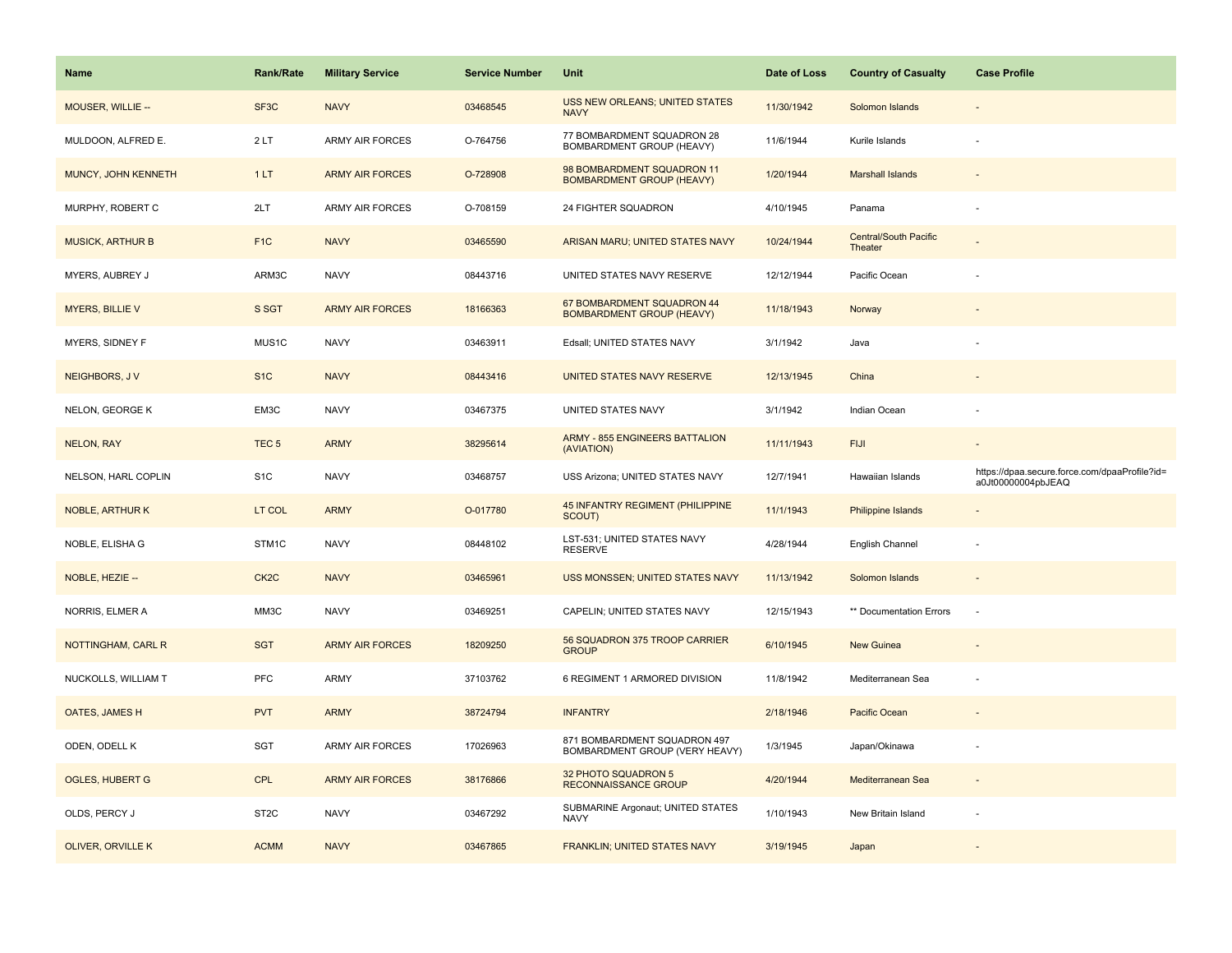| <b>Name</b>               | <b>Rank/Rate</b> | <b>Military Service</b> | <b>Service Number</b> | Unit                                                                  | Date of Loss | <b>Country of Casualty</b>              | <b>Case Profile</b>                                                 |
|---------------------------|------------------|-------------------------|-----------------------|-----------------------------------------------------------------------|--------------|-----------------------------------------|---------------------------------------------------------------------|
| OMARY, GEORGE W           | <b>LTJG</b>      | <b>NAVY</b>             | O-112208              | UNITED STATES NAVY RESERVE                                            | 1/23/1943    | <b>Atlantic Ocean</b>                   |                                                                     |
| ONEAL, LEON H             | SEA1             | <b>NAVY</b>             | 06304524              | NAVY - UNITED STATES NAVY RESERVE                                     | 7/10/1943    | <b>MEDITERRANEAN SEA</b>                | $\overline{\phantom{a}}$                                            |
| ONEAL, NORRIS             | Capt             | <b>ARMY</b>             | O-281672              | BRAZIL MARU; INFANTRY                                                 | 1/13/1945    | Formosa                                 | https://dpaa.secure.force.com/dpaaProfile?id=<br>a0Jt000001CR1BmEAL |
| <b>ONEAL, WILLIE --</b>   | STM1             | <b>NAVY</b>             | 03467387              | <b>UNITED STATES NAVY</b>                                             | 5/8/1942     | <b>Coral Sea</b>                        |                                                                     |
| ORR, CALVIN L             | <b>PVT</b>       | <b>ARMY</b>             | 38446232              | HMT Rohna; 853 ENGINEERS BATTALION<br>(AVIATION)                      | 11/26/1943   | Mediterranean Sea                       |                                                                     |
| OVERTON, JESSE L          | S <sub>2</sub> C | <b>NAVY</b>             | 08450158              | <b>REID; UNITED STATES NAVY RESERVE</b>                               | 12/11/1944   | <b>Central/South Pacific</b><br>Theater |                                                                     |
| OWEN, BENJAMIN T          | S <sub>1C</sub>  | <b>NAVY</b>             | 03468935              | Reuben James; UNITED STATES NAVY                                      | 10/31/1941   | Atlantic Ocean                          |                                                                     |
| <b>OWENS, BUSTER J</b>    | S <sub>2</sub> C | <b>NAVY</b>             | 08447744              | UNITED STATES NAVY RESERVE                                            | 6/18/1944    | <b>Marianas Islands</b>                 |                                                                     |
| PALMER, PAUL E            | PVT              | <b>ARMY</b>             | 18049804              | ARISAN MARU; 59 COAST ARTILLERY<br><b>REGIMENT</b>                    | 10/24/1944   | China Seas                              |                                                                     |
| PARKER, JESSE L           | <b>PVT</b>       | <b>ARMY</b>             | 38211984              | <b>USAT J.W. McAndrews; INFANTRY</b>                                  | 3/13/1945    | Portugal                                |                                                                     |
| PARKS, WILLIAM ALLEN      | Pvt              | <b>MARINE CORPS</b>     | 317549                | MARINE - UNITED STATES MARINE<br><b>CORPS</b>                         | 10/20/1943   | Gilbert Islands                         | https://dpaa.secure.force.com/dpaaProfile?id=<br>a0Jt0000000LlkUEAS |
| PARRISH, JOSEPH W.        | S SGT            | <b>ARMY AIR FORCES</b>  | 18159789              | 392 BOMBARDMENT SQUADRON 30<br><b>BOMBARDMENT GROUP (HEAVY)</b>       | 12/20/1943   | <b>Marshall Islands</b>                 |                                                                     |
| PARTRIDGE, JAMES W        | S <sub>1</sub> C | <b>NAVY</b>             | 03470597              | USS LISCOME BAY; UNITED STATES<br><b>NAVY</b>                         | 11/24/1943   | Gilbert Islands                         |                                                                     |
| PATTERSON, MCGLOTHAN L    | TEC <sub>5</sub> | <b>ARMY</b>             | 38445281              | HMT Rohna; 853 ENGINEERS BATTALION<br>(AVIATION)                      | 11/26/1943   | Mediterranean Sea                       |                                                                     |
| PATTERSON, VERNON A.      | SGT              | ARMY AIR FORCES         | 38447259              | 418 NIGHT FIGHTER SQUADRON                                            | 8/5/1944     | New Guinea                              |                                                                     |
| <b>PAULMAN, FRANCIS R</b> | <b>PFC</b>       | <b>ARMY</b>             | 37099371              | ARMY - 165 INFANTRY 27 DIVISION                                       | 5/29/1945    | <b>JAPAN/OKINAWA</b>                    |                                                                     |
| PAYNE, THOMAS L           | <b>ENS</b>       | <b>NAVY</b>             | O-104167              | UNITED STATES NAVY RESERVE                                            | 9/14/1942    | Solomon Islands                         |                                                                     |
| PEARSON, ROBERT V         | <b>PVT</b>       | <b>ARMY</b>             | 19052412              | ARISAN MARU; 680 ORDNANCE<br><b>COMPANY (AVIATION)</b>                | 10/24/1944   | China Seas                              |                                                                     |
| PEEBLES, DORIES R         | AS               | <b>NAVY</b>             | 03470537              | INGRAHAM; UNITED STATES NAVY                                          | 8/22/1942    | Nova Scotia                             |                                                                     |
| PEELER, WILLIE L          | F <sub>2</sub> C | <b>NAVY</b>             | 06303125              | <b>TRITON; UNITED STATES NAVY</b><br><b>RESERVE</b>                   | 3/15/1943    | <b>Admiralty Islands</b>                |                                                                     |
| PEMBERTON, RALPH L        | 2LT              | <b>ARMY AIR FORCES</b>  | O-693401              | 782 BOMBARDMENT SQUADRON 465<br>BOMBARDMENT GROUP (HEAVY)             |              | Adriatic Sea                            |                                                                     |
| PENCE, OTTO B             | S SGT            | <b>ARMY AIR FORCES</b>  | 38443934              | 870 BOMBARDMENT SQUADRON 497<br><b>BOMBARDMENT GROUP (VERY HEAVY)</b> | 6/6/1945     | <b>Marshall Islands</b>                 |                                                                     |
| PENNINGTON, WILLIAM R     | S SGT            | <b>ARMY</b>             | 17013188              | 15 INFANTRY 3 DIVISION                                                | 2/3/1945     | Italy                                   |                                                                     |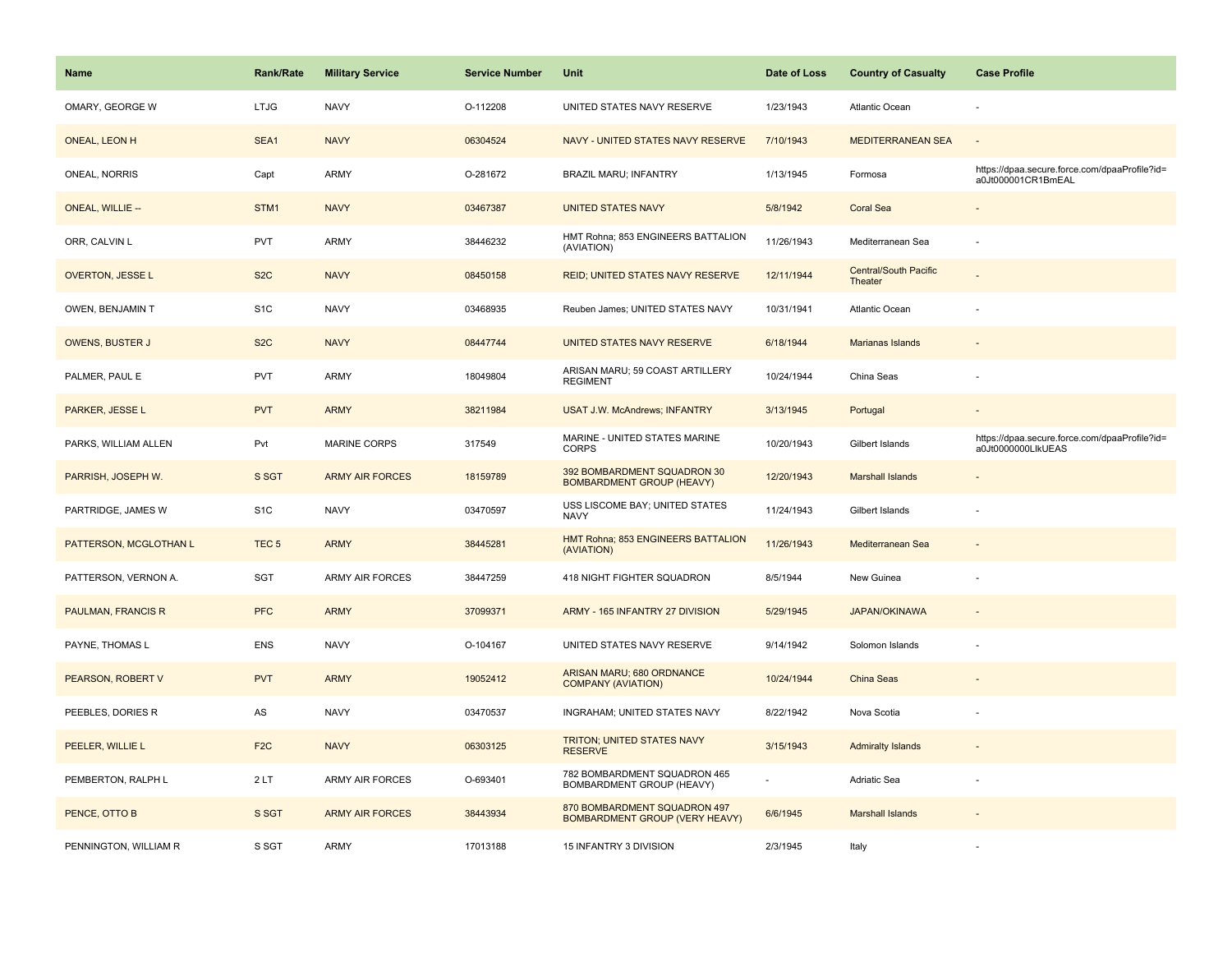| Name                  | <b>Rank/Rate</b>  | <b>Military Service</b> | <b>Service Number</b> | Unit                                                       | Date of Loss | <b>Country of Casualty</b>     | <b>Case Profile</b>                                                 |
|-----------------------|-------------------|-------------------------|-----------------------|------------------------------------------------------------|--------------|--------------------------------|---------------------------------------------------------------------|
| PETERS, CHARLEY J     | FC <sub>3</sub> C | <b>NAVY</b>             | 03465292              | USS BARTON; UNITED STATES NAVY<br><b>RESERVE</b>           | 11/13/1942   | Solomon Islands                |                                                                     |
| PETERSON, ROSS E      | EM1C              | <b>NAVY</b>             | 03469097              | UNITED STATES NAVY                                         | 4/16/1945    | Ryukyus Island                 | $\sim$                                                              |
| PETTIT, ROBERT LEE    | <b>CMM</b>        | <b>NAVY</b>             | 03463832              | <b>SHARK; UNITED STATES NAVY</b>                           | 2/11/1942    | <b>Netherlands East Indies</b> |                                                                     |
| PETTUS, JOHN D        | S <sub>2</sub> C  | <b>NAVY</b>             | 06300268              | USS JARVIS; UNITED STATES NAVY<br><b>RESERVE</b>           | 8/9/1942     | Solomon Islands                |                                                                     |
| PETTYJOHN, JAMES A    | 1LT               | <b>ARMY AIR FORCES</b>  | O-795130              | 344 FIGHTER SQUADRON 343 FIGHTER<br><b>GROUP</b>           | 4/24/1945    | Alaska                         |                                                                     |
| PFEIFER, JOHN W       | S <sub>1</sub> C  | <b>NAVY</b>             | 08450838              | HULL; UNITED STATES NAVY RESERVE                           | 12/18/1944   | Philippine Sea                 | https://dpaa.secure.force.com/dpaaProfile?id=<br>a0Jt0000000XeVLEA0 |
| PHILLIPS, SIDNEY A    | CM <sub>1</sub> C | <b>NAVY</b>             | 03465628              | USS Abner Read; UNITED STATES NAVY                         | 8/18/1943    | Aleutian Islands               | $\sim$                                                              |
| PHIPPS, CHARLES F     | T SGT             | <b>ARMY AIR FORCES</b>  | 18219578              | 303 BOMBARDMENT GROUP (HEAVY),<br>360 BOMBARDMENT SQUADRON | 2/22/1944    | North Sea or Tyrrhenian<br>Sea |                                                                     |
| PIERCE, WOOD S.       | LT /JG/           | <b>NAVY</b>             | O-223842              | UNITED STATES NAVY RESERVE                                 | 6/7/1945     | <b>Admiralty Islands</b>       |                                                                     |
| PIPPENGER, ROLLAND J  | ARM3C             | <b>NAVY</b>             | 08447394              | UNITED STATES NAVY RESERVE                                 | 8/10/1945    | Pacific Ocean                  |                                                                     |
| PITTMAN, ERNEST E     | S <sub>2</sub> C  | <b>NAVY</b>             | 09676499              | <b>HOEL: UNITED STATES NAVY RESERVE</b>                    | 10/25/1944   | <b>Philippine Sea</b>          |                                                                     |
| POE, PROCTER H        | S <sub>2</sub> C  | <b>NAVY</b>             | 06304575              | Maddox; UNITED STATES NAVY<br><b>RESERVE</b>               | 7/10/1943    | Mediterranean Sea              |                                                                     |
| PORE, JOHN W          | EM <sub>1C</sub>  | <b>NAVY</b>             | 03559736              | PICKEREL; UNITED STATES NAVY                               | 5/6/1943     | Sea of Japan                   |                                                                     |
| PORTERFIELD, ALSIE A  | <b>MACH</b>       | <b>NAVY</b>             | 00416347              | UNITED STATES NAVY                                         | 3/19/1945    | Philippine Sea                 |                                                                     |
| POWELL, CURTIS T      | S <sub>1C</sub>   | <b>NAVY</b>             | 08444593              | <b>SPENCE; UNITED STATES NAVY</b>                          | 12/18/1944   | <b>Philippine Sea</b>          |                                                                     |
| POWELL, HORACE R      | CPL               | <b>ARMY</b>             | 17014321              | ARISAN MARU; 60 COAST ARTILLERY<br><b>REGIMENT</b>         | 10/24/1944   | China Seas                     |                                                                     |
| POWELL, LUTHER K      | S <sub>2</sub> C  | <b>NAVY</b>             | 08444590              | SPENCE; UNITED STATES NAVY                                 | 12/18/1944   | <b>Philippine Sea</b>          |                                                                     |
| PRATT, BYRON W        | WT1C              | <b>NAVY</b>             | 03467223              | Leary; UNITED STATES NAVY                                  | 12/24/1943   | North Atlantic Ocean           |                                                                     |
| PRESCOTT, PAUL WESLEY | S <sub>1C</sub>   | <b>NAVY</b>             | 03469200              | USS VINCENNES; UNITED STATES NAVY                          | 8/9/1942     | Solomon Islands                |                                                                     |
| PRICE, EDWIN --       | S <sub>1</sub> C  | <b>NAVY</b>             | 03470463              | UNITED STATES NAVY                                         | 3/9/1943     | <b>Baltic Sea</b>              |                                                                     |
| PRICE, PRESTON L      | <b>PVT</b>        | <b>ARMY</b>             | 38333105              | ARMY - HEADQUARTERS COMPANY 43<br><b>DIVISION</b>          | 7/18/1943    | <b>SOLOMON ISLANDS</b>         | $\sim$                                                              |
| PRIDGIN, RAY P        | S <sub>1</sub> C  | <b>NAVY</b>             | 06304844              | Maddox; UNITED STATES NAVY<br><b>RESERVE</b>               | 7/10/1943    | Mediterranean Sea              | $\sim$                                                              |
| PRITCHARD, WILLIS C   | <b>SGT</b>        | <b>ARMY</b>             | 38297394              | 335 INFANTRY 84 DIVISION                                   | 4/24/1946    | Germany                        |                                                                     |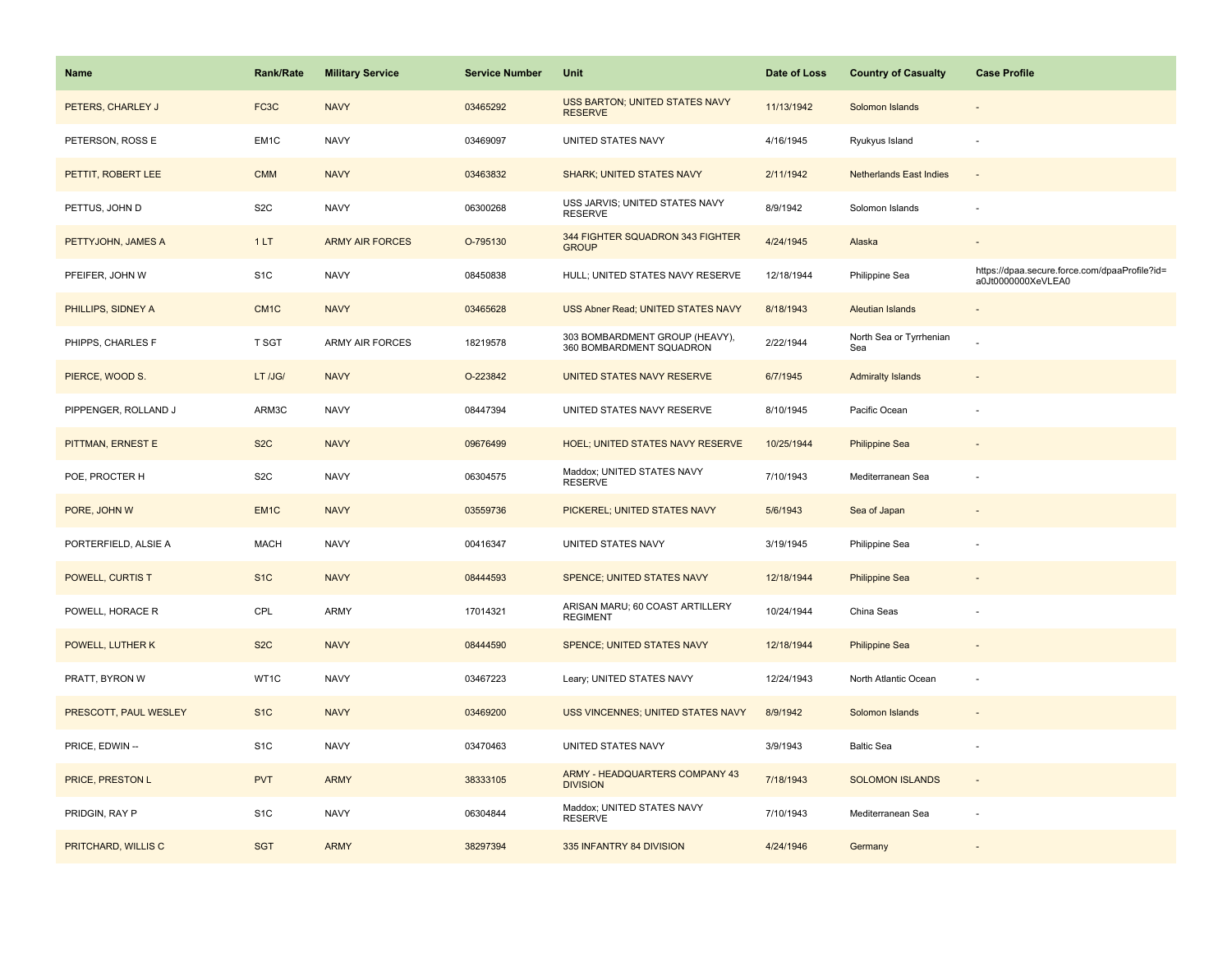| <b>Name</b>              | <b>Rank/Rate</b>  | <b>Military Service</b> | <b>Service Number</b> | <b>Unit</b>                                                     | Date of Loss | <b>Country of Casualty</b>     | <b>Case Profile</b>                                                 |
|--------------------------|-------------------|-------------------------|-----------------------|-----------------------------------------------------------------|--------------|--------------------------------|---------------------------------------------------------------------|
| PUGH, JOHN --            | SF3C              | <b>NAVY</b>             | 03601535              | USS Arizona; UNITED STATES NAVY                                 | 12/7/1941    | Hawaiian Islands               | https://dpaa.secure.force.com/dpaaProfile?id=<br>a0Jt00000004sATEAY |
| PURKEYPILE, FLOYD R      | S <sub>2</sub> C  | <b>NAVY</b>             | 06300450              | UNITED STATES NAVY RESERVE                                      | 5/5/1942     | <b>Coral Sea</b>               |                                                                     |
| PURSLEY, ROBERT HENRY    | S <sub>2</sub> C  | <b>NAVY</b>             | 03935301              | Neosho; UNITED STATES NAVY                                      | 5/7/1942     | Coral Sea                      |                                                                     |
| QUINN, CALVIN D          | 2LT               | <b>ARMY</b>             | O-890466              | <b>ARMY - 31 INFANTRY REGIMENT</b>                              | 12/15/1944   | PHILIPPINE ISLANDS             |                                                                     |
| RABB, JOHN R             | SC <sub>1</sub> C | <b>NAVY</b>             | 06301074              | NAVY - UNITED STATES NAVY RESERVE                               | 7/30/1945    | <b>CHINA SEAS</b>              | https://dpaa.secure.force.com/dpaaProfile?id=<br>a0Jt0000000LkcjEAC |
| RAGSDALE, THOMAS H H     | LT.               | <b>NAVY</b>             | O-112210              | UNITED STATES NAVY RESERVE                                      | 8/13/1944    | Morotai, Ceram, Amboina        | $\overline{\phantom{a}}$                                            |
| RAMSEY, MAUNSEL E        | MM <sub>1</sub> C | <b>NAVY</b>             | 03464155              | Sims; UNITED STATES NAVY                                        | 5/7/1942     | Coral Sea                      |                                                                     |
| <b>RAMSEY, PERCY E</b>   | 2LT               | <b>ARMY AIR FORCES</b>  | O-408845              | ARISAN MARU; 20 PURSUIT SQUADRON<br><b>24 PURSUIT GROUP</b>     | 10/24/1944   | <b>China Seas</b>              |                                                                     |
| RAMSEY, PHILIP C         | F <sub>1</sub> C  | <b>NAVY</b>             | 06311993              | LUCE; UNITED STATES NAVY RESERVE                                | 5/4/1945     | China Seas                     |                                                                     |
| <b>RATCLIFF, HARRY E</b> | RM3C              | <b>NAVY</b>             | 06302368              | SS MERIWETHER LEWIS; UNITED<br>STATES NAVY RESERVE              | 3/2/1943     | Greenland                      |                                                                     |
| RAYBURN, WAYNE H         | <b>SGT</b>        | <b>ARMY</b>             | 37060457              | 14 TANK BATTALION 9 ARMORED<br><b>DIVISION</b>                  | 3/2/1946     | Germany                        |                                                                     |
| REAVES, CASBIE --        | S <sub>1C</sub>   | <b>NAVY</b>             | 03468752              | <b>USS Arizona; UNITED STATES NAVY</b>                          | 12/7/1941    | <b>Hawaiian Islands</b>        | https://dpaa.secure.force.com/dpaaProfile?id=<br>a0Jt00000004qLJEAY |
| REDDEN, JAMES J          | <b>PVT</b>        | <b>ARMY</b>             | 17014224              | ARMY - 31 INFANTRY REGIMENT                                     | 9/28/1942    | PHILIPPINE ISLANDS             | https://dpaa.secure.force.com/dpaaProfile?id=<br>a0Jt0000000LlmBEAS |
| REDMAN, JD               | <b>PVT</b>        | <b>ARMY</b>             | 37102372              | 6 INFANTRY 1 ARMORED DIVISION                                   | 11/8/1942    | Mediterranean Sea              |                                                                     |
| REED, DAVID W            | PFC               | ARMY                    | 38508185              | 411 INFANTRY 103 DIVISION                                       | 3/14/1944    | France                         |                                                                     |
| <b>REED, FRED J</b>      | <b>PVT</b>        | <b>ARMY</b>             | 06273307              | <b>ARMY - 31 INFANTRY REGIMENT</b>                              | 6/26/1942    | PHILIPPINE ISLANDS             | https://dpaa.secure.force.com/dpaaProfile?id=<br>a0Jt0000000LlmLEAS |
| REED, LUTHER A           | S <sub>2</sub> C  | <b>NAVY</b>             | 06301810              | UNITED STATES NAVY RESERVE                                      | 10/29/1942   | North Atlantic Ocean           |                                                                     |
| <b>REED, PHILIP M</b>    | S SGT             | <b>ARMY AIR FORCES</b>  | 18141040              | 336 BOMBARDMENT SQUADRON 95<br><b>BOMBARDMENT GROUP (HEAVY)</b> | 6/18/1944    | North Sea or Tyrrhenian<br>Sea |                                                                     |
| REGNIER, CALVIN W        | 1LT               | ARMY AIR FORCES         | O-703884              | 881 BOMBARDMENT SQUADRON 500<br>BOMBARDMENT GROUP (VERY HEAVY)  | 2/10/1945    | Japan/Okinawa                  |                                                                     |
| <b>RELERFORD, NL</b>     | STM1C             | <b>NAVY</b>             | 03468352              | Lexington; UNITED STATES NAVY                                   | 5/8/1942     | <b>Coral Sea</b>               |                                                                     |
| RHOADES, NOVEL E         | S <sub>2</sub> C  | <b>NAVY</b>             | 08442191              | USS LISCOME BAY CVE 56; UNITED<br><b>STATES NAVY</b>            | 11/24/1943   | Gilbert Islands                |                                                                     |
| RHODES, GEORGE D         | S <sub>1C</sub>   | <b>NAVY</b>             | 07566450              | NAVY - UNITED STATES NAVY RESERVE                               | 5/11/1945    | <b>JAPAN</b>                   |                                                                     |
| RICKS, EDWARD NMI        | <b>PVT</b>        | <b>ARMY</b>             | 38664330              | 112 INFANTRY 28 DIVISION                                        | 12/21/1945   | Germany                        |                                                                     |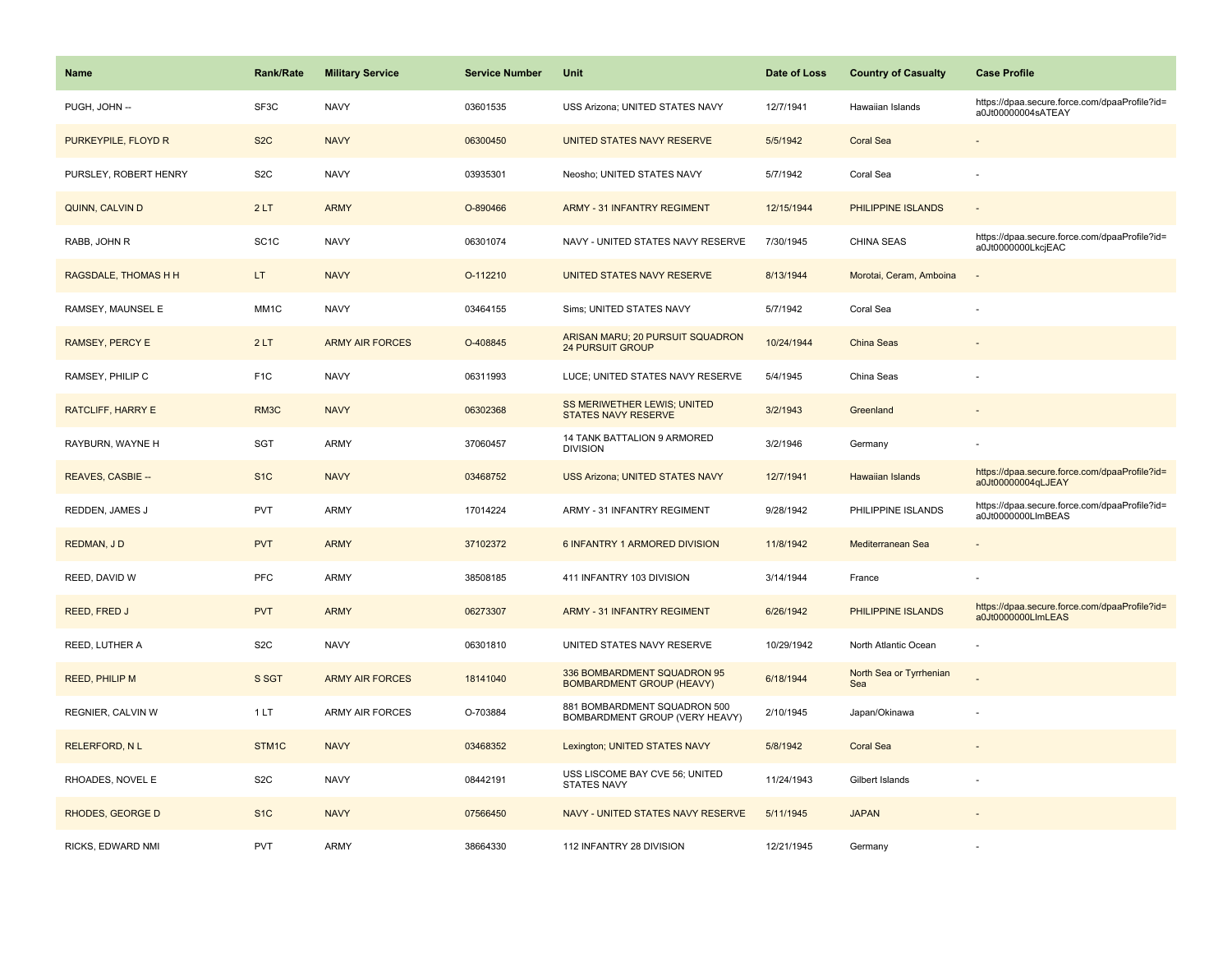| <b>Name</b>              | <b>Rank/Rate</b>   | <b>Military Service</b> | <b>Service Number</b> | Unit                                                                  | Date of Loss | <b>Country of Casualty</b>     | <b>Case Profile</b>                                                 |
|--------------------------|--------------------|-------------------------|-----------------------|-----------------------------------------------------------------------|--------------|--------------------------------|---------------------------------------------------------------------|
| RIDGEWAY, ROY E          | <b>SGT</b>         | <b>ARMY AIR FORCES</b>  | 38445897              | 676 BOMBARDMENT SQUADRON 444<br><b>BOMBARDMENT GROUP (VERY HEAVY)</b> | 3/25/1945    | India                          |                                                                     |
| RIEVES, AUDRA L          | S <sub>1</sub> C   | <b>NAVY</b>             | 06301005              | USS HELENA; UNITED STATES NAVY<br><b>RESERVE</b>                      | 7/6/1943     | Solomon Islands                |                                                                     |
| RILEY, PAUL J            | LT.                | <b>NAVY</b>             | O-078730              | USS ENTERPRISE (CV-6); UNITED<br><b>STATES NAVY</b>                   | 6/4/1942     | Midway Island                  |                                                                     |
| RISNER, HOMER C          | <b>SGT</b>         | ARMY AIR FORCES         | 38333496              | 448 BOMBARDMENT GROUP (HEAVY),<br>714 BOMBARDMENT SQUADRON            | 12/22/1943   | North Sea or Tyrrhenian<br>Sea |                                                                     |
| ROBERTS, FINIS J         | <b>SGT</b>         | <b>ARMY AIR FORCES</b>  | 18166388              | <b>HMT Rohna; AIR CORPS</b>                                           | 11/26/1943   | Mediterranean Sea              |                                                                     |
| ROBERTS, HARRY MELVIN    | 1 LT               | <b>MARINE CORPS</b>     | O-010127              | MARINE - UNITED STATES MARINE<br><b>CORPS</b>                         | 2/7/1943     | New Hebrides                   |                                                                     |
| ROBERTS, JAMES P         | S <sub>2</sub> C   | <b>NAVY</b>             | 08441345              | <b>USS LISCOME BAY; UNITED STATES</b><br><b>NAVY</b>                  | 11/24/1943   | <b>Gilbert Islands</b>         |                                                                     |
| ROBERTSON, HAROLD D.     | T SGT              | <b>ARMY AIR FORCES</b>  | 17052777              | ARMY AIR FORCE                                                        | 5/7/1944     | Burma                          |                                                                     |
| ROBESON, CLAUDE C        | <b>PFC</b>         | <b>ARMY</b>             | 36976654              | SS Leopoldville; 262 INFANTRY 66<br><b>DIVISION</b>                   | 12/24/1944   | <b>English Channel</b>         |                                                                     |
| ROBINETTE, JOHN C        | GM3C               | <b>COAST GUARD</b>      | 00637382              | COAST GUARD - UNITED STATES<br><b>COAST GUARD</b>                     | 3/9/1944     | Atlantic Ocean                 |                                                                     |
| ROBINSON, ARCHESTER --   | STM <sub>2</sub> C | <b>NAVY</b>             | 03470849              | <b>UNITED STATES NAVY</b>                                             | 4/12/1945    | Pacific Ocean                  |                                                                     |
| ROBINSON, ARLICE B       | T SGT              | ARMY                    | 20741668              | 63 INFANTRY 6 DIVISION                                                | 1/21/1945    | Philippine Islands             |                                                                     |
| ROBINSON, ROY --         | 1LT                | <b>ARMY AIR FORCES</b>  | O-729907              | 77 BOMBARDMENT SQUADRON 28<br><b>BOMBARDMENT GROUP (HEAVY)</b>        | 11/23/1943   | <b>Aleutian Islands</b>        |                                                                     |
| ROGERS, FLOYD W.         | Maj                | ARMY AIR FORCES         | O-22494               | 8 BOMBARDMENT SQUADRON 3<br><b>BOMBARDMENT GROUP (LIGHT)</b>          | 7/29/1942    |                                |                                                                     |
| ROGERS, HAROLD N         | SM <sub>2</sub> C  | <b>NAVY</b>             | 06303590              | UNITED STATES NAVY RESERVE                                            | 10/15/1944   | Mediterranean Sea              |                                                                     |
| ROGERS, HENRY C          | F <sub>1</sub> C   | <b>NAVY</b>             | 03465814              | UNITED STATES NAVY                                                    | 3/1/1942     | Indian Ocean                   |                                                                     |
| <b>ROGERS, MELBERN G</b> | 1LT                | <b>ARMY AIR FORCES</b>  | O-675124              | 70 BOMBARDMENT SQUADRON 42<br><b>BOMBARDMENT GROUP (MEDIUM)</b>       | 3/20/1944    | <b>New Zealand</b>             |                                                                     |
| ROLLINS, GERALD M        | S <sub>1</sub> C   | <b>NAVY</b>             | 03469766              | SUBMARINE Argonaut; UNITED STATES<br><b>NAVY</b>                      | 1/10/1943    | New Britain Island             |                                                                     |
| ROSE, JOHN C             | <b>T SGT</b>       | <b>ARMY AIR FORCES</b>  | 37259152              | 563 BOMBARDMENT SQUADRON 388<br><b>BOMBARDMENT GROUP (HEAVY)</b>      | 4/9/1944     | <b>Baltic Sea</b>              |                                                                     |
| ROWE, CL                 | S <sub>1</sub> C   | <b>NAVY</b>             | 03467180              | UNITED STATES NAVY                                                    | 3/1/1942     | Indian Ocean                   |                                                                     |
| ROWE, SIDNEY L           | S <sub>1</sub> C   | <b>NAVY</b>             | 03469181              | <b>UNITED STATES NAVY</b>                                             | 3/1/1942     | Indian Ocean                   |                                                                     |
| ROY, BYRON FOSTER        | BM2C               | <b>NAVY</b>             | 03467372              | SS ATLANTIC SUN; UNITED STATES<br><b>NAVY</b>                         | 2/15/1943    | Canada                         |                                                                     |
| <b>RUSSELL, NORMAN B</b> | <b>PFC</b>         | <b>ARMY</b>             | 38503363              | DUKW; 605 FIELD ARTILLERY<br>BATTALION 10 MOUNTAIN DIVISION           | 4/30/1945    | Italy                          | https://dpaa.secure.force.com/dpaaProfile?id=<br>a0Jt0000000XdmAEAS |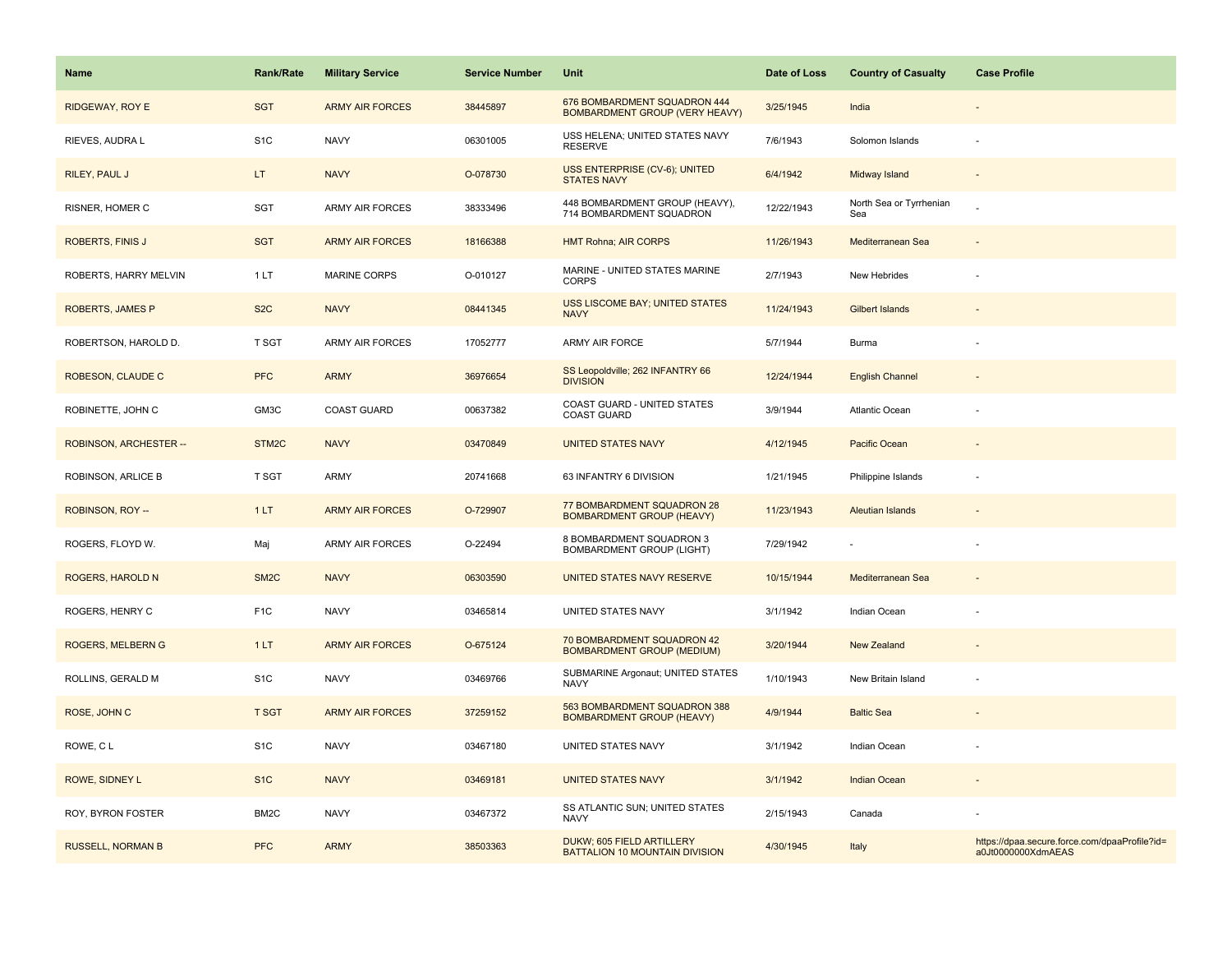| <b>Name</b>                  | <b>Rank/Rate</b>  | <b>Military Service</b> | <b>Service Number</b> | Unit                                                             | Date of Loss | <b>Country of Casualty</b>                   | <b>Case Profile</b>                                                 |
|------------------------------|-------------------|-------------------------|-----------------------|------------------------------------------------------------------|--------------|----------------------------------------------|---------------------------------------------------------------------|
| SANDERS, JOHN D              | SM3C              | <b>NAVY</b>             | 03468696              | USS JARVIS; UNITED STATES NAVY                                   | 8/9/1942     | Solomon Islands                              |                                                                     |
| SANDERS, RAYMOND C           | <b>PFC</b>        | <b>ARMY</b>             | 37107418              | 359 INFANTRY 90 DIVISION                                         | 6/7/1945     | France                                       |                                                                     |
| SANDERS, ROSCOE L            | 2LT               | <b>ARMY AIR FORCES</b>  | O-768844              | AIR CORPS                                                        | 10/7/1944    | Newfoundland                                 |                                                                     |
| SANDERS, WALTER W.           | 2LT               | <b>ARMY AIR FORCES</b>  | O-700550              | 409 BOMBARDMENT SQUADRON 93<br><b>BOMBARDMENT GROUP (HEAVY)</b>  | 10/9/1944    | Germany                                      |                                                                     |
| SARTIN, ROY C                | <b>PFC</b>        | <b>ARMY AIR FORCES</b>  | 37106782              | <b>HEADQUARTERS SQUADRON 81 AIR</b><br><b>SERVICES GROUP</b>     | 10/16/1945   | Marianas Islands                             |                                                                     |
| SAUNDERS, ROBERT E           | GM <sub>2</sub> C | <b>NAVY</b>             | 03466936              | USS HOUSTON (CA-30); UNITED STATES<br><b>NAVY</b>                | 3/1/1942     | Java                                         |                                                                     |
| SCARBOROUGH, F A             | S <sub>2</sub> C  | <b>NAVY</b>             | 03469392              | Neosho; UNITED STATES NAVY                                       | 5/7/1942     | Coral Sea                                    |                                                                     |
| <b>SCHMUECKER, ROMAN E</b>   | S <sub>2</sub> C  | <b>NAVY</b>             | 08441325              | USS LISCOME BAY; UNITED STATES<br><b>NAVY RESERVE</b>            | 11/24/1943   | <b>Gilbert Islands</b>                       |                                                                     |
| SCHULTZ, HOBERT F            | SK3C              | <b>NAVY</b>             | 03467721              | Jacob Jones; UNITED STATES NAVY                                  | 2/28/1942    | Atlantic Ocean                               |                                                                     |
| <b>SCOTT, GEORGE F</b>       | <b>LTJG</b>       | <b>NAVY</b>             | O-125768              | NAVY - UNITED STATES NAVY RESERVE                                | 1/11/1946    | <b>NEW BRITAIN ISLAND</b>                    |                                                                     |
| <b>SCREETON, JAMES CLARK</b> | RM3C              | <b>NAVY</b>             | 03468169              | UNITED STATES NAVY                                               | 12/23/1941   | Central/South Pacific<br>Theater             |                                                                     |
| <b>SCROGGINS, WILSON E</b>   | BM <sub>2</sub> C | <b>NAVY</b>             | 03467067              | <b>USS VINCENNES; UNITED STATES NAVY</b>                         | 8/9/1942     | Solomon Islands                              |                                                                     |
| SEBOURN, LLOYD E             | TM3C              | <b>NAVY</b>             | 03470289              | GRAYLING; UNITED STATES NAVY                                     | 9/24/1943    | Philippine Islands                           |                                                                     |
| <b>SERATT, BERT W</b>        | MOMM1C            | <b>NAVY</b>             | 06300477              | Skill; UNITED STATES NAVY RESERVE                                | 9/25/1943    | North or Tyrrhenian Seas                     | $\sim$                                                              |
| SETHMAN, JOHN E              | S <sub>1</sub> C  | <b>NAVY</b>             | 08448241              | NAVY - UNITED STATES NAVY RESERVE                                | 2/21/1945    | <b>BONIN &amp; VOLCANO</b><br><b>ISLANDS</b> |                                                                     |
| SHACKELFORD, BENJAMIN J      | Pvt               | <b>ARMY</b>             | 38294386              | 236 ENGR BN                                                      | 7/6/1944     | <b>Burma</b>                                 | https://dpaa.secure.force.com/dpaaProfile?id=<br>a0Jt000001nzX22EAE |
| SHANNON, FRANK L             | $\sim$            | <b>ARMY AIR FORCES</b>  | O-726081              | 423 BOMBARDMENT SQUADRON 306<br>BOMBARDMENT GROUP (HEAVY)        | 9/5/1942     | Newfoundland                                 |                                                                     |
| SHANNON, LEONARD C           | MM <sub>2</sub> C | <b>NAVY</b>             | 03470638              | <b>HOEL; UNITED STATES NAVY</b>                                  | 10/25/1944   | <b>Philippine Sea</b>                        |                                                                     |
| SHARKEY, JAMES H             | <b>SGT</b>        | <b>ARMY AIR FORCES</b>  | 17013748              | 42 TROOP CARRIER SQUADRON                                        | 7/5/1942     | Alaska                                       | https://dpaa.secure.force.com/dpaaProfile?id=<br>a0Jt000000VSozJEAT |
| <b>SHAVER, THOMAS L</b>      | <b>T SGT</b>      | <b>ARMY AIR FORCES</b>  | 14120849              | 564 BOMBARDMENT SQUADRON 389<br><b>BOMBARDMENT GROUP (HEAVY)</b> | 8/27/1943    | France                                       |                                                                     |
| SHOFNER, WALTER --           | SM3C              | <b>NAVY</b>             | 03462789              | USS Peary; UNITED STATES NAVY                                    | 2/19/1942    | Australia                                    |                                                                     |
| <b>SHORT, MILLAGE L</b>      | <b>ACOM</b>       | <b>NAVY</b>             | 03464664              | ST. LO; UNITED STATES NAVY                                       | 10/25/1944   | <b>Philippine Sea</b>                        |                                                                     |
| SHREVE, JAMES N              | S <sub>2</sub> C  | <b>NAVY</b>             | 08451233              | FRANKLIN; UNITED STATES NAVY<br><b>RESERVE</b>                   | 3/19/1945    | Japan                                        |                                                                     |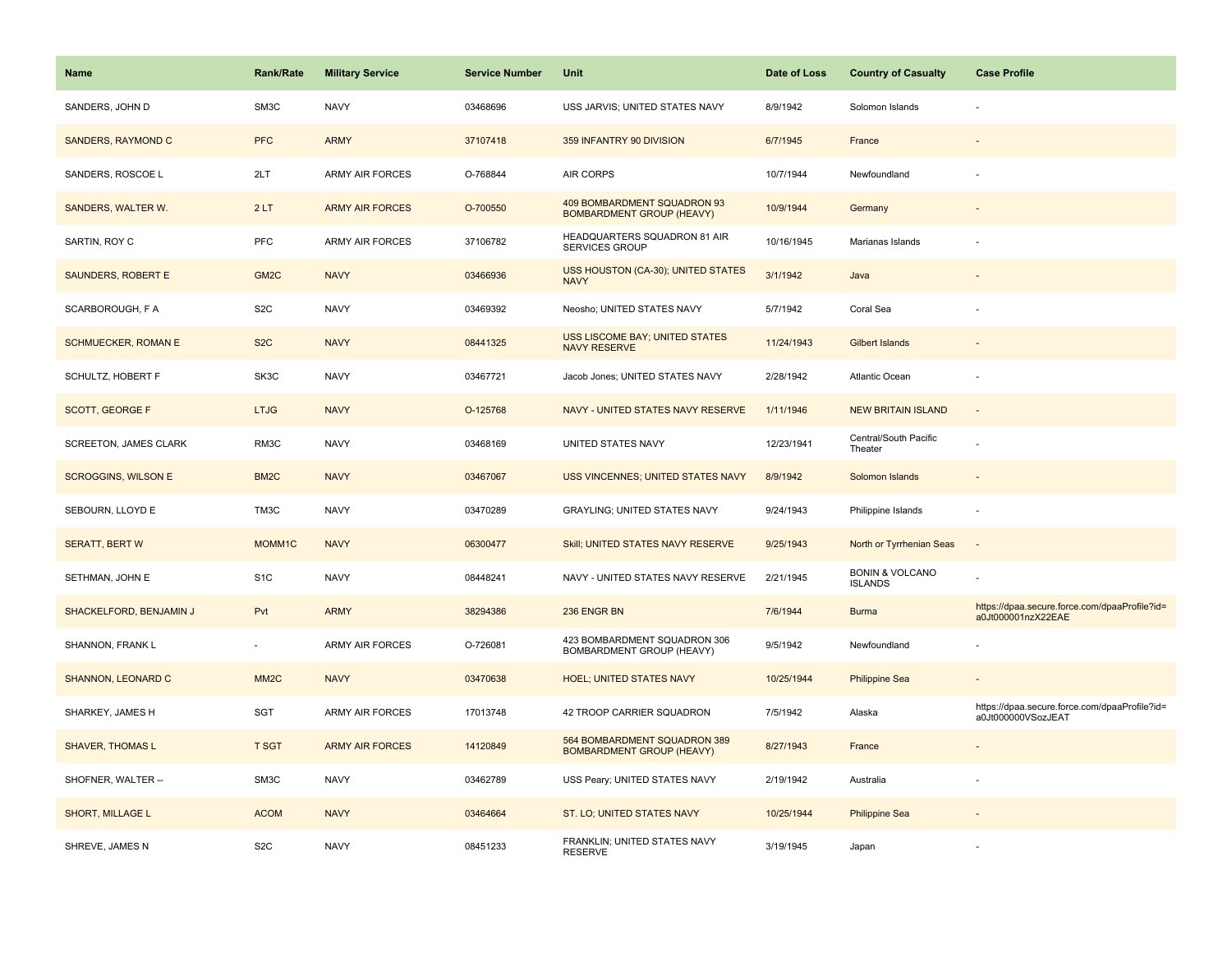| Name                   | <b>Rank/Rate</b>  | <b>Military Service</b> | <b>Service Number</b> | Unit                                                             | Date of Loss | <b>Country of Casualty</b>                             | <b>Case Profile</b>                                                 |
|------------------------|-------------------|-------------------------|-----------------------|------------------------------------------------------------------|--------------|--------------------------------------------------------|---------------------------------------------------------------------|
| SHULL, REX B           | 1st Lt            | <b>ARMY AIR FORCES</b>  | O-701185              | <b>ARMY AIR FORCE</b>                                            | 10/4/1944    | China                                                  |                                                                     |
| SHUMATE, DONALD D.     | SGT               | <b>ARMY AIR FORCES</b>  | 18166991              | 751 BOMBARDMENT SQUADRON 457<br>BOMBARDMENT GROUP (HEAVY)        | 1/13/1945    | Germany                                                |                                                                     |
| SIDES, ALDRIDGE O      | TEC <sub>5</sub>  | <b>ARMY</b>             | 38517447              | ARMY - ORDNANCE DEPARTMENT                                       | 1/25/1946    | <b>INDIA</b>                                           |                                                                     |
| SIMCO, THOMAS H.       | 2d Lt             | <b>ARMY AIR FORCES</b>  | O-758243              | ARMY AIR FORCE                                                   | 12/1/1944    | Burma                                                  |                                                                     |
| SIMPSON, JAMES F       | S SGT             | <b>ARMY AIR FORCES</b>  | 38237805              | 577 BOMBARDMENT SQUADRON 392<br><b>BOMBARDMENT GROUP (HEAVY)</b> | 11/13/1943   | North Sea or Tyrrhenian<br>Sea                         |                                                                     |
| SIPE, GEORGE B.        | 2d Lt             | <b>ARMY AIR FORCES</b>  | O-736389              | AIR CORPS                                                        | 4/10/1943    | <b>Atlantic Ocean</b>                                  |                                                                     |
| <b>SLAPE, HOWARD P</b> | S SGT             | <b>ARMY AIR FORCES</b>  | 38237253              | 567 BOMBARDMENT SQUADRON 389<br><b>BOMBARDMENT GROUP (HEAVY)</b> | 1/29/1944    | North Sea or Tyrrhenian<br>Sea                         |                                                                     |
| SMALLEY, VERNON C      | PFC               | <b>ARMY</b>             | 17014184              | 31 INFANTRY REGIMENT                                             | 7/23/1942    | Philippine Islands                                     | https://dpaa.secure.force.com/dpaaProfile?id=<br>a0Jt000000MeRIaEAN |
| <b>SMART, FELIX G</b>  | <b>LTJG</b>       | <b>NAVY</b>             | O-153298              | HULL; UNITED STATES NAVY RESERVE                                 | 12/18/1944   | <b>Philippine Sea</b>                                  | https://dpaa.secure.force.com/dpaaProfile?id=<br>a0Jt0000000Xdw9EAC |
| SMART, JAMES L         | 2d Lt             | <b>ARMY AIR FORCES</b>  | O-430431              | ARMY AIR FORCE                                                   | 6/4/1942     | Alaska                                                 |                                                                     |
| SMITH, CARL M          | SM <sub>2</sub> C | <b>NAVY</b>             | 06302705              | Indianapolis; UNITED STATES NAVY<br><b>RESERVE</b>               | 7/30/1945    | <b>Philippine Sea</b>                                  | https://dpaa.secure.force.com/dpaaProfile?id=<br>a0Jt0000000XmmQEAS |
| SMITH, CHARLES A       | S <sub>1</sub> C  | <b>NAVY</b>             | 06300940              | Indianapolis; UNITED STATES NAVY<br><b>RESERVE</b>               | 7/30/1945    | Philippine Sea                                         | https://dpaa.secure.force.com/dpaaProfile?id=<br>a0Jt0000000XmmVEAS |
| SMITH, CHARLIE --      | AMM1c             | <b>NAVY</b>             | 03467838              | USS LISCOME BAY CVE 56; UNITED<br><b>STATES NAVY</b>             | 11/24/1943   | <b>Gilbert Islands</b>                                 |                                                                     |
| SMITH, HOYT --         | AMM1C             | <b>NAVY</b>             | 03468209              | USS LISCOME BAY CVE 56; UNITED<br><b>STATES NAVY</b>             | 11/24/1943   | Gilbert Islands                                        |                                                                     |
| SMITH, JAMES A         | <b>SSGT</b>       | <b>ARMY AIR FORCES</b>  | 20758927              | 154 OBSERVATION SQUADRON 164<br><b>OBSERVATION GROUP</b>         | 11/8/1942    | <b>Atlantic Ocean: North</b><br><b>American Waters</b> |                                                                     |
| SMITH, JOHN B          | MOMM1C            | <b>NAVY</b>             | 02954152              | UNITED STATES NAVY RESERVE                                       | 5/4/1945     | Ryukyus Islands                                        |                                                                     |
| <b>SMITH, JOSEPH R</b> | PHM1C             | <b>NAVY</b>             | 03464404              | USS HOUSTON (CA-30); UNITED STATES<br><b>NAVY</b>                | 3/1/1942     | Java                                                   |                                                                     |
| SMITH, OSCAR L         | CPL               | <b>ARMY</b>             | 06646801              | ARISAN MARU; 808 MILITARY POLICE<br><b>COMPANY</b>               | 10/24/1944   | China Seas                                             |                                                                     |
| SMITH, OSIE J          | <b>SGT</b>        | <b>ARMY AIR FORCES</b>  | 38292384              | 568 BOMBARDMENT SQUADRON 390<br><b>BOMBARDMENT GROUP (HEAVY)</b> | 12/20/1943   | Germany                                                |                                                                     |
| SMITH, WALTER C        | CPL               | <b>ARMY</b>             | 37106047              | 505 PARACHUTE INFANTRY 82<br>AIRBORNE DIVISION                   | 7/10/1943    | Sicily                                                 |                                                                     |
| SNEED, MARSHALL --     | <b>CAPT</b>       | <b>ARMY AIR FORCES</b>  | O-427779              | 65 FIGHTER SQUADRON 57 FIGHTER<br><b>GROUP</b>                   | 2/27/1943    | Tunisia                                                |                                                                     |
| SNIDER, IVO H          | TEC <sub>5</sub>  | <b>ARMY</b>             | 38512705              | KYLE V JOHNSON; 1896 ENGINEERS<br>BATTALION (AVIATION)           | 1/12/1945    | China Seas                                             |                                                                     |
| SNOW, WILLIAM L        | BM <sub>2</sub> C | <b>NAVY</b>             | 03465966              | Atik; UNITED STATES NAVY                                         | 3/27/1942    | <b>Atlantic Ocean</b>                                  |                                                                     |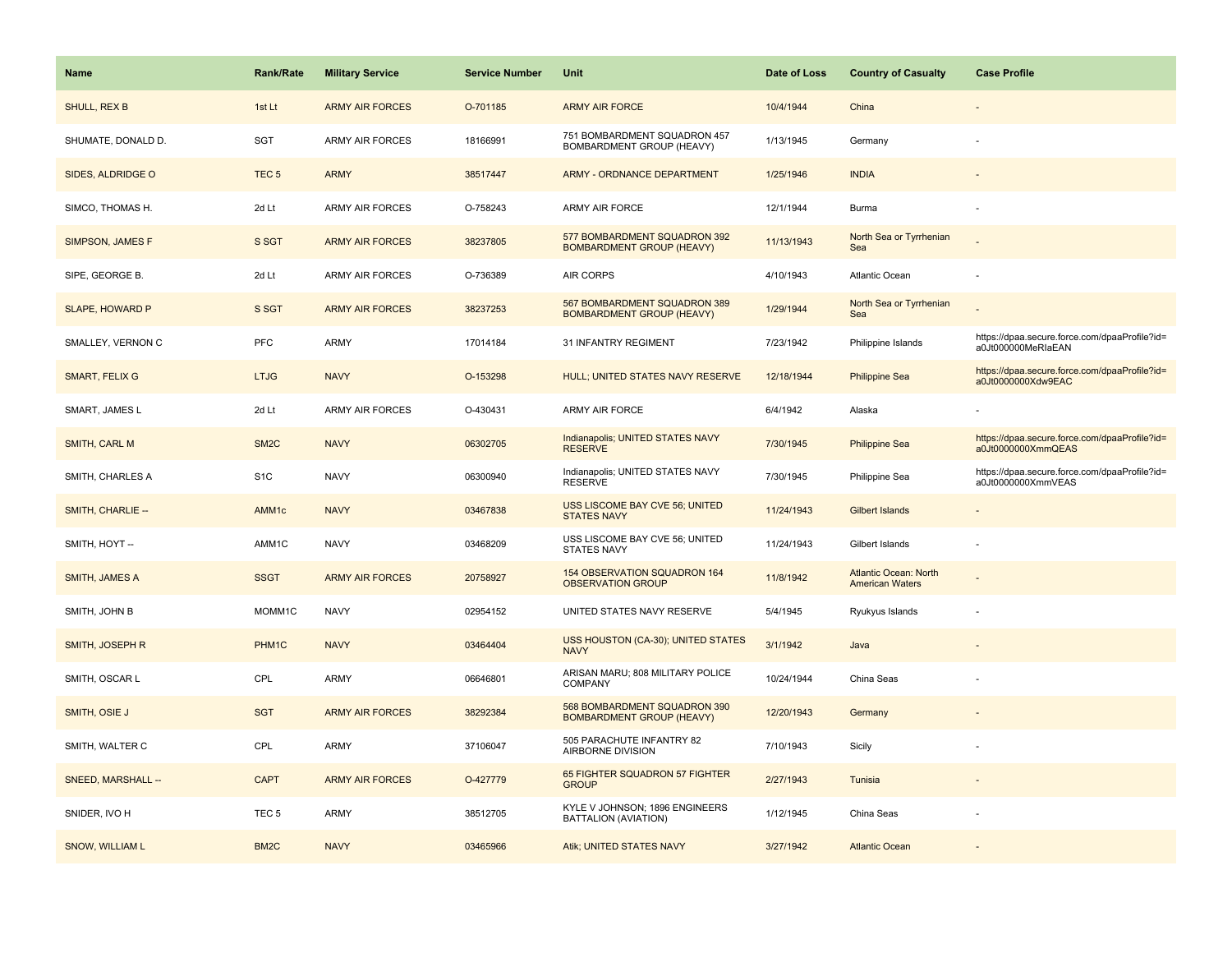| <b>Name</b>                   | <b>Rank/Rate</b>  | <b>Military Service</b> | <b>Service Number</b> | Unit                                                                         | Date of Loss | <b>Country of Casualty</b>                   | <b>Case Profile</b>                                                 |
|-------------------------------|-------------------|-------------------------|-----------------------|------------------------------------------------------------------------------|--------------|----------------------------------------------|---------------------------------------------------------------------|
| SNOWDEN, ISAAC J              | <b>LTJG</b>       | <b>NAVY</b>             | O-129954              | UNITED STATES NAVY RESERVE                                                   | 6/12/1944    | Marianas Islands                             |                                                                     |
| SOLOMON, ISRAEL --            | 2d Lt             | <b>ARMY AIR FORCES</b>  | O-691824              | 373 BOMBARDMENT SQUADRON 308<br><b>BOMBARDMENT GROUP (HEAVY)</b>             | 6/18/1944    | China                                        |                                                                     |
| SPIVEY, JAMES MNI             | Ens               | <b>NAVY</b>             | O-282893              | UNITED STATES NAVY RESERVE                                                   | 6/16/1944    | Bonin & Volcano Islands                      | ÷.                                                                  |
| SPYRES, CLAUDE E              | 2LT               | <b>ARMY AIR FORCES</b>  | O-701331              | 718 BOMBARDMENT SQUADRON 449<br><b>BOMBARDMENT GROUP (HEAVY)</b>             | 5/26/1944    | Mediterranean Sea                            |                                                                     |
| STEINBECK, WILLIAM D          | S <sub>2</sub> C  | <b>NAVY</b>             | 09565994              | Little; UNITED STATES NAVY RESERVE                                           | 5/3/1945     | Ryukyus Islands                              |                                                                     |
| STEPHENS, RAYFORD A           | S <sub>1</sub> C  | <b>NAVY</b>             | 08448255              | NAVY - UNITED STATES NAVY RESERVE                                            | 2/21/1945    | <b>BONIN &amp; VOLCANO</b><br><b>ISLANDS</b> |                                                                     |
| STEPHENSON, JOHN W            | S SGT             | <b>ARMY AIR FORCES</b>  | 38185508              | 323 BOMBARDMENT SQUADRON 91<br>BOMBARDMENT GROUP (HEAVY)                     | 7/10/1943    | English Channel                              |                                                                     |
| STEWART, JOHNNY C             | F <sub>1</sub> C  | <b>NAVY</b>             | 08443057              | <b>UNITED STATES NAVY</b>                                                    | 11/10/1944   | Pacific Ocean                                | https://dpaa.secure.force.com/dpaaProfile?id=<br>a0Jt0000000XhJnEAK |
| STEWART, JULIUS W             | <b>PFC</b>        | <b>ARMY</b>             | 17014599              | ARISAN MARU; 31 INFANTRY REGIMENT                                            | 10/24/1944   | China Seas                                   |                                                                     |
| <b>STEWART, THOMAS LESTER</b> | SC <sub>3</sub> C | <b>NAVY</b>             | 03468073              | <b>USS Arizona; UNITED STATES NAVY</b>                                       | 12/7/1941    | <b>Hawaiian Islands</b>                      | https://dpaa.secure.force.com/dpaaProfile?id=<br>a0Jt0000000XfDVEA0 |
| STOBAUGH, NOLAN --            | <b>PFC</b>        | <b>ARMY</b>             | 06383830              | 31 INFANTRY REGIMENT                                                         | 2/16/1946    | Philippine Islands                           |                                                                     |
| STOREY, JAMES E               | TEC <sub>4</sub>  | <b>ARMY</b>             | 38292342              | 746 TANK BATTALION                                                           | 7/11/1944    | France                                       |                                                                     |
| STOVALL, WILLIAM COY          | <b>CTC</b>        | <b>NAVY</b>             | 03461499              | USS NEW ORLEANS; UNITED STATES<br><b>NAVY</b>                                | 11/30/1942   | Solomon Islands                              |                                                                     |
| STUART, TOLBERT --            | S <sub>1C</sub>   | <b>NAVY</b>             | 08443029              | <b>UNITED STATES NAVY</b>                                                    | 4/12/1945    | Ryukyus Islands                              |                                                                     |
| STURDIVANT, MALCOLM E         | WT2C              | <b>NAVY</b>             | 03467530              | LST-507; UNITED STATES NAVY                                                  | 4/28/1944    | English Channel                              |                                                                     |
| SULLIVAN, CHARLES --          | <b>PVT</b>        | <b>ARMY</b>             | 37069765              | <b>SHINYO MARU; HEADQUARTERS</b><br>SQUADRON 27 BOMBARDMENT GROUP<br>(LIGHT) | 9/7/1944     | <b>Philippine Islands</b>                    |                                                                     |
| SULLIVAN, EARL P              | S <sub>1</sub> C  | <b>NAVY</b>             | 08450119              | MONAGHAN; UNITED STATES NAVY<br><b>RESERVE</b>                               | 12/18/1944   | Philippine Sea                               |                                                                     |
| <b>SUMMERS, GEORGE ED</b>     | F <sub>1C</sub>   | <b>NAVY</b>             | 03468578              | USS PRESTON; UNITED STATES NAVY                                              | 11/15/1942   | Solomon Islands                              |                                                                     |
| SURBER, JAMES G               | SC <sub>3</sub> C | <b>NAVY</b>             | 03468463              | USS CUSHING; UNITED STATES NAVY                                              | 11/13/1942   | Solomon Islands                              |                                                                     |
| SUTTLES, ROBERT HARVEY        | Pvt               | <b>MARINE CORPS</b>     | 360845                | MARINE - UNITED STATES MARINE<br><b>CORPS</b>                                | 12/27/1942   | Solomon Islands                              |                                                                     |
| SWAIM, JOYCE E                | ARM2C             | <b>NAVY</b>             | 06308749              | UNITED STATES NAVY RESERVE                                                   | 7/3/1944     | Hawaiian Islands                             |                                                                     |
| SWAKE, ROBERT D               | <b>SGT</b>        | <b>ARMY AIR FORCES</b>  | 38472593              | 877 BOMBARDMENT SQUADRON 499<br><b>BOMBARDMENT GROUP (VERY HEAVY)</b>        | 4/24/1945    | Japan/Okinawa                                |                                                                     |
| SWIFT, CARL B                 | <b>SGT</b>        | <b>ARMY AIR FORCES</b>  | 38208997              | 26 BOMBARDMENT SQUADRON 11<br>BOMBARDMENT GROUP (HEAVY)                      | 4/16/1944    | Caroline Islands                             |                                                                     |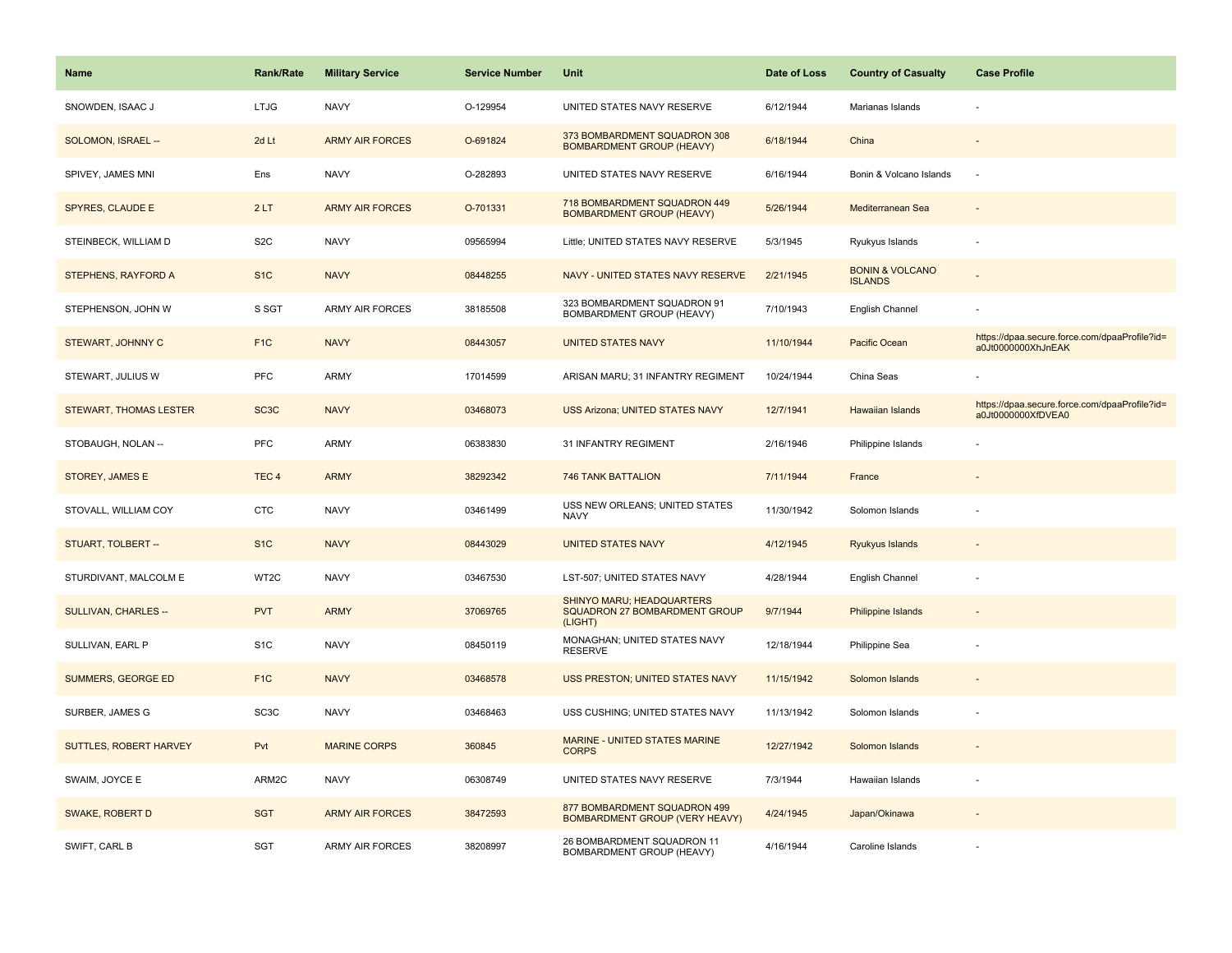| <b>Name</b>               | Rank/Rate         | <b>Military Service</b> | <b>Service Number</b> | Unit                                                              | Date of Loss | <b>Country of Casualty</b> | <b>Case Profile</b>                                                 |
|---------------------------|-------------------|-------------------------|-----------------------|-------------------------------------------------------------------|--------------|----------------------------|---------------------------------------------------------------------|
| SWINDELL, JEROME H        | F <sub>2</sub> C  | <b>NAVY</b>             | 09743424              | NAVY - UNITED STATES NAVY RESERVE                                 | 7/30/1945    | PHILIPPINE SEA             | https://dpaa.secure.force.com/dpaaProfile?id=<br>a0Jt0000000XmT4EAK |
| SWINDLE, ROBERT J         | 2LT               | <b>ARMY AIR FORCES</b>  | O-727132              | 303 BOMBARDMENT GROUP (HEAVY),<br><b>427 BOMBARDMENT SQUADRON</b> | 1/23/1943    | English Channel            |                                                                     |
| SZYMANSKI, EDWARD R       | SF <sub>2</sub> C | <b>NAVY</b>             | 03467273              | USS SAN FRANCISCO; UNITED STATES<br><b>NAVY</b>                   | 11/13/1942   | Solomon Islands            |                                                                     |
| TACKETT, EUNICE --        | S <sub>2</sub> C  | <b>NAVY</b>             | 08441343              | USS LISCOME BAY; UNITED STATES<br><b>NAVY RESERVE</b>             | 11/24/1943   | Gilbert Islands            |                                                                     |
| <b>TATE, CHARLES R</b>    | S <sub>1</sub> C  | <b>NAVY</b>             | 03467347              | Asheville; UNITED STATES NAVY                                     | 3/3/1942     | <b>Indian Ocean</b>        |                                                                     |
| TATOM, WILLIAM EARL       | CAPT              | <b>MARINE CORPS</b>     | O-008920              | MARINE - UNITED STATES MARINE<br><b>CORPS</b>                     | 11/20/1943   | <b>GILBERT ISLANDS</b>     | https://dpaa.secure.force.com/dpaaProfile?id=<br>a0Jt0000000XkMLEA0 |
| <b>TAYLOR, AARON GUST</b> | STM1C             | <b>NAVY</b>             | 03466171              | <b>USS Arizona; UNITED STATES NAVY</b>                            | 12/7/1941    | Hawaiian Islands           | https://dpaa.secure.force.com/dpaaProfile?id=<br>a0Jt000000n9K44EAE |
| TAYLOR, GILFORD D         | Capt              | <b>MARINE CORPS</b>     | O-015370              | MARINE - UNITED STATES MARINE<br><b>CORPS</b>                     | 8/7/1943     | Solomon Islands            |                                                                     |
| <b>TAYLOR, JOSEPH E</b>   | SM3C              | <b>NAVY</b>             | 03831314              | SC-1024; UNITED STATES NAVY                                       | 3/2/1943     | <b>Atlantic Ocean</b>      |                                                                     |
| TAYLOR, KENNETH W         | F <sub>1</sub> C  | <b>NAVY</b>             | 06307975              | USS CHEVALIER; UNITED STATES NAVY<br><b>RESERVE</b>               | 10/6/1943    | Solomon Islands            |                                                                     |
| <b>TEDFORD, THOMAS E</b>  | S SGT             | <b>ARMY AIR FORCES</b>  | 37100442              | 372 BOMBARDMENT SQUADRON 307<br><b>BOMBARDMENT GROUP (HEAVY)</b>  | 12/28/1942   | Midway Island              |                                                                     |
| TERRELL, JOHN RAYMOND     | F <sub>2</sub> C  | <b>NAVY</b>             | 02957683              | USS Arizona; UNITED STATES NAVY                                   | 12/7/1941    | Hawaiian Islands           | https://dpaa.secure.force.com/dpaaProfile?id=<br>a0Jt00000004onuEAA |
| <b>TERRY, CHARLES D</b>   | F <sub>1C</sub>   | <b>NAVY</b>             | 03468897              | <b>USS BARTON; UNITED STATES NAVY</b>                             | 11/13/1942   | Solomon Islands            |                                                                     |
| TERRY, ERIC EARL          | 1STLT             | MARINE CORPS            | O-022252              | ARMY - UNITED STATES MARINE CORPS                                 | 9/11/1944    | PHILIPPINE SEA             |                                                                     |
| THOMAS, CLYDE L           | S <sub>1C</sub>   | <b>NAVY</b>             | 03470536              | MISSISSINEWA; UNITED STATES NAVY                                  | 11/20/1944   | <b>Philippine Sea</b>      |                                                                     |
| THOMAS, HARLEY W          | F <sub>1</sub> C  | <b>NAVY</b>             | 03468590              | INGRAHAM; UNITED STATES NAVY                                      | 8/22/1942    | Nova Scotia                |                                                                     |
| THOMAS, JAMES H           | RM <sub>2</sub> C | <b>NAVY</b>             | 03469576              | <b>GRAMPUS; UNITED STATES NAVY</b>                                | 3/22/1943    | <b>New Britain Island</b>  |                                                                     |
| THOMAS, WOODLIEF A        | 1LT               | ARMY AIR FORCES         | O-433424              | 307 FIGHTER SQUADRON 31 FIGHTER<br><b>GROUP</b>                   | 3/8/1943     | Tunisia                    |                                                                     |
| THOMPSON, EVAN J          | <b>PVT</b>        | <b>ARMY</b>             | 38504655              | <b>ARMY - 572 QUARTERMASTER</b><br><b>RAILHEAD COMPANY</b>        | 2/4/1945     | <b>NEW GUINEA</b>          |                                                                     |
| THOMPSON, WILLIAM B.      | S SGT             | <b>ARMY AIR FORCES</b>  | 18160129              | 9 BOMBARDMENT SQUADRON 7<br>BOMBARDMENT GROUP (HEAVY)             | 3/22/1945    | India                      |                                                                     |
| THOMPSON, WIRT E          | Maj               | <b>ARMY AIR FORCES</b>  | O-425939              | <b>ARMY AIR FORCE</b>                                             | 12/5/1944    | China                      | $\sim$                                                              |
| THORNTON, JOHN C          | Ens               | <b>NAVY</b>             | O-251076              | UNITED STATES NAVY RESERVE                                        | 3/11/1944    | New Guinea                 |                                                                     |
| THRELKELD, JOSEPH E       | <b>SGT</b>        | <b>ARMY AIR FORCES</b>  | 18166804              | 369 BOMBARDMENT SQUADRON 306<br><b>BOMBARDMENT GROUP (HEAVY)</b>  | 2/22/1944    | Germany                    |                                                                     |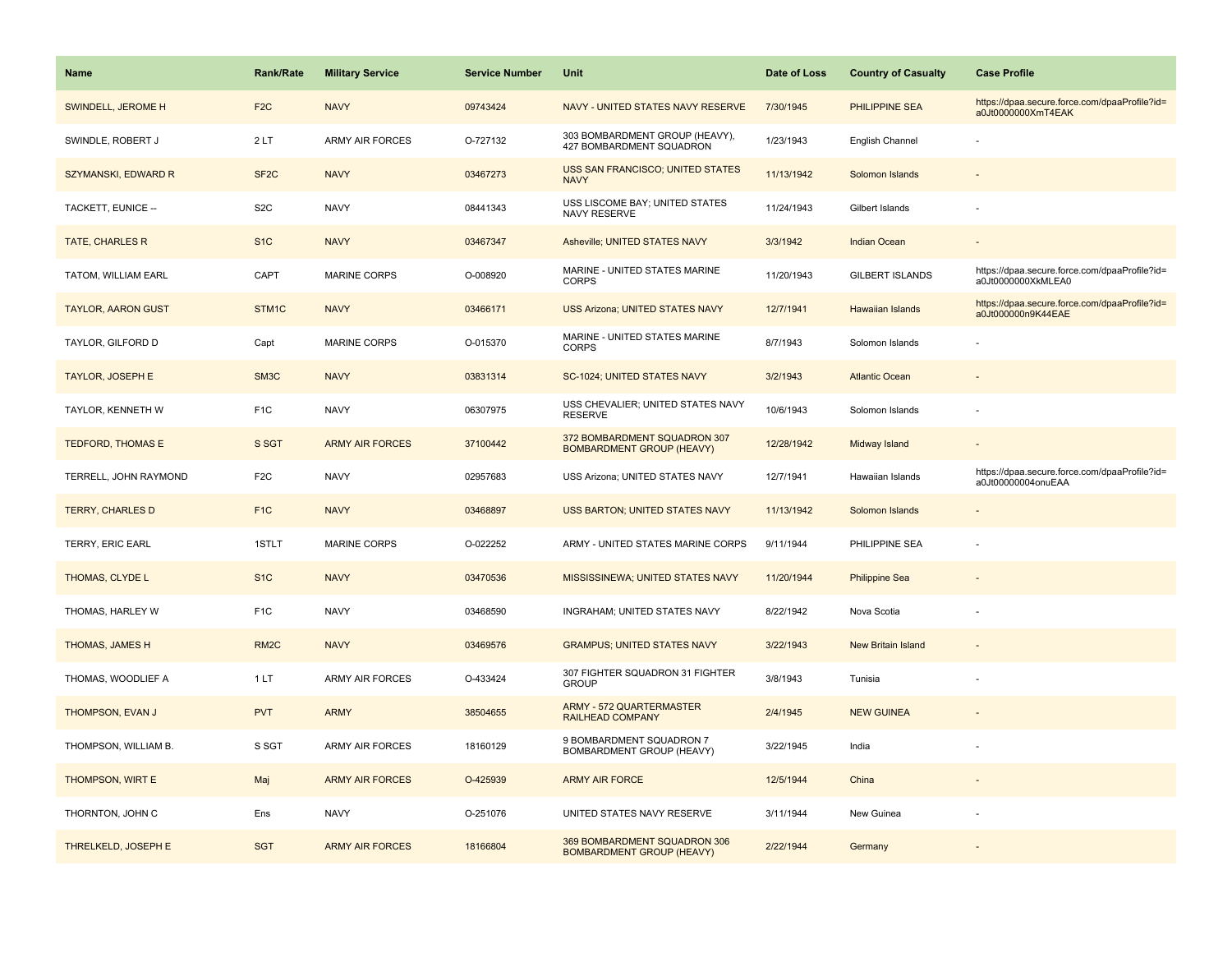| <b>Name</b>                | <b>Rank/Rate</b> | <b>Military Service</b> | <b>Service Number</b> | Unit                                                                  | Date of Loss | <b>Country of Casualty</b>            | <b>Case Profile</b>                                                 |
|----------------------------|------------------|-------------------------|-----------------------|-----------------------------------------------------------------------|--------------|---------------------------------------|---------------------------------------------------------------------|
| THURMAN, RALPH E           | <b>LTJG</b>      | <b>NAVY</b>             | O-297227              | NAVY - UNITED STATES NAVY RESERVE                                     | 10/24/1944   | PHILIPPINE SEA                        |                                                                     |
| TINKLE, JOHN W             | Y <sub>3</sub> C | <b>NAVY</b>             | 03466810              | Asheville; UNITED STATES NAVY                                         | 3/3/1942     | <b>Indian Ocean</b>                   |                                                                     |
| TOBEY, ROY C               | 2LT              | <b>ARMY AIR FORCES</b>  | O-725380              | 301 BOMBARDMENT GROUP (HEAVY),<br>353 BOMBARDMENT SQUADRON            | 11/28/1942   | Tunisia                               |                                                                     |
| <b>TOLLETT, ELTON --</b>   | S SGT            | <b>ARMY AIR FORCES</b>  | 18137302              | 838 BOMBARDMENT SQUADRON 487<br><b>BOMBARDMENT GROUP (HEAVY)</b>      | 5/11/1944    | France                                |                                                                     |
| TOMLINSON, ROBERT W        | CPL              | MARINE CORPS RESERVE    | 815158                | MARINE - UNITED STATES MARINE<br>CORPS; 1ST MARINE DIVISION           | 5/16/1945    | <b>JAPAN</b>                          |                                                                     |
| TOMPKINS, TOM T T          | <b>PFC</b>       | <b>ARMY</b>             | 38356901              | 17 TANK BATTALION 7 ARMORED<br><b>DIVISION</b>                        | 10/4/1944    | Holland                               |                                                                     |
| TUCKER, ERNEST E           | S <sub>1</sub> C | <b>NAVY</b>             | 03468734              | USS LAFFEY; UNITED STATES NAVY                                        | 11/13/1942   | Solomon Islands                       |                                                                     |
| TUCKER, HARRY D.           | S SGT            | <b>ARMY AIR FORCES</b>  | 17014288              | <b>ARMY AIR FORCE</b>                                                 | 12/10/1943   | <b>Burma</b>                          |                                                                     |
| TUCKER, LESLIE C           | <b>SGT</b>       | ARMY AIR FORCES         | 17014259              | 822 BOMBARDMENT SQUADRON 38<br>BOMBARDMENT GROUP (MEDIUM)             | 1/21/1944    | New Guinea                            |                                                                     |
| <b>TUCKER, RALPH W</b>     | <b>SGT</b>       | <b>ARMY AIR FORCES</b>  | 18219348              | HMT Rohna; 322 FIGHTER CONTROL<br><b>SQUADRON</b>                     | 11/26/1943   | Mediterranean Sea                     |                                                                     |
| TURNER, BILLIE GENE        | STM2C            | <b>NAVY</b>             | 03468381              | Truxton; UNITED STATES NAVY                                           | 2/18/1942    | Newfoundland                          |                                                                     |
| TURNER, DOYNE L            | Lt Col           | <b>ARMY AIR FORCES</b>  | O-398552              | 458 BOMBARDMENT SQUADRON 330<br><b>BOMBARDMENT GROUP (VERY HEAVY)</b> | 5/26/1945    |                                       | https://dpaa.secure.force.com/dpaaProfile?id=<br>a0Jt0000000BRqsEAG |
| TURNER, JAMES GORDON       | 2dLt             | <b>MARINE CORPS</b>     | O-032712              | MARINE - UNITED STATES MARINE<br><b>CORPS</b>                         | 3/19/1945    | Pacific Ocean: North<br>American Area |                                                                     |
| <b>TURNER, LOUIS E</b>     | 2d Lt            | <b>ARMY AIR FORCES</b>  | O-800291              | INDIA CHINA WING ARMY TRANSPORT<br><b>COMMAND</b>                     | 12/20/1943   | China                                 |                                                                     |
| TURNIPSEED, JOHN MORGAN    | F <sub>3</sub> C | <b>NAVY</b>             | 03468307              | USS Arizona; UNITED STATES NAVY                                       | 12/7/1941    | Hawaiian Islands                      | https://dpaa.secure.force.com/dpaaProfile?id=<br>a0Jt00000004otdEAA |
| <b>TYLER, FRED D</b>       | S <sub>1</sub> C | <b>NAVY</b>             | 08446506              | MONAGHAN; UNITED STATES NAVY<br><b>RESERVE</b>                        | 12/18/1944   | <b>Philippine Sea</b>                 |                                                                     |
| TYLER, PIERCE B.           | <b>SGT</b>       | <b>ARMY AIR FORCES</b>  | 37102271              | 414 BOMBARDMENT SQUADRON 97<br>BOMBARDMENT GROUP (HEAVY)              | 12/26/1942   | Tunisia                               |                                                                     |
| <b>UNDERDOWN, MARION P</b> | S <sub>1C</sub>  | <b>NAVY</b>             | 08441186              | <b>USS LISCOME BAY; UNITED STATES</b><br><b>NAVY RESERVE</b>          | 11/24/1943   | <b>Gilbert Islands</b>                |                                                                     |
| VAN HOOF, FRED D           | STM <sub>2</sub> | <b>NAVY</b>             | 06306525              | LST-342; UNITED STATES NAVY<br><b>RESERVE</b>                         | 7/18/1943    | Solomon Islands                       |                                                                     |
| <b>VANCE, CHARLES W</b>    | S <sub>1C</sub>  | <b>NAVY</b>             | 03466685              | <b>UNITED STATES NAVY</b>                                             | 3/1/1942     | <b>Indian Ocean</b>                   |                                                                     |
| VANDUSEN, CLYDE            | 1STLT            | <b>MARINE CORPS</b>     | O-020575              | MARINE - UNITED STATES MARINE<br><b>CORPS</b>                         | 10/15/1943   | <b>MIDWAY ISLAND</b>                  |                                                                     |
| VANN, ROBERT R             | F <sub>1C</sub>  | <b>NAVY</b>             | 03461966              | USS JUNEAU; UNITED STATES NAVY<br><b>RESERVE</b>                      | 11/13/1942   | Solomon Islands                       |                                                                     |
| VARNADO, ALVIN L           | <b>ENS</b>       | <b>NAVY</b>             | O-124673              | NAVY - UNITED STATES NAVY RESERVE                                     | 4/20/1943    | PACIFIC OCEAN                         |                                                                     |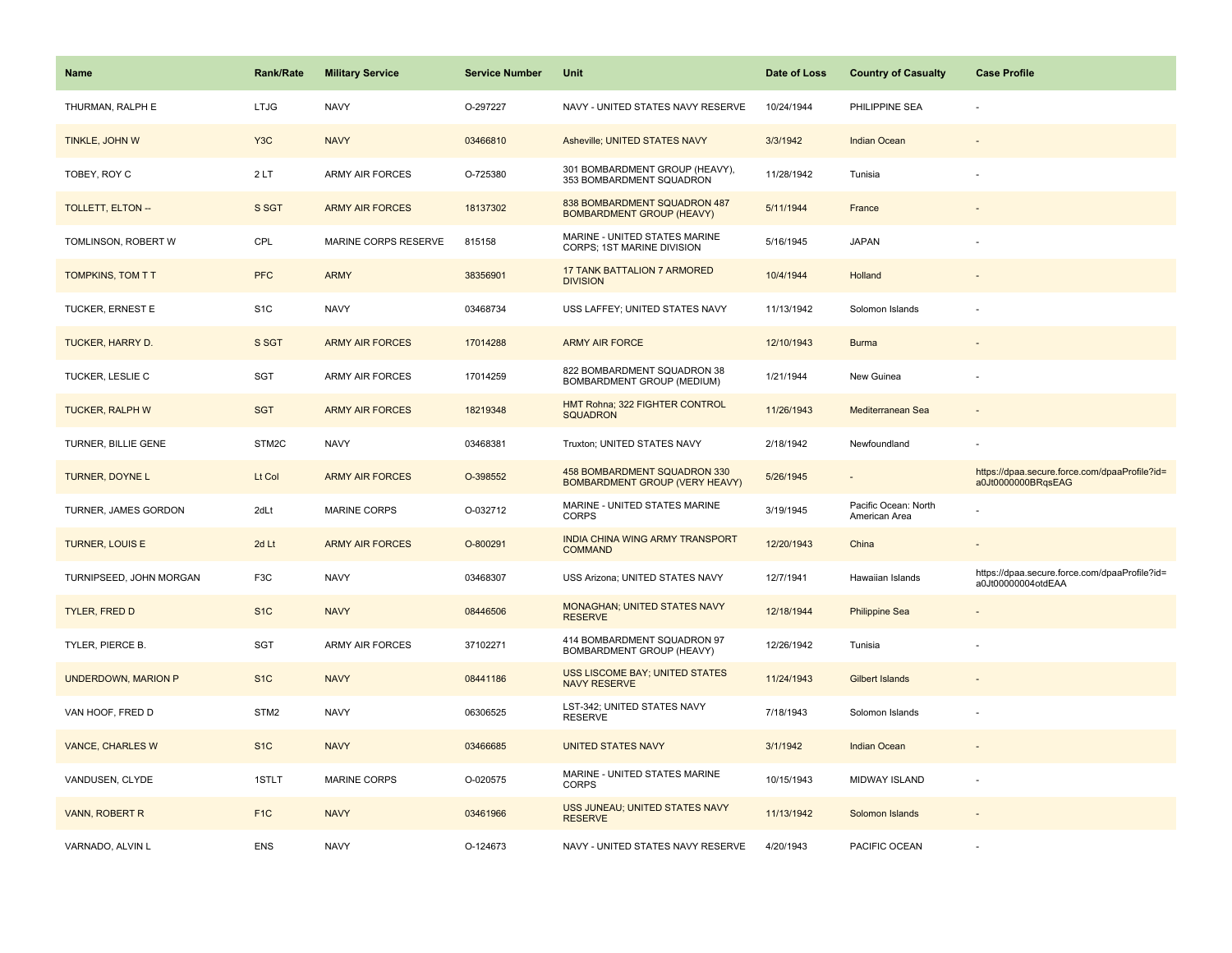| Name                           | <b>Rank/Rate</b>  | <b>Military Service</b> | <b>Service Number</b> | Unit                                                                           | Date of Loss | <b>Country of Casualty</b>                   | <b>Case Profile</b>                                                 |
|--------------------------------|-------------------|-------------------------|-----------------------|--------------------------------------------------------------------------------|--------------|----------------------------------------------|---------------------------------------------------------------------|
| <b>VERNON, WALTER --</b>       | GM <sub>1C</sub>  | <b>NAVY</b>             | 03811614              | USS Peary; UNITED STATES NAVY                                                  | 2/19/1942    | Australia                                    |                                                                     |
| VESEY, ROBERT H                | Lt Col            | <b>ARMY</b>             | O-012217              | 73 INFANTRY 71 DIVISION (PHILIPPINE<br>SCOUT)                                  | 7/3/1942     | Philippine Islands                           |                                                                     |
| <b>WAGNON, WILLIAM F</b>       | <b>PFC</b>        | <b>ARMY</b>             | 37259484              | <b>70 TANK BATTALION</b>                                                       | 9/16/1944    | Germany                                      |                                                                     |
| WALDRON, GUY L                 | PFC               | ARMY                    | 17023634              | ARMY - 1 GENERAL HOSPITAL                                                      | 1/14/1945    | PHILIPPINE ISLANDS                           | https://dpaa.secure.force.com/dpaaProfile?id=<br>a0Jt000001CWRU0EAP |
| <b>WALKER, CARL A A</b>        | S <sub>2</sub> C  | <b>NAVY</b>             | 06300595              | USS WASP; UNITED STATES NAVY<br><b>RESERVE</b>                                 | 9/15/1942    | Solomon Islands                              |                                                                     |
| WALKER, CHARLES W              | T SGT             | <b>ARMY AIR FORCES</b>  | 06745307              | SHINYO MARU; 14 BOMBARDMENT<br>SQUADRON 7 BOMBARDMENT GROUP<br>(HEAVY)         | 9/7/1944     | Philippine Islands                           |                                                                     |
| <b>WALKER, JAMES P</b>         | <b>MAJ</b>        | <b>ARMY AIR FORCES</b>  | O-023903              | 428 BOMBARDMENT SQUADRON 310<br><b>BOMBARDMENT GROUP (MEDIUM)</b>              | 9/7/1943     | North Sea or Tyrrhenian<br>Sea               |                                                                     |
| WALLACE, FRED J                | TEC <sub>5</sub>  | <b>ARMY</b>             | 18035286              | 808 MILITARY POLICE COMPANY                                                    | 6/2/1942     | Philippine Islands                           |                                                                     |
| <b>WALLACE, HOUSTON OLIVER</b> | WT1C              | <b>NAVY</b>             | 03463673              | <b>USS Arizona; UNITED STATES NAVY</b>                                         | 12/7/1941    | Hawaiian Islands                             | https://dpaa.secure.force.com/dpaaProfile?id=<br>a0Jt0000000BS38EAG |
| WALLS, WILLIAM J B             | PFC               | ARMY                    | 38508658              | 169 INFANTRY 43 DIVISION                                                       | 1/17/1945    | Philippine Islands                           |                                                                     |
| <b>WALTON, RAYMOND C</b>       | <b>CAPT</b>       | <b>ARMY AIR FORCES</b>  | O-435819              | 343 BOMBARDMENT SQUADRON 98<br><b>BOMBARDMENT GROUP (HEAVY)</b>                | 5/1/1943     | Mediterranean Sea                            |                                                                     |
| WARD, LEROY --                 | STM1C             | <b>NAVY</b>             | 06310497              | USS LISCOME BAY; UNITED STATES<br>NAVY RESERVE                                 | 11/24/1943   | Gilbert Islands                              |                                                                     |
| WARD, RANKIN H                 | S SGT             | <b>ARMY AIR FORCES</b>  | 06231887              | ARISAN MARU; 16 BOMBARDMENT<br><b>SQUADRON 27 BOMBARDMENT GROUP</b><br>(LIGHT) | 10/24/1944   | China Seas                                   |                                                                     |
| WARREN, CLAREN C.              | PFC               | <b>ARMY</b>             | 18194888              | 321 INFANTRY 81 DIVISION                                                       | 9/27/1944    | Caroline Islands                             |                                                                     |
| <b>WARREN, ELLIS E</b>         | EM <sub>2</sub> C | <b>NAVY</b>             | 03468267              | USS SCULPIN; UNITED STATES NAVY                                                | 11/19/1943   | <b>Gilbert Islands</b>                       |                                                                     |
| WARREN, GEORGE BUFORD          | S <sub>2</sub> C  | <b>NAVY</b>             | 06302004              | USS WALKE; UNITED STATES NAVY<br><b>RESERVE</b>                                | 11/15/1942   | Solomon Islands                              |                                                                     |
| <b>WATERS, WILLIAM W</b>       | S SGT             | <b>ARMY AIR FORCES</b>  | 18168122              | 370 BOMBARDMENT SQUADRON 307<br><b>BOMBARDMENT GROUP (HEAVY)</b>               | 7/15/1944    | <b>Caroline Islands</b>                      |                                                                     |
| WATKINS, CHARLES H             | MM <sub>2</sub> C | <b>NAVY</b>             | 03466895              | USS HOUSTON (CA-30); UNITED STATES<br><b>NAVY</b>                              | 3/1/1942     | Java                                         |                                                                     |
| <b>WATKINS, GEORGE L</b>       | STM1C             | <b>NAVY</b>             | 03467192              | <b>UNITED STATES NAVY</b>                                                      | 10/6/1943    | Solomon Islands                              |                                                                     |
| WATTS, SHERMAN MAURICE         | HA1C              | <b>NAVY</b>             | 03761334              | USS Arizona; UNITED STATES NAVY                                                | 12/7/1941    | Hawaiian Islands                             | https://dpaa.secure.force.com/dpaaProfile?id=<br>a0Jt000000n9QL0EAM |
| WAUGH, CECIL C                 | S <sub>1</sub> C  | <b>NAVY</b>             | 09743560              | NAVY - UNITED STATES NAVY RESERVE                                              | 2/21/1945    | <b>BONIN &amp; VOLCANO</b><br><b>ISLANDS</b> |                                                                     |
| WELCH, DELBERT R               | S <sub>2</sub> C  | <b>NAVY</b>             | 03468791              | Langley; UNITED STATES NAVY                                                    | 3/1/1942     | Indian Ocean                                 |                                                                     |
| <b>WEST, TOMMY B</b>           | TEC <sub>4</sub>  | <b>ARMY</b>             | 38445298              | HMT Rohna; 853 ENGINEERS BATTALION<br>(AVIATION)                               | 11/26/1943   | Mediterranean Sea                            |                                                                     |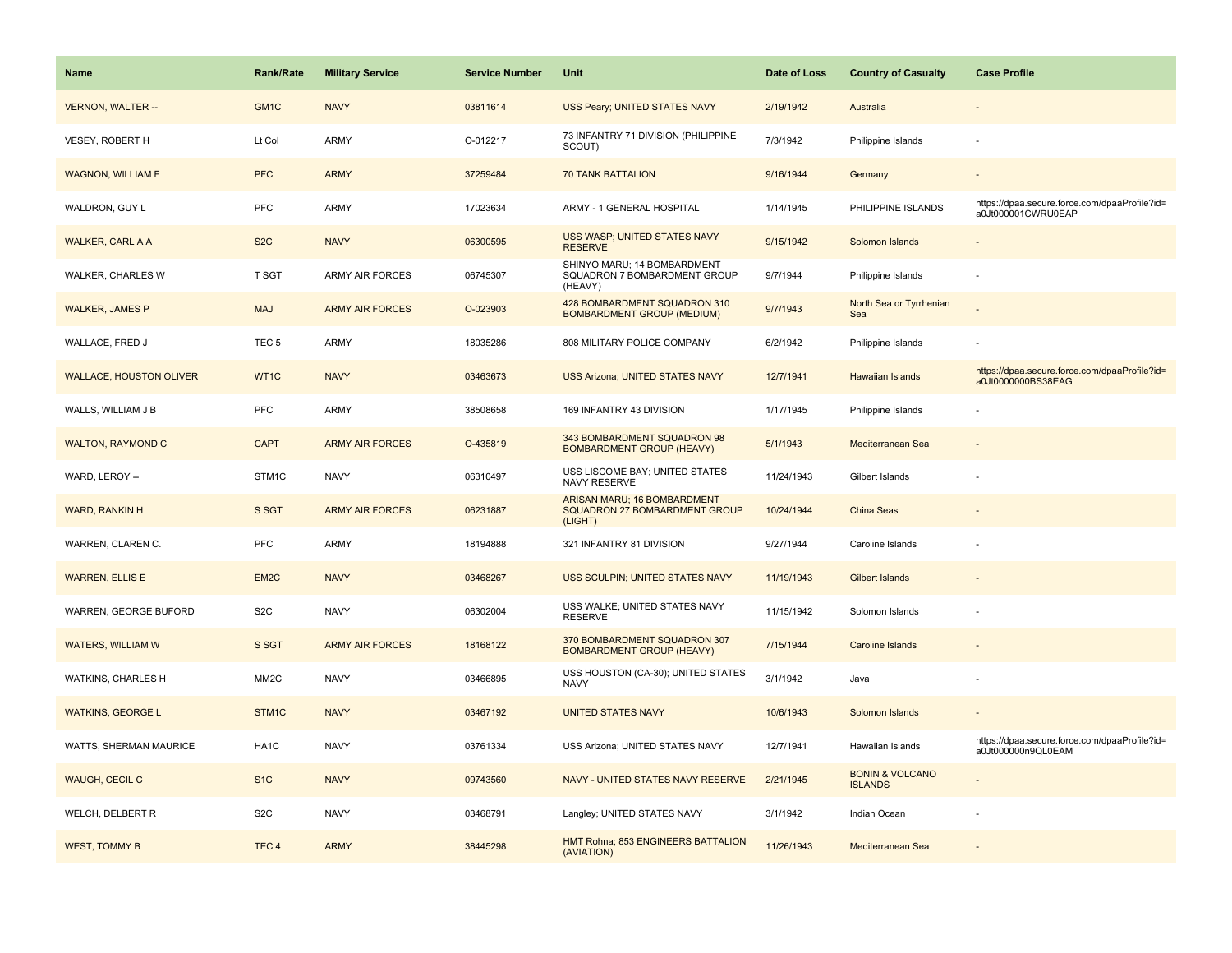| Name                         | <b>Rank/Rate</b>  | <b>Military Service</b> | <b>Service Number</b> | Unit                                                                  | Date of Loss | <b>Country of Casualty</b>     | <b>Case Profile</b>                                                 |
|------------------------------|-------------------|-------------------------|-----------------------|-----------------------------------------------------------------------|--------------|--------------------------------|---------------------------------------------------------------------|
| WEST, WEBSTER PAUL           | S <sub>1</sub> C  | <b>NAVY</b>             | 03468773              | USS Arizona; UNITED STATES NAVY                                       | 12/7/1941    | Hawaiian Islands               | https://dpaa.secure.force.com/dpaaProfile?id=<br>a0Jt00000004qo1EAA |
| <b>WESTBROOK, BUSTER --</b>  | S SGT             | <b>ARMY AIR FORCES</b>  | 38293607              | 793 BOMBARDMENT SQUADRON 468<br><b>BOMBARDMENT GROUP (VERY HEAVY)</b> | 11/4/1944    | India                          |                                                                     |
| WESTBROOK, ROBERT LAFAYETTE  | <b>LTJG</b>       | <b>NAVY</b>             | O-223791              | UNITED STATES NAVY RESERVE                                            | 4/3/1945     | Ryukyus Islands                |                                                                     |
| <b>WHALEY, JAMES D</b>       | Ens               | <b>NAVY</b>             | O-250562              | UNITED STATES NAVY RESERVE                                            | 12/7/1943    | <b>New Hebrides</b>            |                                                                     |
| WHATLEY, CLIFFORD E.         | 1st Lt            | <b>ARMY AIR FORCES</b>  | O-671719              | 321 BOMBARDMENT SQUADRON 90<br>BOMBARDMENT GROUP (HEAVY)              | 7/31/1944    | New Guinea                     |                                                                     |
| <b>WHITELEY, EARLE BUNCH</b> | 1stLt             | <b>MARINE CORPS</b>     | O-011931              | MARINE - UNITED STATES MARINE<br><b>CORPS</b>                         | 12/1/1943    | <b>BALLALAE ISLAND</b>         | $\sim$                                                              |
| WHITMORE, CEDRIC R           | S SGT             | <b>ARMY AIR FORCES</b>  | 38292212              | 68 SQUADRON 433 TROOP CARRIER<br><b>GROUP</b>                         | 5/17/1945    | Philippine Islands             | $\overline{\phantom{a}}$                                            |
| <b>WHITTEN, JAMES ARLIN</b>  | <b>PFC</b>        | <b>MARINE CORPS</b>     | 00384240              | MARINE - UNITED STATES MARINE<br><b>CORPS</b>                         | 9/15/1944    | Caroline Islands               | https://dpaa.secure.force.com/dpaaProfile?id=<br>a0Jt000001nzVG7EAM |
| WIER, FRANK A                | <b>LTJG</b>       | <b>NAVY</b>             | O-326238              | UNITED STATES NAVY RESERVE                                            | 3/18/1945    | Japan                          |                                                                     |
| <b>WILBOURN, JOSEPH B</b>    | S <sub>1</sub> C  | <b>NAVY</b>             | 06310474              | Morrison; UNITED STATES NAVY<br><b>RESERVE</b>                        | 5/4/1945     | Ryukyus Islands                |                                                                     |
| WILHITE, JESSE P             | 2LT               | <b>ARMY AIR FORCES</b>  | O-680353              | 513 BOMBARDMENT SQUADRON 376<br>BOMBARDMENT GROUP (HEAVY)             | 10/24/1943   | Mediterranean Sea              |                                                                     |
| <b>WILLIAMS, CARL LEO</b>    | S <sub>2</sub> C  | <b>NAVY</b>             | 06302513              | USS CUSHING; UNITED STATES NAVY<br><b>RESERVE</b>                     | 11/13/1942   | Solomon Islands                |                                                                     |
| WILLIAMS, JOHN W             | CM3C              | <b>NAVY</b>             | 03467494              | Pillsbury; UNITED STATES NAVY                                         | 3/1/1942     | Indian Ocean                   |                                                                     |
| <b>WILLIAMS, ROY W</b>       | TM3C              | <b>NAVY</b>             | 03468154              | <b>SUBMARINE Argonaut; UNITED STATES</b><br><b>NAVY</b>               | 1/10/1943    | <b>New Britain Island</b>      | $\omega$                                                            |
| WILLIAMS, SAMUEL L           | T SGT             | <b>ARMY AIR FORCES</b>  | 17009946              | 324 BOMBARDMENT SQUADRON 91<br>BOMBARDMENT GROUP (HEAVY)              | 3/22/1943    | North Sea or Tyrrhenian<br>Sea |                                                                     |
| <b>WILLIAMS, WAYNE R</b>     | SF <sub>2</sub> C | <b>NAVY</b>             | 03466336              | USS NEW ORLEANS; UNITED STATES<br><b>NAVY</b>                         | 11/30/1942   | Solomon Islands                |                                                                     |
| WILLIAMSON, ARCHIE M         | S <sub>2</sub> C  | <b>NAVY</b>             | 08441333              | USS LISCOME BAY; UNITED STATES<br>NAVY RESERVE                        | 11/24/1943   | Gilbert Islands                |                                                                     |
| <b>WILLIAMSON, MC</b>        | STM3C             | <b>NAVY</b>             | 03467741              | <b>UNITED STATES NAVY</b>                                             | 5/7/1942     | <b>Coral Sea</b>               |                                                                     |
| WILLIFORD, JOHN R            | GM3C              | <b>NAVY</b>             | 03470083              | REID; UNITED STATES NAVY                                              | 12/11/1944   | Philippine Islands             |                                                                     |
| <b>WILLIS, WILLIAM B</b>     | STM1C             | <b>NAVY</b>             | 06307710              | UNITED STATES NAVY RESERVE                                            | 5/18/1945    | China Seas                     |                                                                     |
| WILSON, JOHN D               | S <sub>2</sub> C  | <b>NAVY</b>             | 03471410              | USS Abner Read; UNITED STATES NAVY                                    | 8/18/1943    | Aleutian Islands               |                                                                     |
| WILSON, WOODROW --           | <b>PVT</b>        | <b>ARMY</b>             | 38295025              | SS CAPE SAN JUAN; 855 ENGINEERS<br><b>BATTALION (AVIATION)</b>        | 11/11/1943   | Fiji                           |                                                                     |
| WINFREY, LONZIE B            | <b>PFC</b>        | ARMY                    | 38354805              | ARMY - 855 ENGINEERS BATTALION<br>(AVIATION)                          | 11/11/1943   | FIJI                           |                                                                     |